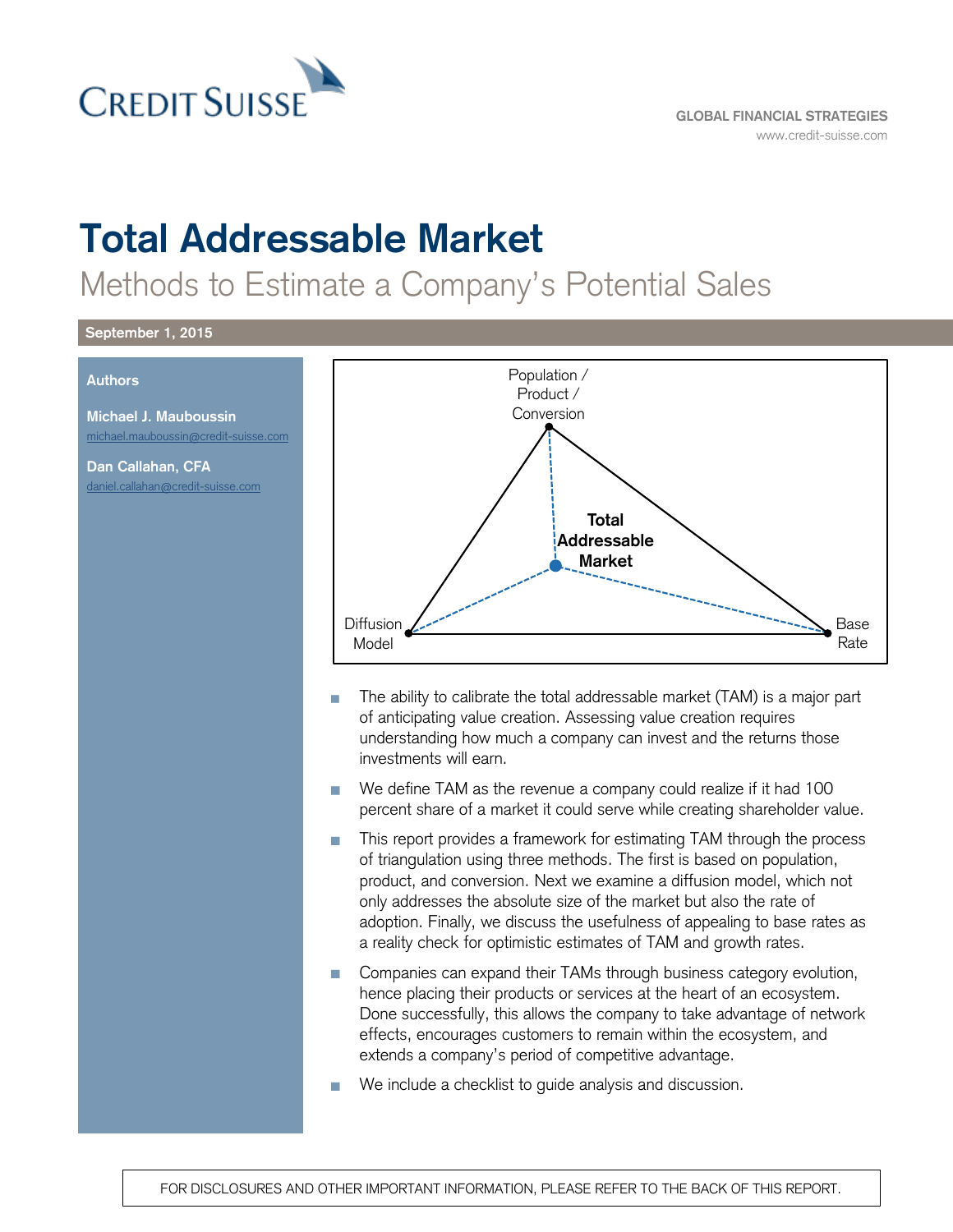

# **Table of Contents**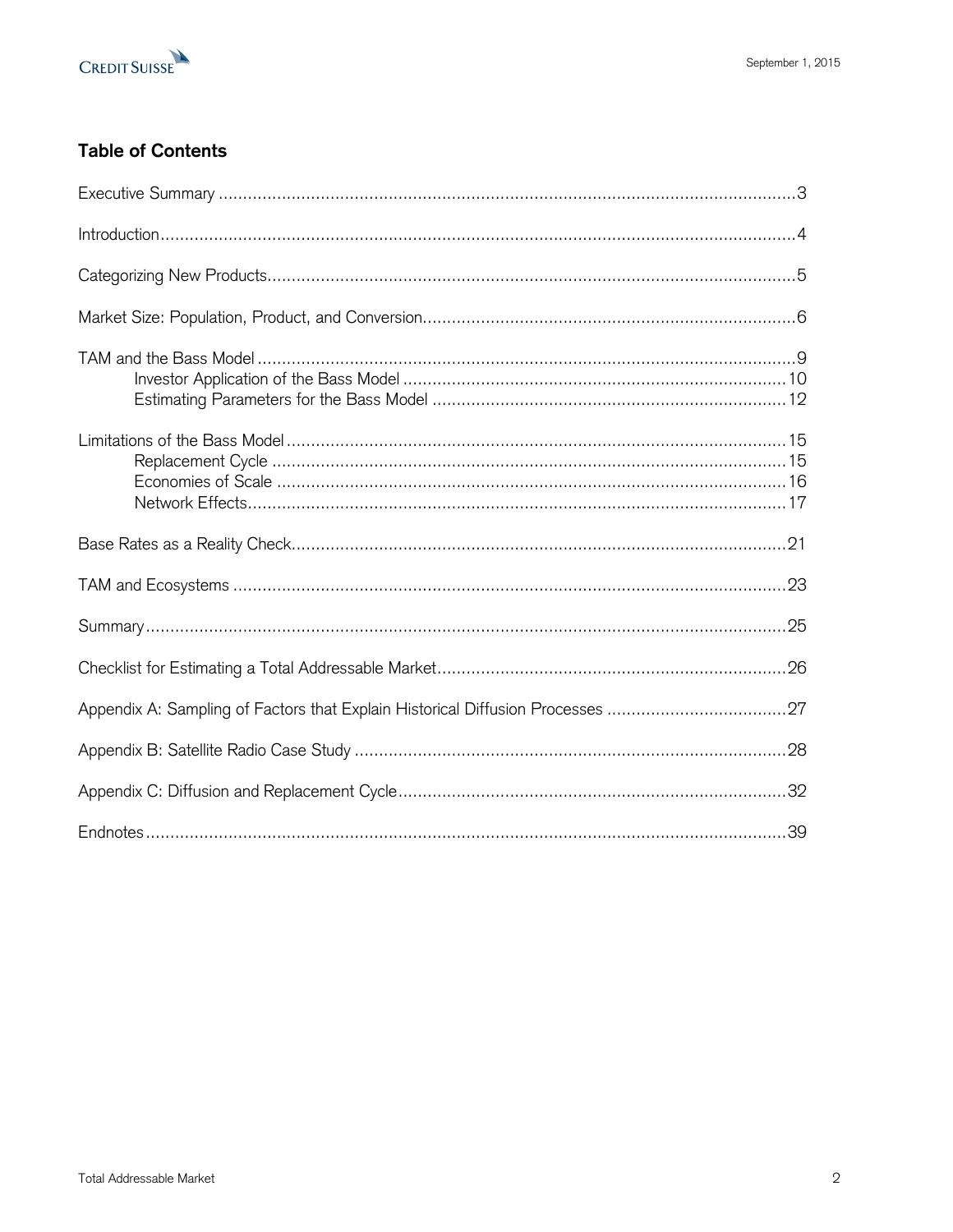

# **Executive Summary**

- The ability to calibrate the total addressable market (TAM) is a major part of anticipating value creation. Since 1960, about one-third of the value of the S&P 500 Index has been attributable to the anticipated payoff from future investment. Assessing value creation requires understanding how much a company can invest and the returns those investments will earn.
- We define TAM as the revenue a company could realize if it had 100 percent share of a market it could serve while creating shareholder value. You should recognize up front that TAM is not about how large a firm can grow to be but rather how much it can expand while adding value.
- This report provides a framework for estimating TAM through the process of triangulation using three T. methods. The first is based on population, product, and conversion. Next we examine a diffusion model, which not only addresses the absolute size of the market but also the rate of adoption. Finally, we discuss the usefulness of appealing to base rates as a reality check for optimistic estimates of TAM and growth rates.
- Estimating TAM is trickiest when both the market and the technology are new. п
- The first approach to assess TAM is to estimate the absolute size of the market, which has three parts: estimates of the broad population, the percentage likely to use the good or service, and the revenue potential. An in-depth analysis of the absolute size of the market also requires careful consideration of factors that shape demand and supply.
- The workhorse for forecasting the rate of adoption for new products and services is a model developed in the 1960s by a marketing professor named Frank Bass. The Bass model allows for a prediction of the purchasers in a period, say for each year, as well as a total number of purchasers. The model helps calibrate TAM as well as the rate of growth in getting to TAM.
- The Bass model relies on three parameters: the coefficient of innovation (*p*), the coefficient of imitation (*q*), and an estimate of the number of eventual adopters (*m*). The primary way to estimate parameters is to use analogies from the diffusion of similar products or services.
- In cases where network effects are strong, it is common for one network to become dominant. For most consumer products, the market share of the leading company rarely tops 40 percent, but in businesses with strong network effects, market shares are generally well above 50 percent and commonly closer to 90 percent.
- Base rate analysis refers you to what happened to other companies when they were in a situation similar п to the one you are examining. No reference class is perfect but the base rate of performance can lend a vital point of view of the plausibility of a TAM estimate. Indeed, research shows that using base rates generally improves the accuracy of forecasts.
- Companies can expand their TAMs through business category evolution, hence placing their products or  $\overline{\phantom{a}}$ services at the heart of an ecosystem. Done successfully, this allows the company to take advantage of network effects, encourages customers to remain within the ecosystem, and extends a company's period of competitive advantage.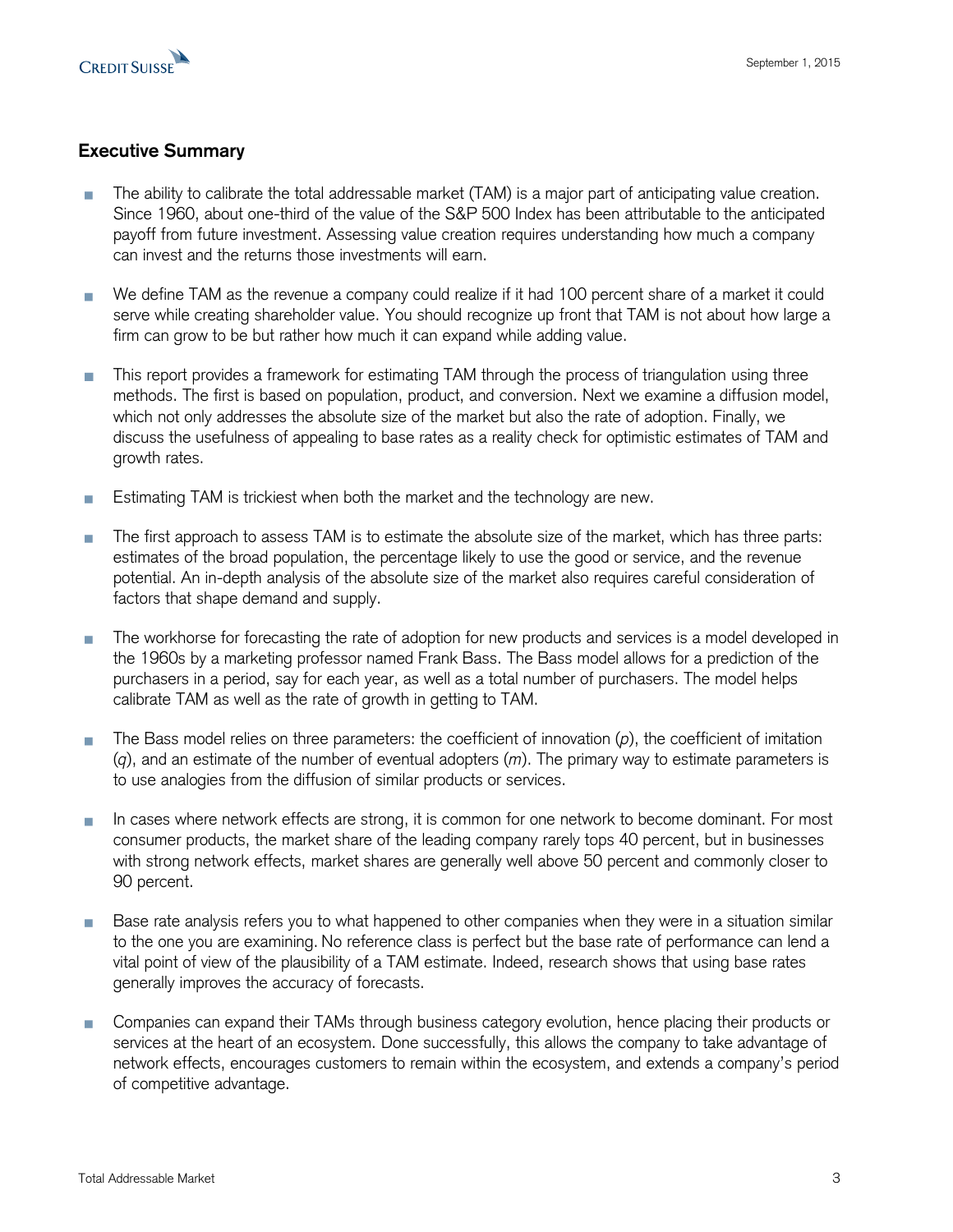

# **Introduction**

The ability to calibrate the total addressable market (TAM) is a major part of anticipating value creation. Since 1960, about one-third of the value of the S&P 500 Index has been attributable to the anticipated payoff from future investment. Assessing value creation requires understanding how much a company can invest and the returns those investments will earn. $1$ 

We define TAM as the revenue a company would realize if it had 100 percent share of a market it could serve while creating shareholder value. TAM is a concept that executives and investors use frequently, but that few define properly or thoughtfully. You should recognize up front that TAM is not about how large a firm can grow to be but rather how much it can expand while adding value.

An exchange in 2014 between Aswath Damodaran and Bill Gurley over the prospects for Uber, the transportation company, brings TAM into sharp focus. Damodaran, a professor of finance at the Stern School of Business at New York University and a recognized expert in valuation, suggested the company was worth about \$6 billion, a fraction of the \$17 billion value implied by a round of financing the company had completed at that time. $^2$  (A round in the summer of 2015 valued the business in excess of \$50 billion. $^3\!$ 

Gurley, a highly successful venture capitalist with Benchmark Capital and an early investor in Uber, responded with an article called "How to Miss By a Mile: An Alternative Look at Uber's Potential Market Size," in which he argued that Damodaran's valuation grossly underestimated the magnitude of Uber's potential TAM.<sup>4</sup> Both men are believers in using discounted cash flow to value the business so the crux of their disagreement, which was refreshingly civil, sat squarely on the perceived size of Uber's opportunities.

Damodaran calculates Uber's TAM based on the taxi and car service business, which he estimates to be \$100 billion. He then assumes the company can reach a market share of 10 percent, and proceeds to calculate the value of the business. Gurley suggests that Uber's TAM is in the range of \$450 billion to \$1.3 trillion, and argues the company can capture a market share of up to 25 percent. Gurley comes to a wildly different conclusion about value because the high end of his estimate for addressable TAM is more than 25 times larger than what Damodaran assumes. To buttress his case, Gurley notes that Uber's revenue in San Francisco, one of its early markets, is already "multiples bigger" than the \$140 million of total revenue from the taxi and car service industry. And business is still growing rapidly in that region.

After a brief discussion of product categorization, this report provides a framework for estimating TAM through the process of triangulation. We use three methods. The first approach is based on population, product, and conversion. Next, we examine a diffusion model, which not only addresses the absolute size of the market but also the rate of adoption. The key is to come up with sensible parameters to inform the model. Finally, we discuss the usefulness of appealing to base rates as a reality check for optimistic TAM estimates and growth rates.

In the last section of the report we discuss TAM in the context of business category evolution. Increasingly, companies seek to build ecosystems around their goods or services that can expand their addressable market. This is relevant in understanding the popular topic of the "internet of things," where people or objects are nodes of an interactive network and information is freely transferred between the nodes.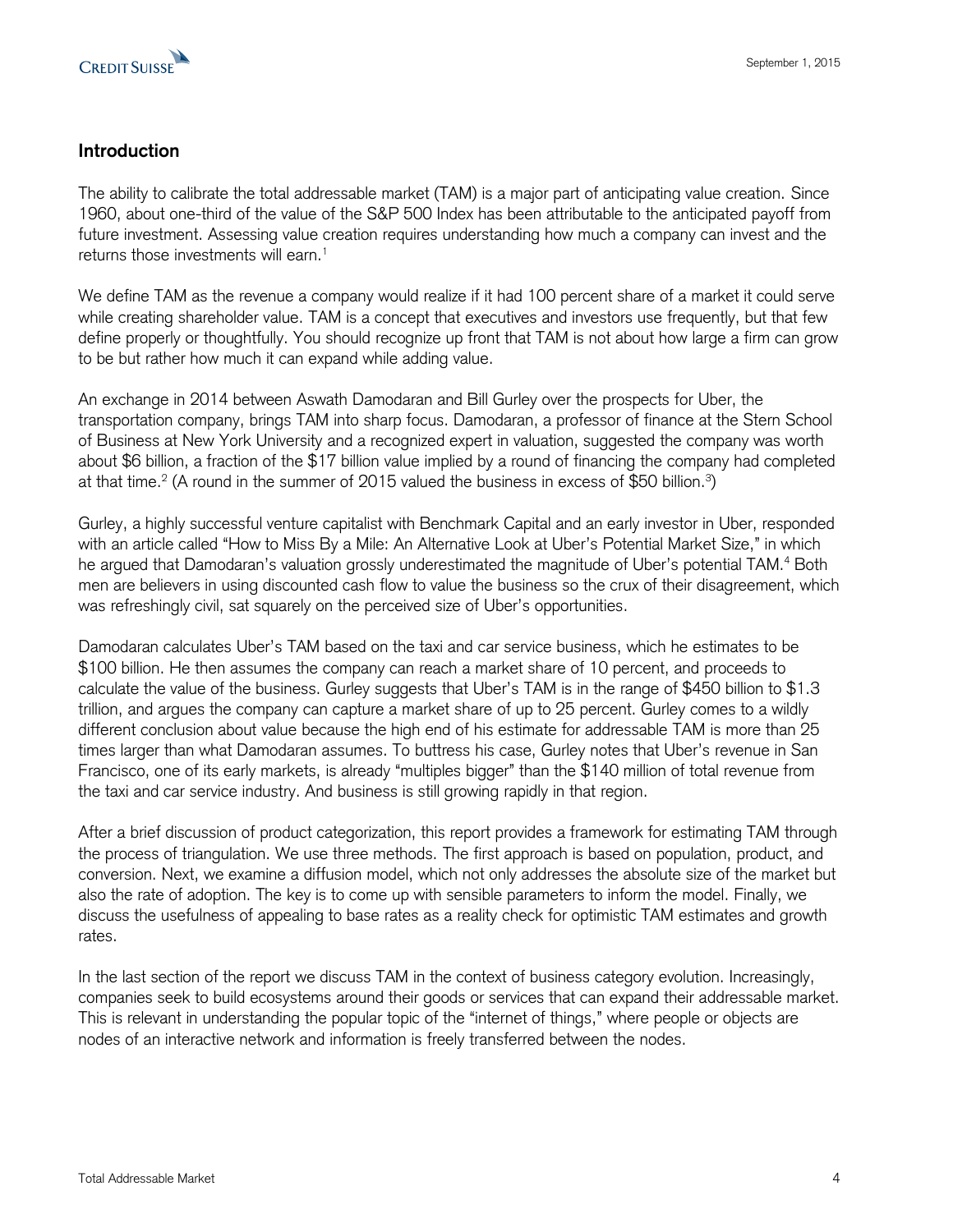

# **Categorizing New Products**

The categorization of products is a logical starting point in assessing market size.<sup>5</sup> There are several categories of products, but we can arrange them based on whether the product technology and customers are new or current (see Exhibit 1). This allows us to appraise a company's strategy to promote the product and provides guidance about which forecasting method is likely to be most effective.

For current technologies with current customers, captured in the bottom left corner of exhibit 1, the basic analysis boils down to how much the market will grow and how market shares will change. These are not new products, so a TAM analysis is of limited use. Companies can influence their TAM through pricing strategy and product enhancement.

## **Exhibit 1: Classification of New Products**

|                                |                            | Current<br><b>Technology</b>                  | <b>New</b><br><b>Technology</b>                     |  |
|--------------------------------|----------------------------|-----------------------------------------------|-----------------------------------------------------|--|
| <b>New</b><br><b>Customers</b> | <b>Strategy</b><br>Product | <b>Market</b><br><b>Development</b>           | Diversification /<br><b>Disruptive</b>              |  |
|                                | Forecast<br>Method         | <b>Customer and</b><br><b>Market Analysis</b> | <b>Scenario Analysis</b><br>(What If)               |  |
| Current                        | Strategy<br>Product        | <b>Market</b><br><b>Penetration</b>           | <b>Product</b><br><b>Development</b>                |  |
| <b>Customers</b>               | Forecast<br>Method         | <b>Sales Analysis</b>                         | <b>Product Line / Life</b><br><b>Cycle Analysis</b> |  |

*Source: Kenneth B. Kahn,* New Product Forecasting: An Applied Approach *(Armonk, NY: M.E. Sharpe, 2006), 9.*

On April 2, 1993, Philip Morris cut the price of Marlboro cigarettes by 20 percent in an effort to prop up its market share. This is an example of a pricing strategy. The stock market didn't like the decision to trade higher market share for lower profits, and the shares of Philip Morris stock lost almost a quarter of their value. Product enhancement can reflect improvement in the product itself or in elements of design or packaging. Think of the evolution of packaging for Heinz ketchup.

There is a positive correlation between market share and profitability, which encourages some executives to focus on market share goals. However, evidence from academic research shows that corporate objectives focused on competitors, including targets for market share, are generally harmful to profitability. 6

Current technologies that have applications for new customers (upper left corner of exhibit 1) and new technologies used by current customers (bottom right corner) are the categories where a TAM analysis is most relevant. Current technologies for new customers include geographic extension and novel applications of existing products. The classic example of the latter is the use of Arm & Hammer baking soda as a means to manage odor in a refrigerator. Pharmaceutical products with therapeutic applications beyond their initial target are another case in point.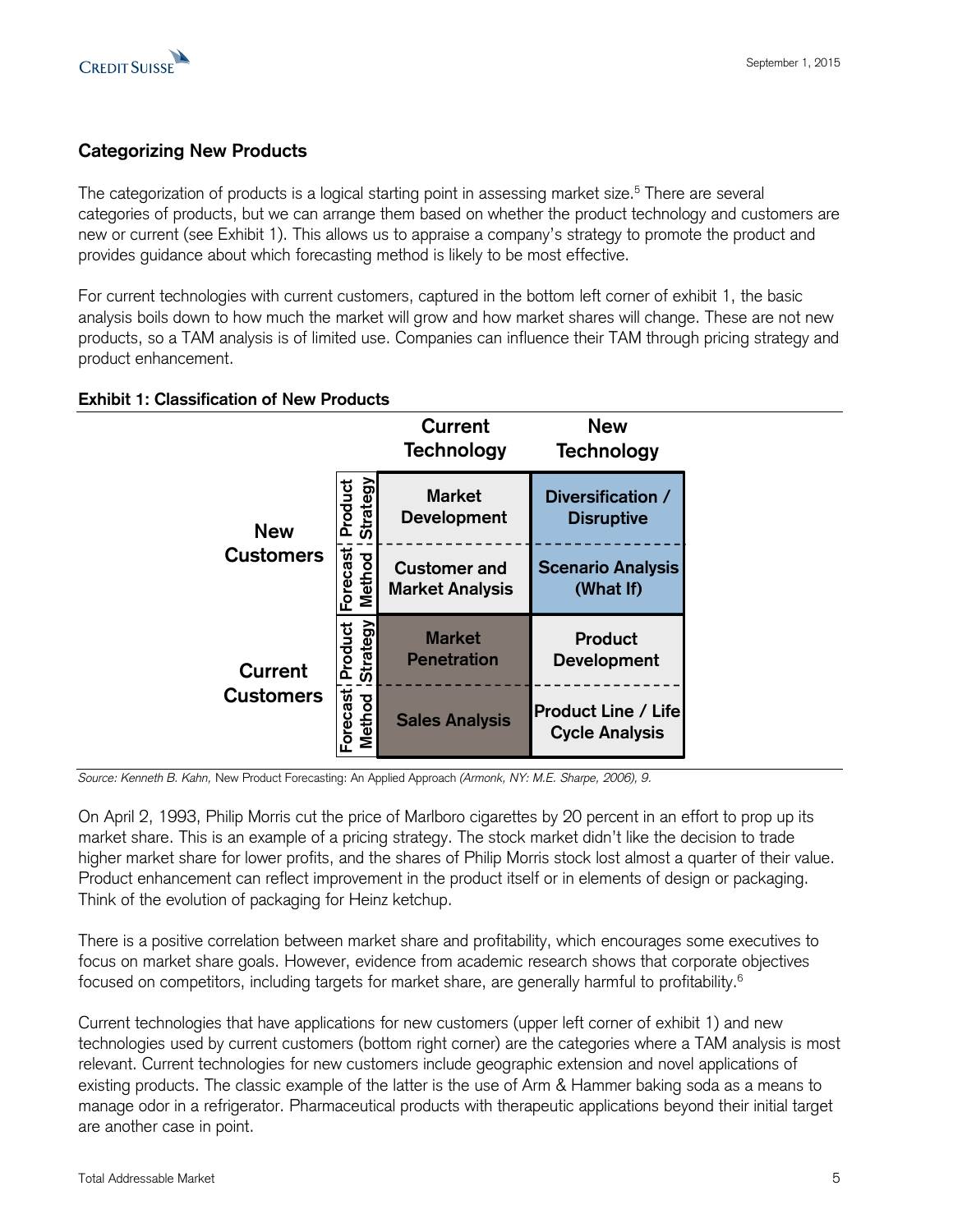

New technologies for current customers fall in a range from the prosaic, such as line extensions, to disruptive innovations. An instance of a line extension is the launch of Colgate Total toothpaste, which included novel antibacterial technology, in 1997. That product quickly gained one-tenth of the U.S. toothpaste market.

The theory of disruptive innovation was formalized by Clayton Christensen, a professor at Harvard Business School. Part of the theory describes the process by which products enter a market using a new "value network," essentially a different business model. The introduction of electronic books and the interplay between Amazon.com's e-book inventory and the Kindle, its reading device, is an example of an innovation that disrupted the book industry.

Estimating TAM is trickiest when both the technology and the customers are new. Here, the number of ultimate adopters, as well as the rate of adoption, is unknown. This is where forecasters have made some of the most embarrassing blunders of all time. The market for computers? Maybe five, said the head of IBM in the early 1940s. How about personal computers? "There is no reason anyone would want a computer in their home," said the founder of Digital Equipment Corporation, a maker of minicomputers.<sup>7</sup>

The value in categorizing new products is to get a sense of the best way to forecast the TAM. In some cases the process is as straightforward as counting potential users and estimating market share and pricing. In other cases, especially in those dealing with novel goods or services where network effects are relevant, the range of outcomes is much wider and less certain. Let's take a look at some specific ways to estimate TAM.

# **Market Size: Population, Product, and Conversion**

The first approach to assess TAM is to estimate the absolute size of the market, which is simply the number of potential customers times the expected revenue per customer. This model is popular for estimating the sales potential for a new drug.<sup>8</sup> Exhibit 2 shows the components of the TAM estimate. There are three parts to this analysis: estimates of the broad population, the population likely to use the good or service, and the revenue potential. Here's an examination using statins, cholesterol-reducing drugs, as a case study.

- **Population.** The analysis begins with the population of individuals who may have a particular disease. Those patients must consult with a health care provider, be properly diagnosed, and seek treatment. More than 20 percent of the 320 million people in the United States have high cholesterol. A joint study by the American College of Cardiology and the American Heart Association suggests that 56 million Americans between the ages of 40 and 75, roughly three-quarters of those with high cholesterol, are eligible to consider a statin. About 25 million Americans are currently taking statins.<sup>9</sup>
- **Product.** There are about a half-dozen prescription statins available in the U.S. They vary in efficacy. Factors that determine market share include the characteristics of the drug itself, marketing, pricing, and patent protection. For other pharmaceutical products, additional factors in determining the rate and likelihood of adoption include method of delivery, frequency of use, and dosage.
- **Conversion.** Just because a patient is prescribed a drug doesn't mean that he or she will take it as H suggested. Compliance is a large issue. For example, studies suggest that about half of the patients who receive a prescription for a drug to lower lipids stop taking it within six months. Only 40 percent still take the drug after a year, and roughly one-quarter after five years.<sup>10</sup> The main reasons patients are noncompliant is that they don't know they are supposed to refill their prescription and they don't like the side effects. After you come up with a forecast for volume, you can consider the price for the product. This ultimately allows for an estimate of the sales for the product.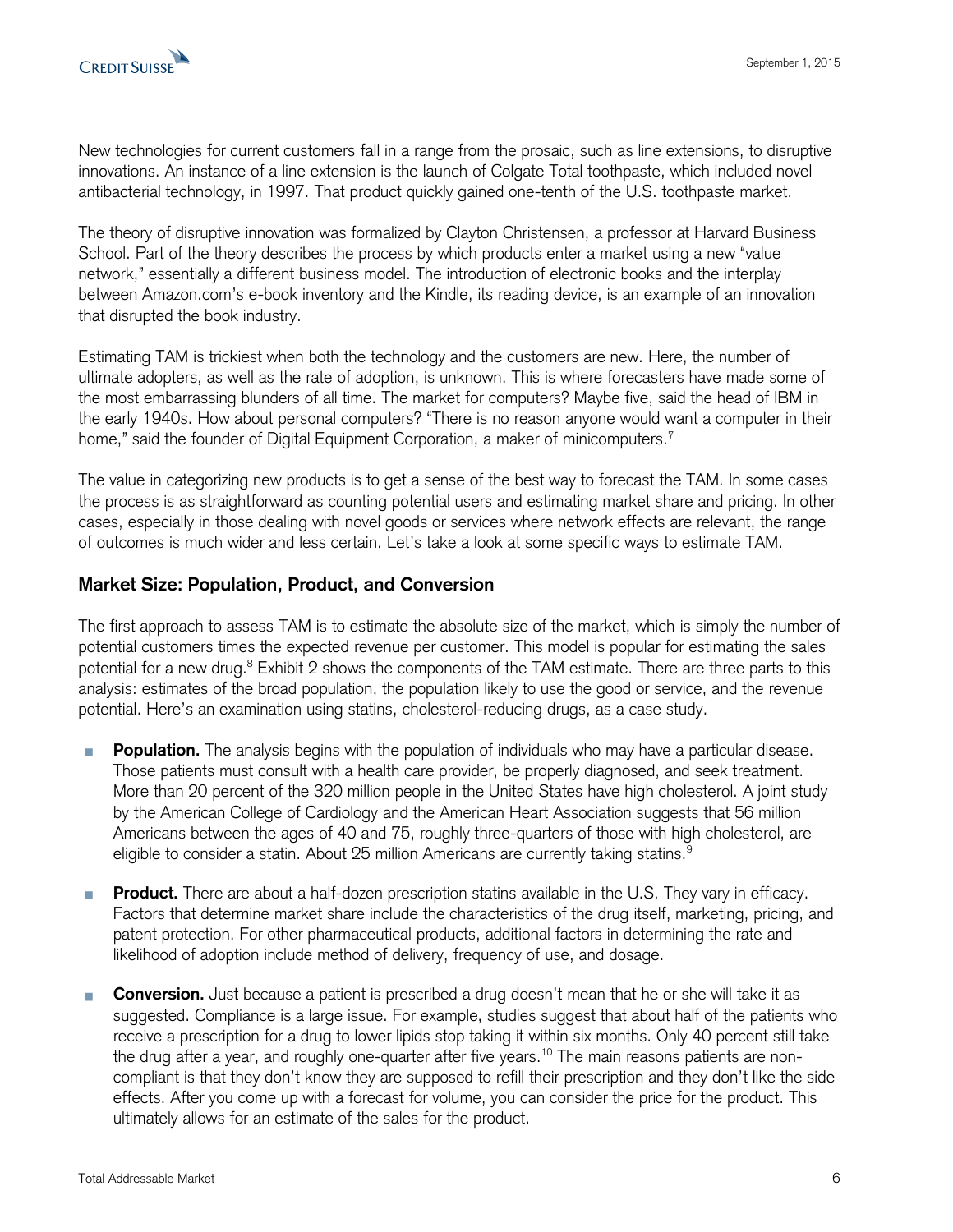



#### **Exhibit 2: Components of Total Addressable Market Forecast**

*Source: Based on Arthur G. Cook,* Forecasting for the Pharmaceutical Industry: Models for New Product and In-Market Forecasting and How to Use Them *(Burlington, VT: Gower Publishing Company, 2006), 36.* 

Researchers at McKinsey & Company, a consulting firm, studied the sales forecasts for new drugs made by analysts at brokerage firms. <sup>11</sup> The data included more than 1,700 individual forecasts on 260 drugs over a recent ten-year span. The researchers found that the median error of all analysts for a drug's peak sales was only four percent. But the average error was large. Almost two-thirds of the estimates missed the peak revenue amount by 40 percent or more. Further, forecasts for follow-on drugs were no better than the first launches within a therapeutic class.

A more in-depth analysis of the absolute size of the market requires careful consideration of factors that shape demand and supply. We'll start with demand.

From the outset, it is useful to distinguish between the user and the payer. They may not be the same. For example, parents buy goods and services for their young children, and pet owners purchase on behalf of their pets.<sup>12</sup> This point is especially relevant in health care, where the consumers and payers are separate. In these cases, you need to consider the needs of the user as well as the incentives of the payer.

Other factors to consider in assessing demand include:

- **Financial resources.** How much money do the buyers have? Are their resources growing or shrinking?
- **Physical limitations.** This includes a consideration of how much a person can eat, drink, wear, or use a п product. A market becomes saturated when most people are using as much of the product as they can. For instance, shifts in how consumers allocate their time are having a profound effect on the media and advertising industries, and the dust has yet to settle.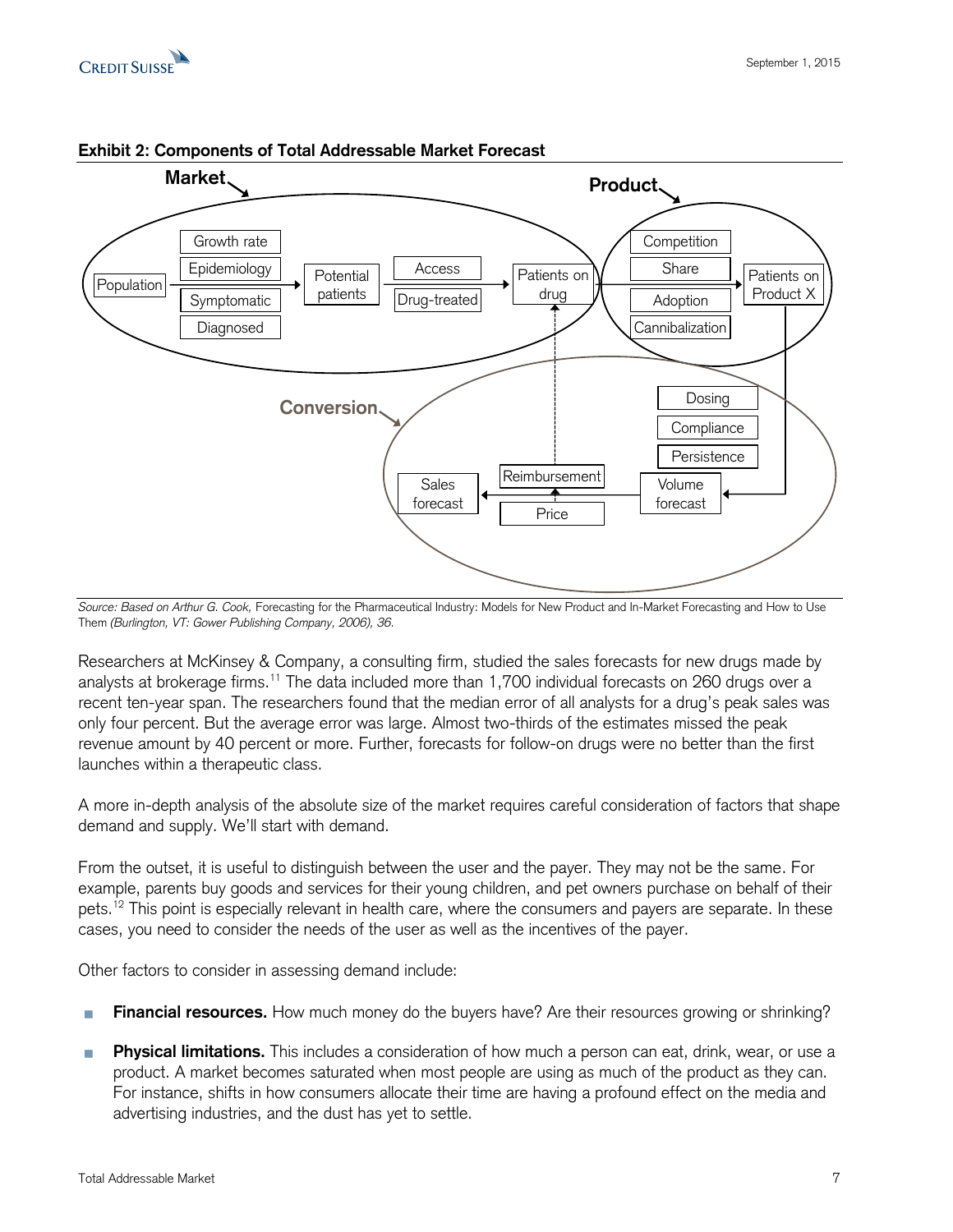

- **Elasticity of demand.** Elasticity measures the change in demand as a function of a change in price. Inelastic goods show little decrease in demand as prices increase, whereas demand drops more rapidly for elastic goods. So as prices rise, TAM may grow for an inelastic good and shrink for an elastic good.
- **Cyclicality.** Some products have cyclical demand, which cautions against extrapolating short periods of H results into estimates of TAM.
- **Substitution and substitution threats.** Substitution is a big deal in assessing TAM. How does a consumer allocate his or her time and money today and how might that change over time? This factor appears at the center of the disagreement between Damodaran and Gurley on Uber: Damodaran considers only that Uber will be a substitute for taxis and limos, whereas Gurley assumes that it will be a substitute for the ways we move people and things from point A to point B.

Value creation is at the center of a careful definition of TAM. The question is not how big the company can get, but rather the revenue potential assuming the company can generate a return on investment excess of the cost of capital.<sup>13</sup> This is relevant as we consider TAM from the supply side.

Similar to the case with users and buyers, we must recognize that suppliers may be different than sellers. For example, most automakers use a network of dealers to sell their cars. So, the TAM for the automakers reflects, at least to some degree, the location and quality of their dealer network.

Other factors to consider in assessing supply include:

- **Ability to supply.** Considerations include a business's production capacity, the infrastructure to get goods to market, and its geographical footprint. A company's ability to supply a good or service is commonly limited to a fraction of the market it can theoretically access.
- **Unit growth and pricing.** You want to consider carefully where the industry is in its life cycle and what T. that implies about the rate of growth and pricing flexibility. Assess how well capacity, whether based on manufacturing, service, or knowledge production, matches the rate of demand growth. Ask whether the company uses pricing as a lever to drive scale or to increase profitability. As we will see, this is relevant for businesses seeking to capture network effects.
- **Regulatory constraints.** Regulations can play a large role in shaping TAM. Economic regulation creates m, rules that limit which companies can participate in an industry. These include capital requirements, tariffs and quotas, price or rate of return caps, and licenses. Social regulation attempts to address potential market failures. Emission standards and mandated information disclosure are examples. Changes in regulation can shrink or expand TAM.
- **Incentives.** This discussion can start with the classic principal-agent problem, where management may T. make choices that increase their utility at the expense of shareholders. For example, companies in the U.S. are investing in their businesses at a very measured rate. Shareholders may want to see the companies invest more aggressively, and some have said as much publicly. <sup>14</sup> Ironically, the increase in compensation in the form of restricted stock units, meant to make the interests of executives more aligned with those of shareholders, may be encouraging risk aversion. Conflicts can also happen within the business. For example, a traditional brick and mortar retailer may fear too much success with an online offering as the customer migration may harm the economics of the physical stores.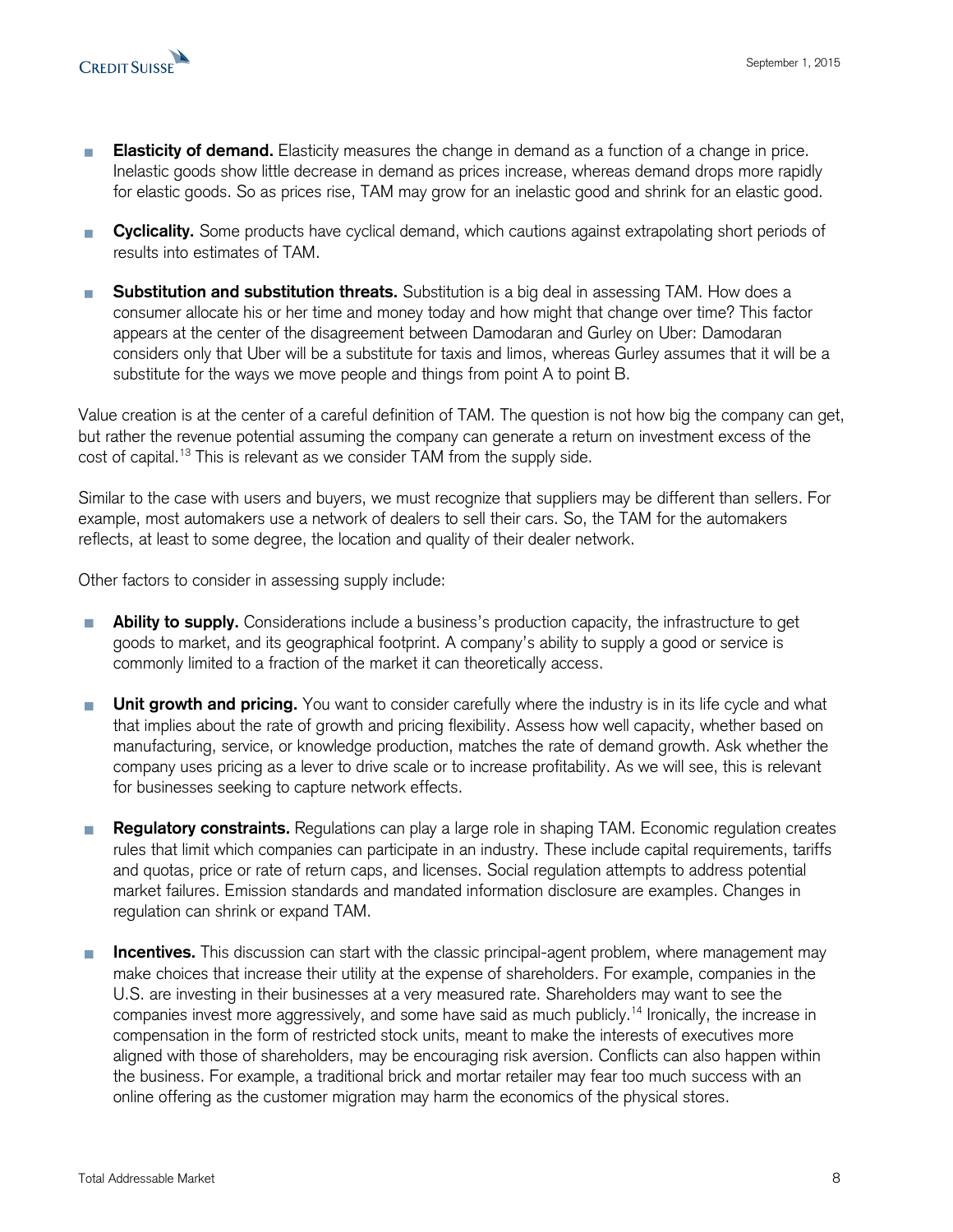

- **Scale.** Economies of scale are often crucial for sustainable competitive advantage. But most companies can only achieve scale advantages on a local basis. Few can do it nationally or internationally.<sup>15</sup> Since creating value is in the definition of TAM, addressable TAM is commonly smaller than total TAM because of the difficulty of gaining scale.
- **Niches.** If two or more competitors are in the same market, they often concentrate on different segments so as to reduce competitive conflict. As a consequence, the TAM is not as large as it appears.

Estimating the absolute size of the market by considering population, product, and conversion is a solid foundation for assessing TAM and will likely remain so. However, we can add richness to our analysis by considering a social dimension.

# **TAM and the Bass Model**

The workhorse for forecasting the rate of adoption for new products and services is a model developed in the 1960s by a marketing professor named Frank Bass.<sup>16</sup> Bass was influenced by Everett Rogers, a professor of communications and sociology, who wrote the seminal book, *Diffusion of Innovations*. <sup>17</sup> The Bass model allows for a prediction of the purchasers in a period, say for each year, as well as a total number of purchasers. So the model helps calibrate TAM as well as the rate of growth in getting to TAM. This rate of growth is essential to valuing a business.

A simple version of the Bass model relies on three parameters:<sup>18</sup>

- **The coefficient of innovation (p).** This captures mass-market influence. The parameter *p* is at play if you are excited about buying a good or service even though you don't know anyone who has it yet, or if advertising has influenced you.
- **The coefficient of imitation (q).** This reflects interpersonal influence. It's basically the power of word of mouth or social contagion. You want something because all of your friends have it.
- **An estimate of the number of eventual adopters (m).** A parameter that determines the size of the market.

The key to a model's usefulness is coming up with thoughtful inputs for the parameters. We'll discuss how to do that in a moment.

Say we want to determine the number of adopters (*N*) during a specific period. The equation for the Bass model is as follows:

*N*(*t*) – *N*(*t*−1) =  $[p + qN(t-1)/m] \times [m - N(t-1)]$ 

The equation looks intimidating, but we can break it into parts to make it a lot easier to grasp. It basically says that new adopters equal the adoption rate times the number of potential new adopters.

*N*(*t*) – *N*(*t*−1), the number of adopters during a period, is simply the difference between the users now, *N*(*t*), and the users in the prior period, *N*(*t*−1). So if there were 110 users at the end of period *t* and 100 at *t*−1, there would have been 10 adopters during the period  $(110 - 100 = 10)$ .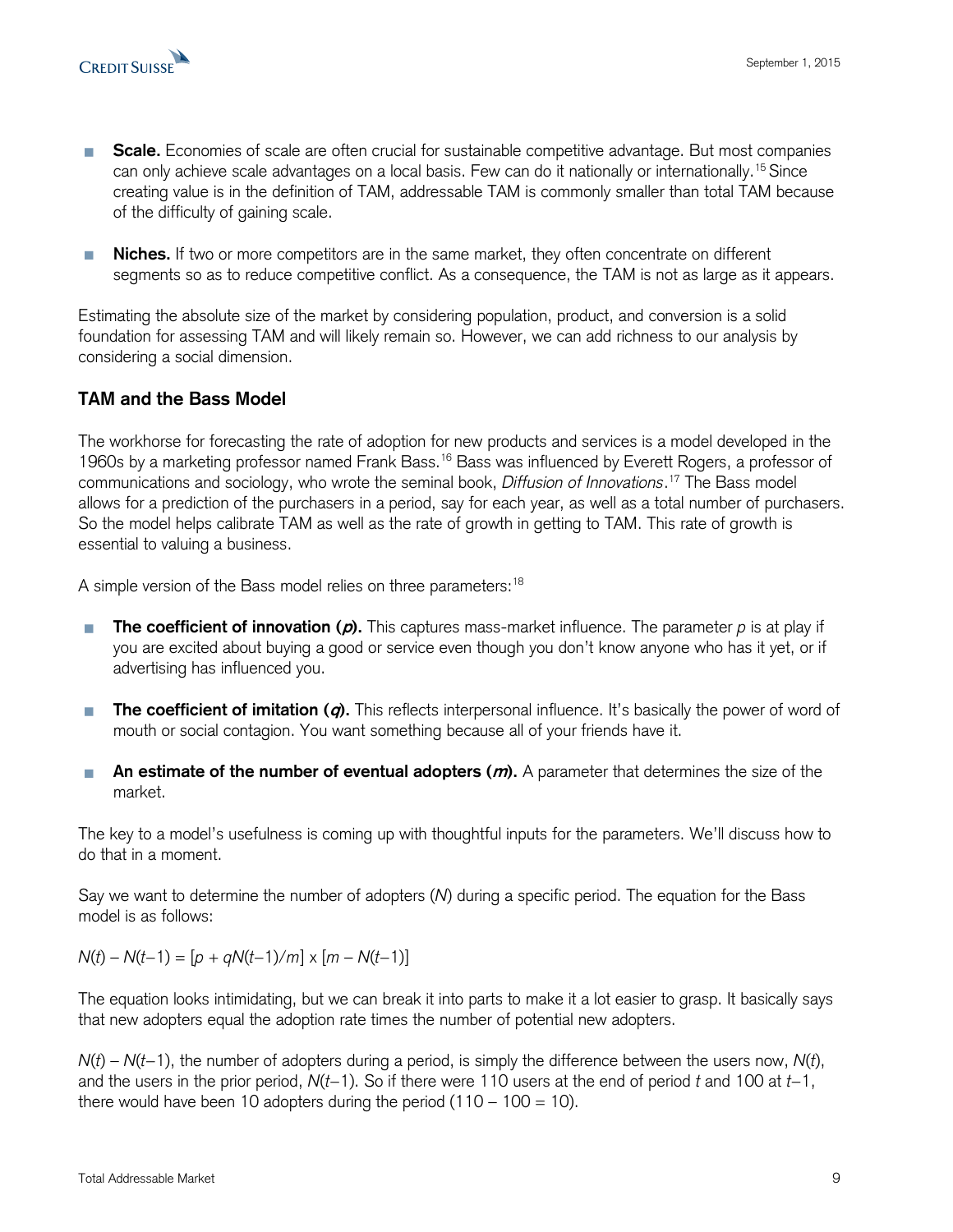

The first term on the right side of the equation, [*p* + *qN*(*t*−1)/*m*], spells out the rate of adoption. People are more likely to adopt a product or service if lots of other people are already using it. So the coefficient of imitation, *q*, is applied to the proportion of users, which is *N*(*t*−1)/*m*. Let's say the number of eventual users is 500. That means that if *N*(*t*−1) equals 100 and *m* equals 500, then *N*(*t*−1)/*m* is 0.20 (100/500 = 0.20). You multiply *q* by that penetration rate. The coefficient of innovation, *p*, is independent of the number of users.

The second term on the right side is the number of users who have not yet adopted the product. It's the total number of eventual adopters, *m*, minus the number of adopters in period *t*−1. With an *m* of 500 and *t*−1 of 100, we know the number of people who have yet to adopt the product is  $400 (500 - 100 = 400)$ .

One study of diffusion found that the average coefficient of innovation, *p*, was 0.037, significantly smaller than the average coefficient of imitation, *q,* of 0.327. Appendix A shows the empirical parameters for more than 50 products.<sup>19</sup>

Exhibit 3 shows the output of the model assuming an *m* of 100, and a range of values for *p* (from 0.003 to 0.150) and *q* (from 0.000 to 0.700). In cases when *q* is larger than *p*, the penetration of users follows an Scurve, as the left side of the exhibit shows. Thus, when the coefficient of imitation is greater than zero, the proportion of users that adopt follows a pattern similar to a normal distribution. You can see this on the right side of the exhibit. This is very consistent with the work of Everett Rogers.<sup>20</sup>



#### **Exhibit 3: Output from the Bass Model**

*Source: Credit Suisse.* 

**Investor application of the Bass model.** Investors can use the model in a couple of ways. The first is to estimate product potential based on the parameters from historical diffusions. Bass's model of the adoption of satellite television is an example of this approach.<sup>21</sup>

In 1992, Bass forecasted the number of satellite television subscribers for 1999 based on market research, past diffusion patterns, and management guidance. In the model he assumed that *m*, the number of eventual adopters, was 16 percent of homes with television sets and that the coefficients for *p* and *q* were similar to those for cable television in the 1980s. The result was a prediction of 9.4 million adopters in 1999. The actual number was just under 10.0 million (see Exhibit 4).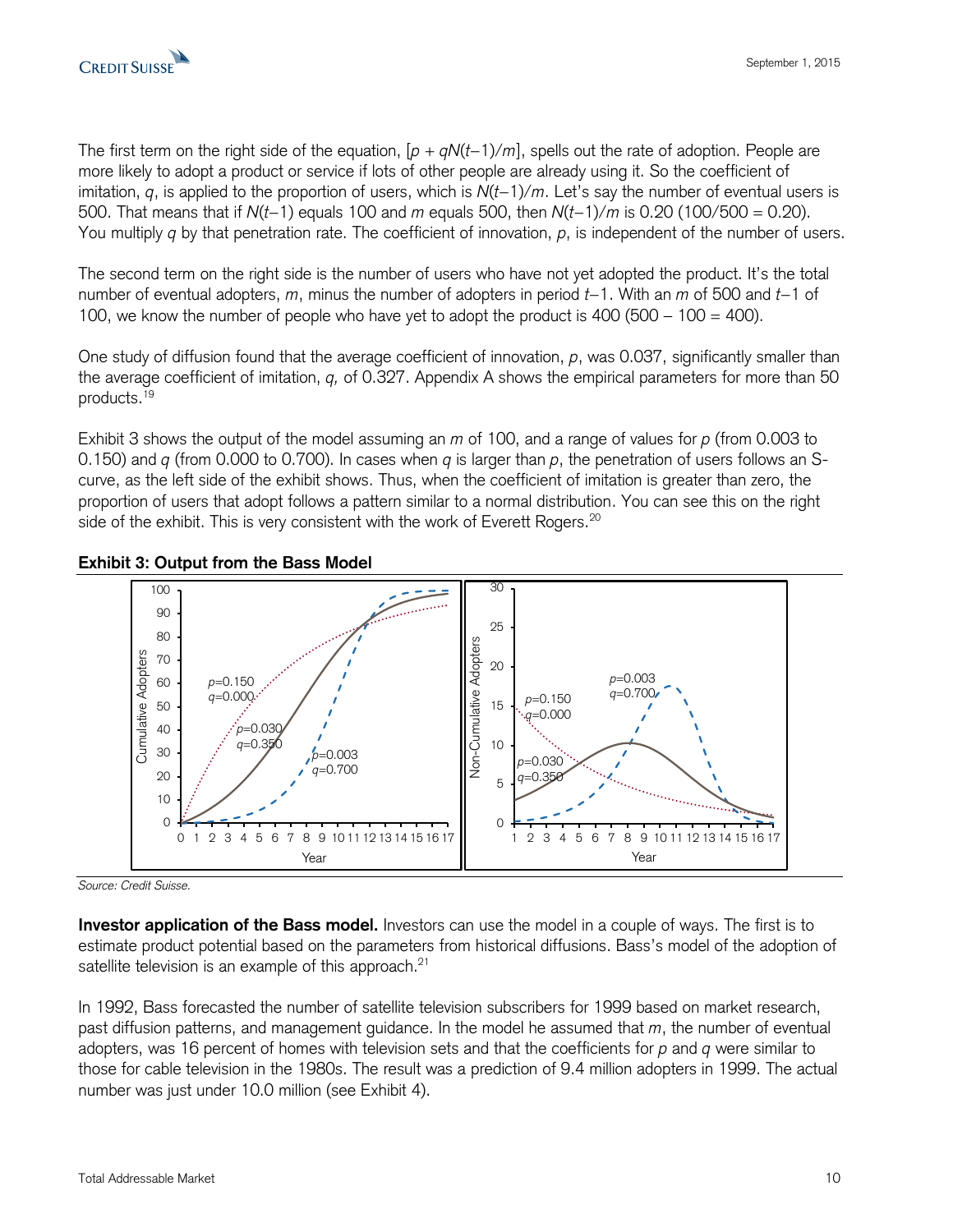

|      | 1992 forecast of homes | Actual number of homes | 1992 forecast of | Actual yearly                         |
|------|------------------------|------------------------|------------------|---------------------------------------|
|      | acquiring satellite TV | acquiring satellite TV |                  | penetration $(\%)$ penetration $(\%)$ |
| 1995 | 0.875                  | 1.150                  | 0.92             | 1.21                                  |
| 1996 | 2.269                  | 3.076                  | 2.37             | 3.21                                  |
| 1997 | 4.275                  | 5.076                  | 4.42             | 5.25                                  |
| 1998 | 6.775                  | 7.358                  | 6.95             | 7.55                                  |
| 1999 | 9.391                  | 9.989                  | 9.55             | 10.16                                 |

#### **Exhibit 4: Bass Model Forecast for Satellite Television**

*Source: Frank M. Bass, Kent Gordon, Teresa L. Ferguson, and Mary Lou Githens, "DIRECTV: Forecasting Diffusion of a New Technology Prior to Product Launch,"* Interfaces*, Vol. 31, No. 3, May-June 2001, S90.*

A second way to use the model is to start with a company's stock price and work backward. This allows for an assessment of what the market anticipates for the rate of growth in adopters as well as the total number of adopters. You can then compare the parameters imputed from the market price with empirical results to judge the likelihood of achieving those levels. This expectations approach trades the need for specificity for a general sense of plausibility.

The Bass model has another nice feature: it allows you to solve for the size of peak sales.<sup>22</sup> An estimate for this outcome can be very relevant for gauging expectations. You can calculate the size of peak sales with this equation:

Size of peak sales = 
$$
m \left[ \frac{(p+q)^2}{4q} \right]
$$

This measure is relevant because companies and investors are tempted to extrapolate the growth rates they see in the steepest part of the S-curve, and hence anticipate too much growth. For instance, color televisions were launched in the 1950s and reached peak sales in 1968 (color televisions didn't outsell black and white models until the early 1970s). As the industry was growing rapidly in the 1960s, manufacturers extrapolated that growth and added capacity accordingly. The result was manufacturing capacity in 1968 of 14 million units, while sales topped out at 6 million.

Researchers have added a number of refinements to the Bass model in an effort to address the model's limitations.<sup>23</sup> But since its introduction 45 years ago, the basic model has been reasonably robust in explaining the pattern of sales for products as varied as videocassette recorders, color television sets, and personal computers.<sup>24</sup>

The goal of a diffusion model is to understand the shape of consumer adoption and hence the evolution of the industry. Naturally, there can be many competitors in an industry jockeying for market share. A diffusion model shows TAM, which assumes that one company can garner all of the market. How the market is divided is also crucial.

Detailed studies of product and industry life cycles show that there are typically three stages in industry evolution.<sup>25</sup> During the first stage, the number of competitors grows. For example, the number of firms grew from a handful to about 75 in the U.S. automobile industry in this stage. In the second stage there is a large shakeout as the result of a high number of firms exiting, which means that the number of competing firms declines sharply. In autos, the number dropped to about 20. Finally, the number of competitors, and often market shares, stabilize in the third stage.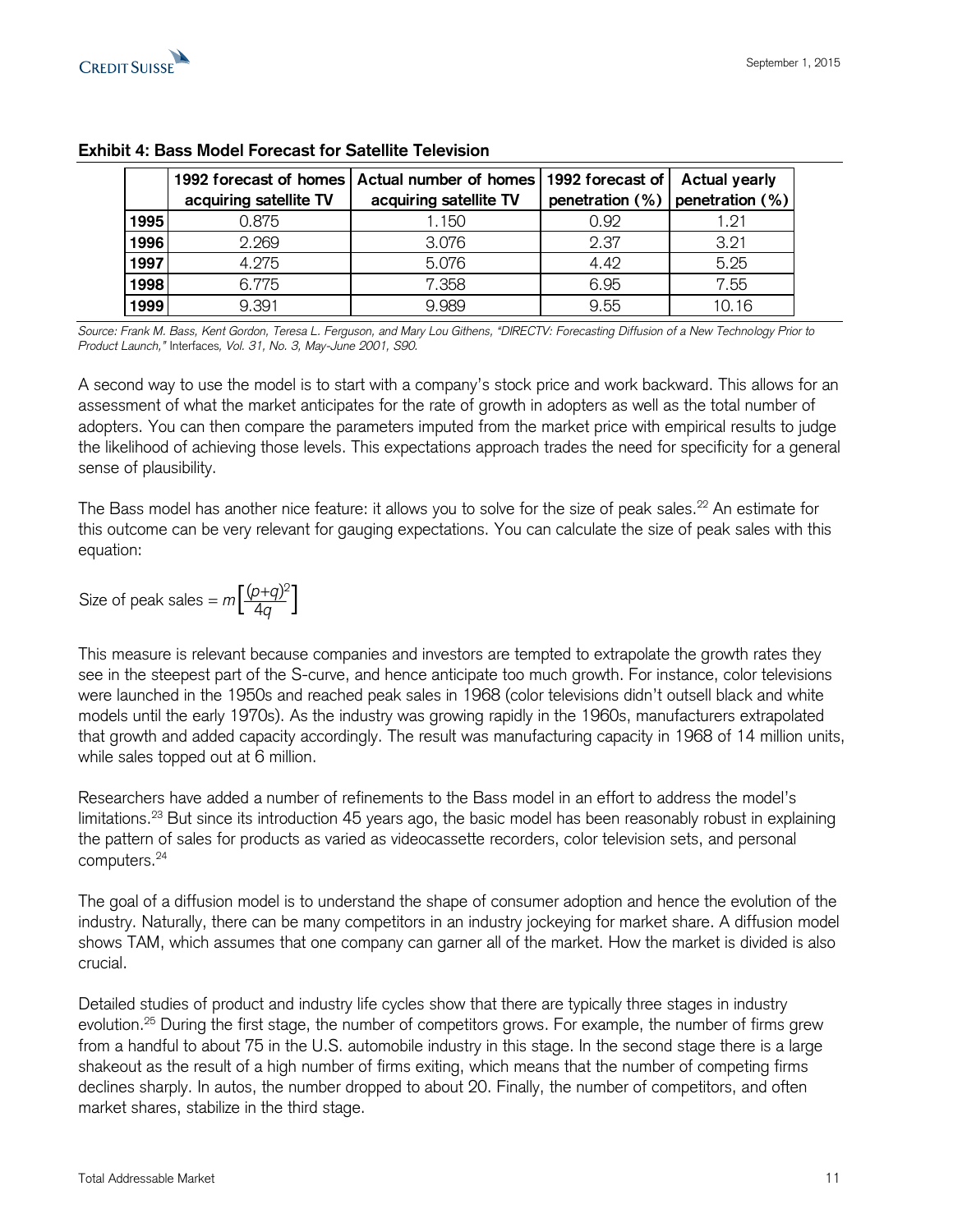

This can be relevant for an assessment of a company's potential because in stage two, a company's sales can grow faster than the market itself if the number of competitors declines. Consider a new industry that has sales of \$100 split equally among 10 competitors. Say that as the industry goes through stage two, sales rise to \$200 while the number of firms drops to 5. As the industry's sales doubled, the potential amount of sales quadrupled for the survivors.

**Estimating parameters for the Bass model.** The output of any diffusion model is only as good as the parameters you use, so we now turn to an approach to estimating the parameters of the Bass model. The primary way to do this is through analogy. For example, you might assume that the adoption of satellite television is analogous to the adoption of cable television.

Of course, finding proper analogies is tricky. Even if products are alike in some regards, they will be different in other ways. There should be no expectation that the diffusion process of one product will comport exactly with another.

Exhibit 5 summarizes various microeconomic factors that provide a solid basis for finding appropriate analogies.<sup>26</sup> The specific process is to select a handful of products that are candidates as good analogies, and score them on the factors in the exhibit. The score allows you to assess which products or services are most akin to the one you are modeling and therefore provides a starting point for the appropriate parameters. It may also be useful to weight multiple products to reflect the blend of their characteristics.<sup>27</sup>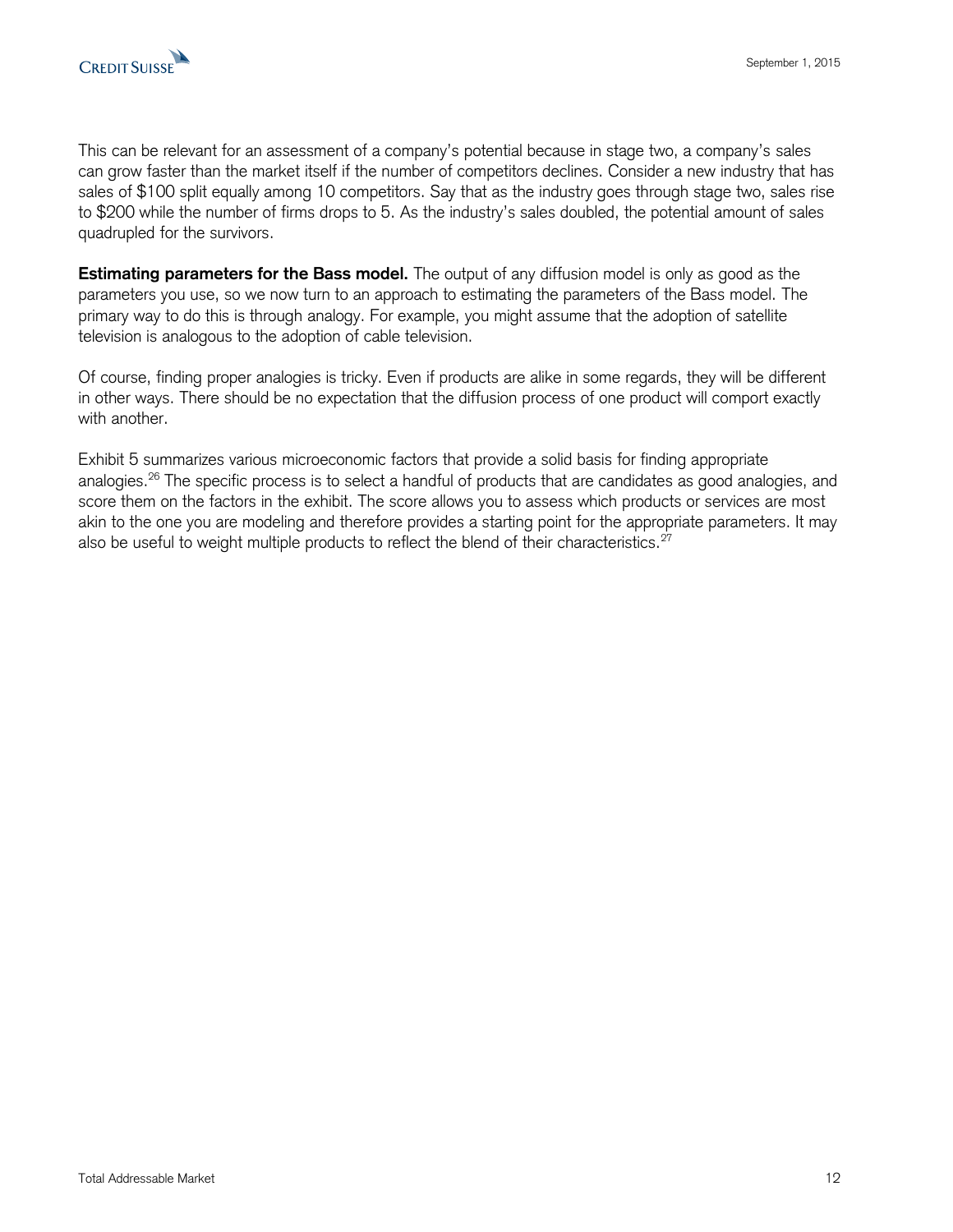

# **Exhibit 5: Basis for Comparing Products to Identify Strength of Analogy**

|                               |           | <b>Candidates</b> |           |
|-------------------------------|-----------|-------------------|-----------|
| <b>Basis of Analogy</b>       | Product 1 | Product 2         | Product 3 |
| <b>Economic situation</b>     |           |                   |           |
| Economic                      |           |                   |           |
| Technological<br>Political    |           |                   |           |
| Regulatory                    |           |                   |           |
| Ecological                    |           |                   |           |
| Social                        |           |                   |           |
| <b>Market structure</b>       |           |                   |           |
| Market potential              |           |                   |           |
| Sales history                 |           |                   |           |
| Barriers to entry             |           |                   |           |
| Number of generic competitors |           |                   |           |
| Type of generic competitors   |           |                   |           |
| Segmentation                  |           |                   |           |
| <b>Buyer behavior</b>         |           |                   |           |
| Buying situation              |           |                   |           |
| Decision process              |           |                   |           |
| Choice attributes             |           |                   |           |
| Buying center                 |           |                   |           |
| <b>Marketing strategy</b>     |           |                   |           |
| Product                       |           |                   |           |
| Price                         |           |                   |           |
| Promotion                     |           |                   |           |
| Distribution                  |           |                   |           |
|                               |           |                   |           |
| Characteristics of innovation |           |                   |           |
| Relative advantage            |           |                   |           |
| Compatibility                 |           |                   |           |
| Complexity<br>Divisibility    |           |                   |           |
| Communicability               |           |                   |           |

*Source: Robert J. Thomas, "Estimating Market Growth for New Products: An Analogical Diffusion Model Approach,"* Journal of Product Innovation Management*, Vol. 2, No. 1, March 1985, 48.*

Appendix B summarizes a case study on the adoption of satellite radio.<sup>28</sup> The authors, Elie Ofek, a professor of marketing at Harvard Business School, and Peter Wickersham, a research associate, estimate the size of the market, *m*, based on assumptions about radio and subscription prices and calculate weighted averages for *p* and *q* based on the characteristics of analogous products.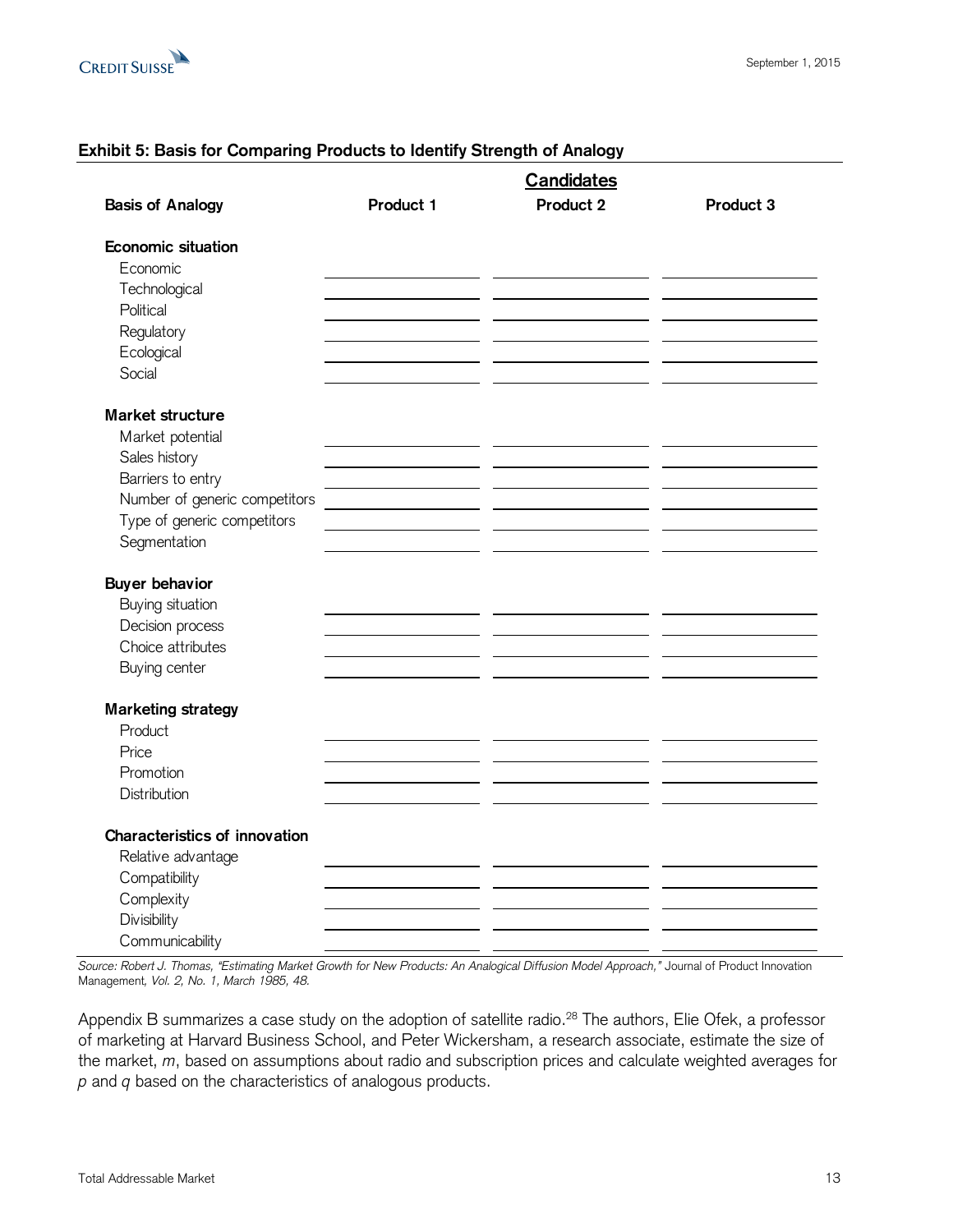

We have a lot of data on the parameters for past diffusions, but many of those cases are dated. Further, research shows that there has been an acceleration in the rate of diffusion. For example, an innovation that reached 5 percent household penetration in 1946 took an estimated 13.8 years to go from 10 to 90 percent adoption. Innovations reaching 5 percent penetration in 1980 took only 6.9 years to achieve the same level of penetration.<sup>29</sup> And these are both before the advent of personal computers, the Internet, and mobile communication.

Exhibit 6 shows how long it took half of U.S. homes to adopt a number of significant new technologies. For example, it took 71 years for half of U.S. households to have a telephone and 52 years for electricity, but only 19 years for a personal computer and 10 years for Internet access.<sup>30</sup> New technologies not only have obvious primary benefits but also ancillary effects that ripple through the economy.





*Source: Adam Thierer and Grant Eskelsen, "Media Metrics: The True State of the Modern Media Marketplace,"* The Progress & Freedom Foundation*, Summer 2008, 18.*

Exhibit 7 shows the full rate of diffusion for seven important goods and services. Casual visual inspection shows that the slope of S-curves is steeper in recent times than it was in the past. The acceleration is especially pronounced for services. Consider that WhatsApp had 419 million users only 4 years after its launch. That compares to 145 million for Facebook, 123 million for Gmail, 54 million for Twitter, and 52 million for Skype over the same amount of time.<sup>31</sup>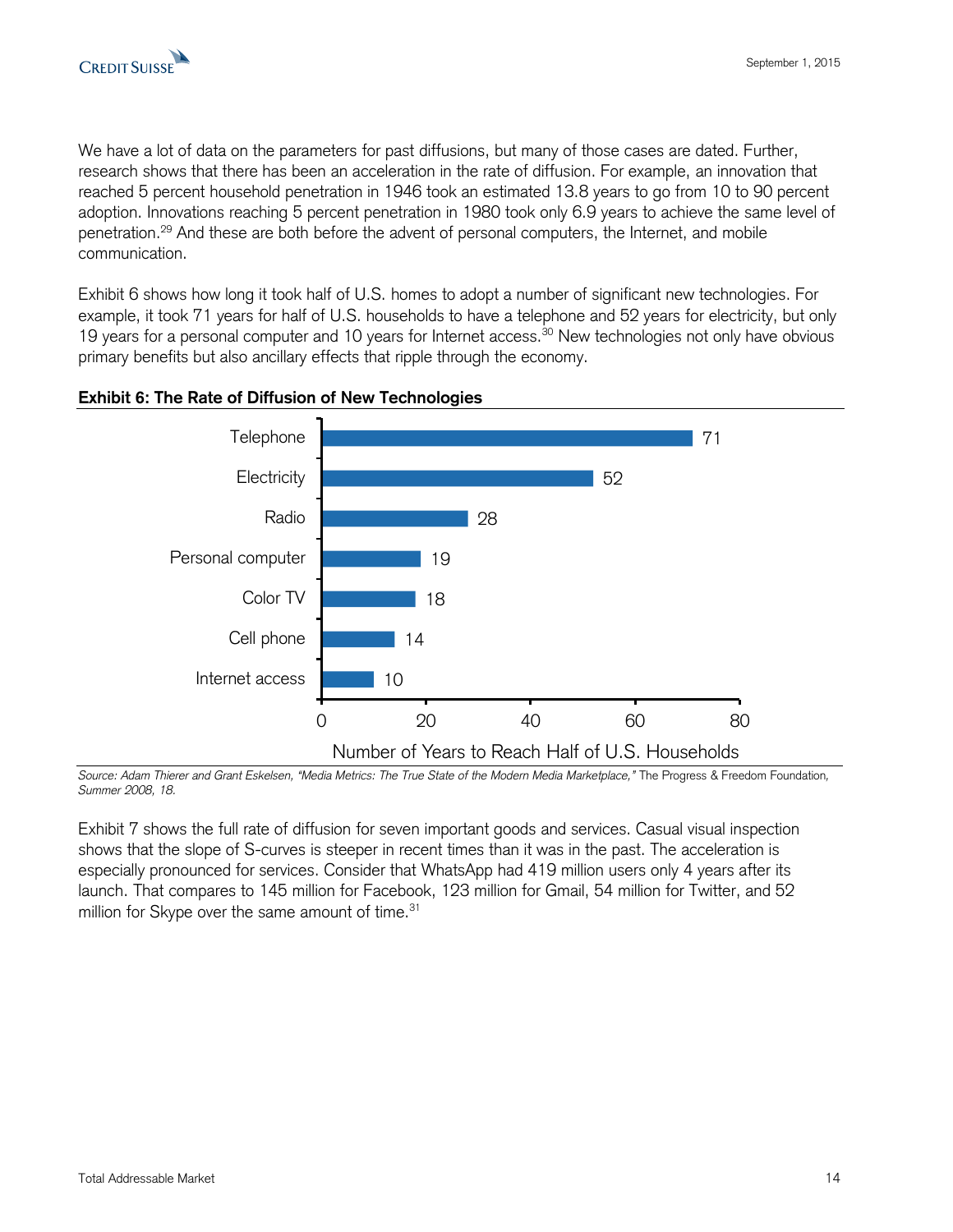



# **Exhibit 7: The Rate of Diffusion Is Speeding Up**

*Source: Asymco, see: www.docs.google.com/spreadsheets/d/1uvn7o1X19Equ5EDvjXEMxpziAEAsXTJK9Xbf8NwYiAo/htmlview.*

# **Limitations of the Bass Model**

Use of a diffusion model can be very helpful in judging the TAM and the rate of adoption of a new good or service. Academics and consultants have shown the model's value in forecasts and have established a solid foundation of empirical parameters to guide judgments. But the model does have some limitations that don't allow it to capture certain considerations that are vital to anticipating corporate results.

We will focus on three areas. The first is the importance of replacement cycles. This is especially relevant in forecasting revenue growth. Next we consider economies of scale. As we have emphasized all along, TAM is not about size, it's about the size at which a company can create shareholder value. And finally there is the role of network effects. Here, we see lopsided market share distributions and increasing returns for the winners.

**Replacement cycle.** The Bass model is used primarily to forecast adoption of a product. But once a consumer buys something once, the next question is how frequently he or she will replace the product. Do you get a new smartphone every time a new product is announced? Or are you content to hold on to last year's model so long as it's working fine?

Frank Bass discussed the repurchase rate in his early research, but the topic has drawn less attention than the basics of the diffusion model itself.<sup>32</sup> Appendix C has a detailed discussion of the role of replacement cycles in product demand. The main point is that unit demand can fall, even with a rise in population and penetration rate, if the replacement cycle lengthens. At a certain point of maturity, the replacement cycle becomes an essential component of demand. This is relevant for TAM as companies and analysts seek to assess total sales potential.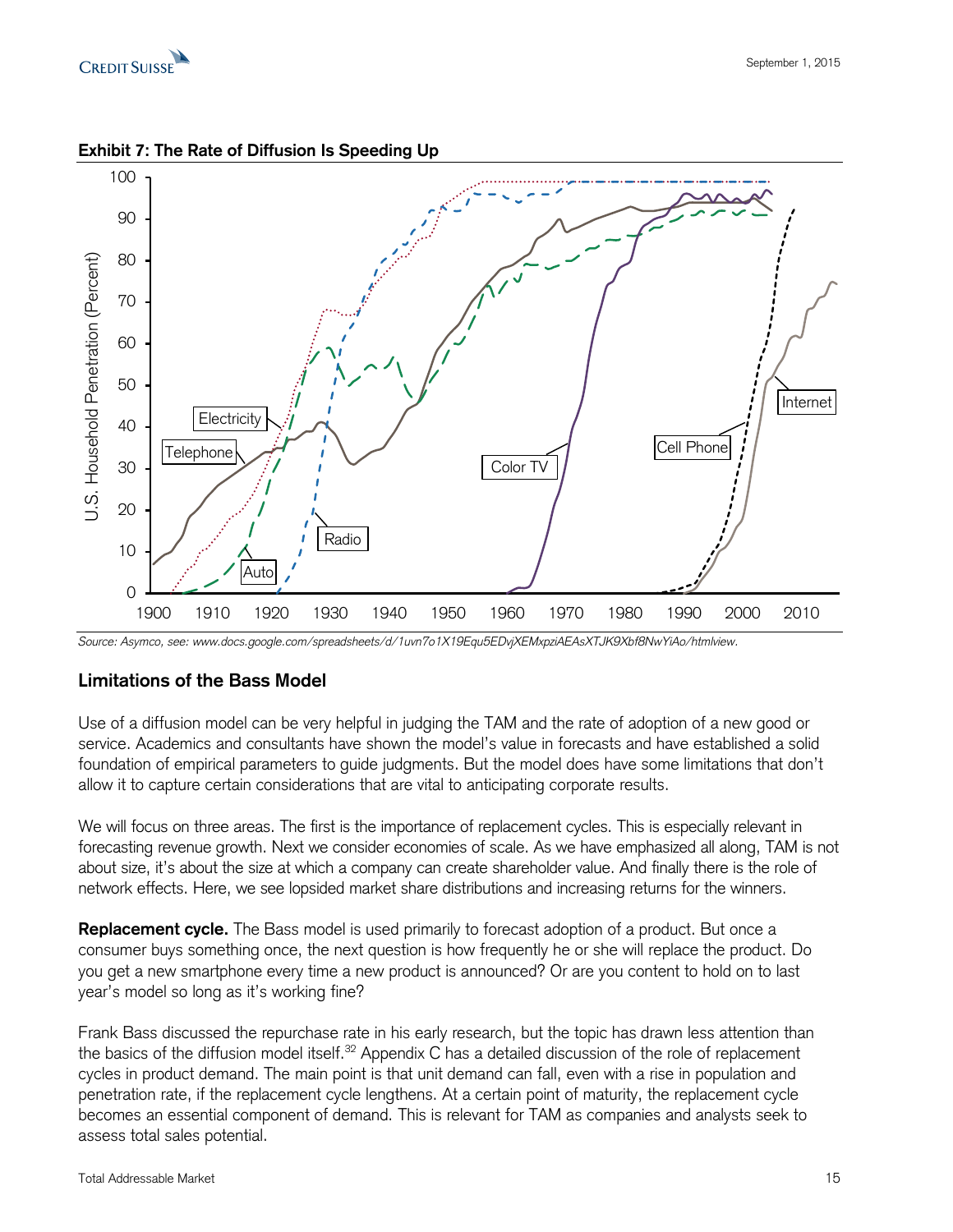

**Economies of scale.** A company enjoys economies of scale when its cost per unit for key tasks, including purchasing, production, distribution, sales, and service, declines as volume increases.<sup>33</sup> Economies of scale can be a vital source of competitive advantage, and therefore value creation, but you must be mindful of its limits. Getting bigger isn't always consistent with greater economies of scale. This means that companies commonly fail to create value beyond a certain size, practically limiting the level of TAM.

In this context, Bruce Greenwald, a professor of finance and economics at Columbia Business School, stresses that "all strategy is local."<sup>34</sup> By this he means that companies can enjoy economies of scale on a local or regional basis, but as the company grows, fulfilling its theoretical TAM, its ability to create incremental value dissipates rapidly.

Greenwald uses the retail industry as an example, and Wal-Mart is his primary case study.<sup>35</sup> The company established its strength in the 1970s through the mid-1980s by being superior to its competitors in inbound logistics, advertising, and executive supervision. These advantages were largely the result of geographic concentration. This allowed the company's stores and distribution centers to be tightly clustered, the advertising dollars to have an impact on lots of stores, and the management to have the ability to effectively oversee operations without having to span the country. The case study shows that when Wal-Mart expanded beyond its local strengths, its return on capital and competitive advantage eroded.

Greenwald shows that there is a high correlation between local market share for retailers, reflecting geographic concentration, and profitability. This lesson is relevant not only for retailers that rely on physical stores, but also for any business that relies on local distribution. If a company rolls trucks to serve its customers, geographic concentration is important.

A separate issue, although with similar implications, is when companies "overshoot" their markets.<sup>36</sup> This relates to the theory of disruptive innovation that Clayton Christensen developed. One of the concepts of the theory is that companies improve their product or service at a rate that is faster than what the market demands. Eventually, customers get more than they need and are therefore unwilling to pay for additional product enhancements. Two symptoms of an overshot market are that customers use only a fraction of the functionality the product offers, and they are averse to paying for new features.

Companies serving overshot markets are vulnerable in two ways. The first is companies that are investing to improve performance, if even for competitive reasons, find that the customers are reticent to pay for such improvements. This crimps profitability. Second, the market becomes open to what Christensen calls "disruptive innovations." These innovations are typically cheaper and simpler, and satiate the demands of only the least discerning customers. But the performance of these innovations improves rapidly, allowing them to appeal to mainstream consumers quickly. Disruptive innovations rely on a different business model than the incumbents and almost always have a lower cost structure.

As a result, companies in overshot markets eventually get into a bind. They can't go upmarket to achieve greater profitability because the customer won't pay more. At the same time, they can't go downmarket because they run into the disruptive innovators that have lower costs. These companies are stuck.

A proper consideration of TAM includes the potential size of the market as well as the constraints to creating value. To add value over the long run, a company must have a competitive advantage. Economies of scale are one source of competitive advantage, but it is extremely difficult for companies with physical assets to achieve scale on a national or international basis. Further, companies can get to the point where they have overshot the market, which precludes them from moving upmarket while creating value.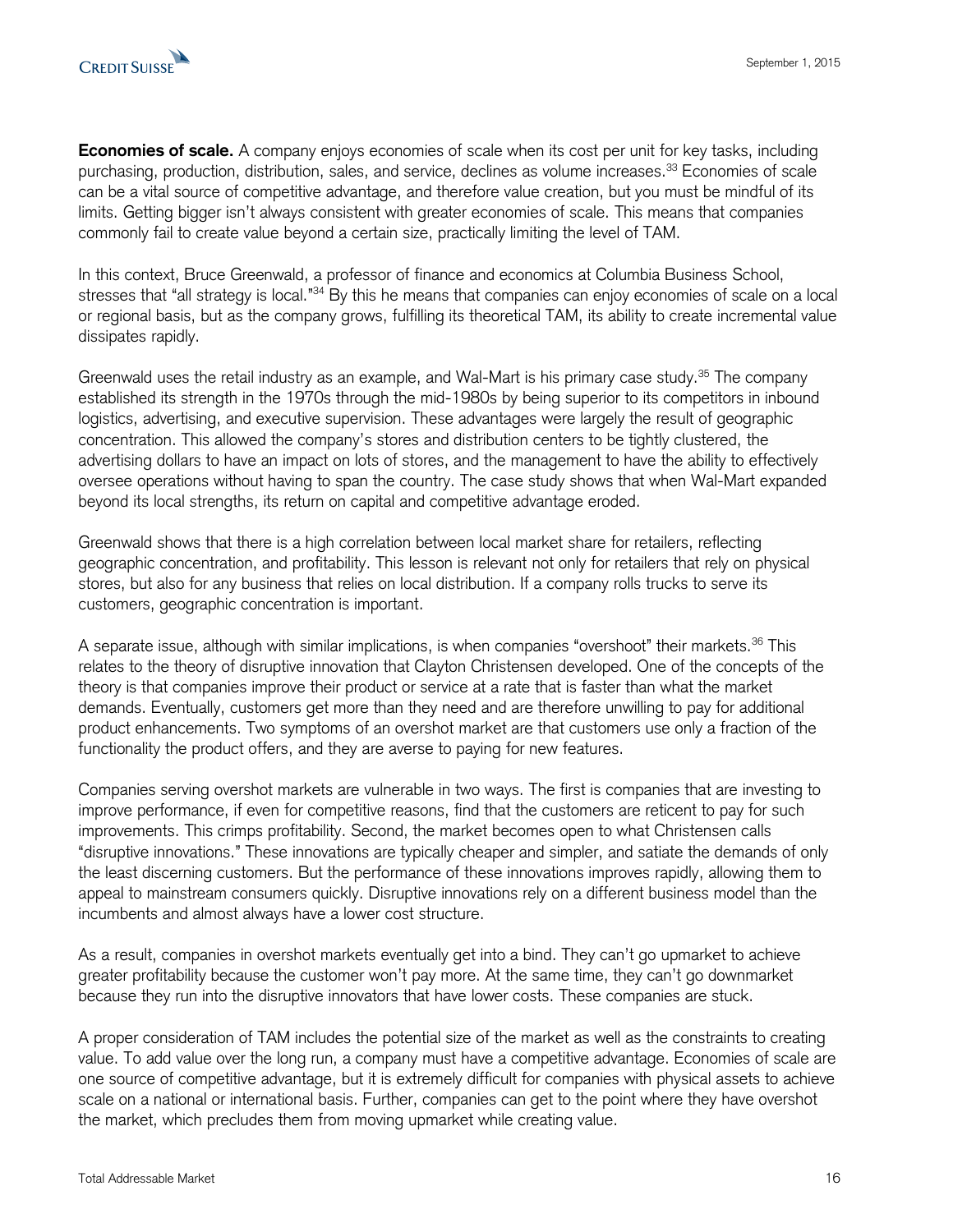

**Network effects.** Network effects exist when the value of a good or service increases as more people use that good or service.<sup>37</sup> The classic example is the telephone. If you are the only one with a phone, it is of no value. But as more people acquire one, the value of each phone rises. Metcalfe's law, which is more a guideline than a law, suggests the total value of a network, where *n* is the number of members, is proportional to *n* <sup>2</sup> – *n*.

Most of the products in Appendix A do not benefit from network effects in a meaningful way. Whether your neighbor has a blender or air conditioning doesn't affect the value of those products for you. Even hub-andspoke networks, such as airlines, have limited network effects. However, the rise of the Internet and mobile communications has made network effects more relevant in recent decades. The key is that these are combinatorial networks, where the nodes can communicate with one another.<sup>38</sup>

Consider the back-and-forth between Aswath Damodaran and Bill Gurley on the value of Uber. You can best describe Uber as a platform company that derives its value from network effects. For example, more users attract more drivers, and more drivers create more coverage and lower prices for the users, which creates additional demand, and so forth. Other classic examples of companies benefitting from network effects include Visa, eBay, Instagram, and Skype.

In cases where network effects are strong, it is common for one network to become dominant. For most consumer products, including athletic shoes, soft drinks, and automobiles, the market share of the leading company rarely tops 40 percent.<sup>39</sup> But in businesses with strong network effects, market shares are generally well above 50 percent and commonly closer to 90 percent. Examples include Microsoft's historical share of personal computer operating systems, eBay's share of online auctions, and Google's share of Internet searches.

W. Brian Arthur, an economist who has studied the networked economy extensively, likes to say, "Of networks, there will be few."<sup>40</sup> From a practical point of view, this means that companies will fight early on to become the network of choice, often spending great sums of money to do so.

Companies allocate resources in the hope that their product will beat their competitors and diffuse through the population. But Geoffrey Moore, a consultant to technology companies, has shown that in sectors with strong network effects, most companies fail to go from early adopters to mainstream users. Using Moore's memorable phrase, they are unable to "cross the chasm."<sup>41</sup>

Exhibit 8 adds two elements to the diffusion process we have discussed. This is relevant where strong network effects are in place. The first, in the upper right corner, is the fact that the products of most companies don't diffuse through the population. The second, at the bottom, is that while the cost to add users may be high in the early phase of network formation, the cost per user drops rapidly once a network becomes dominant.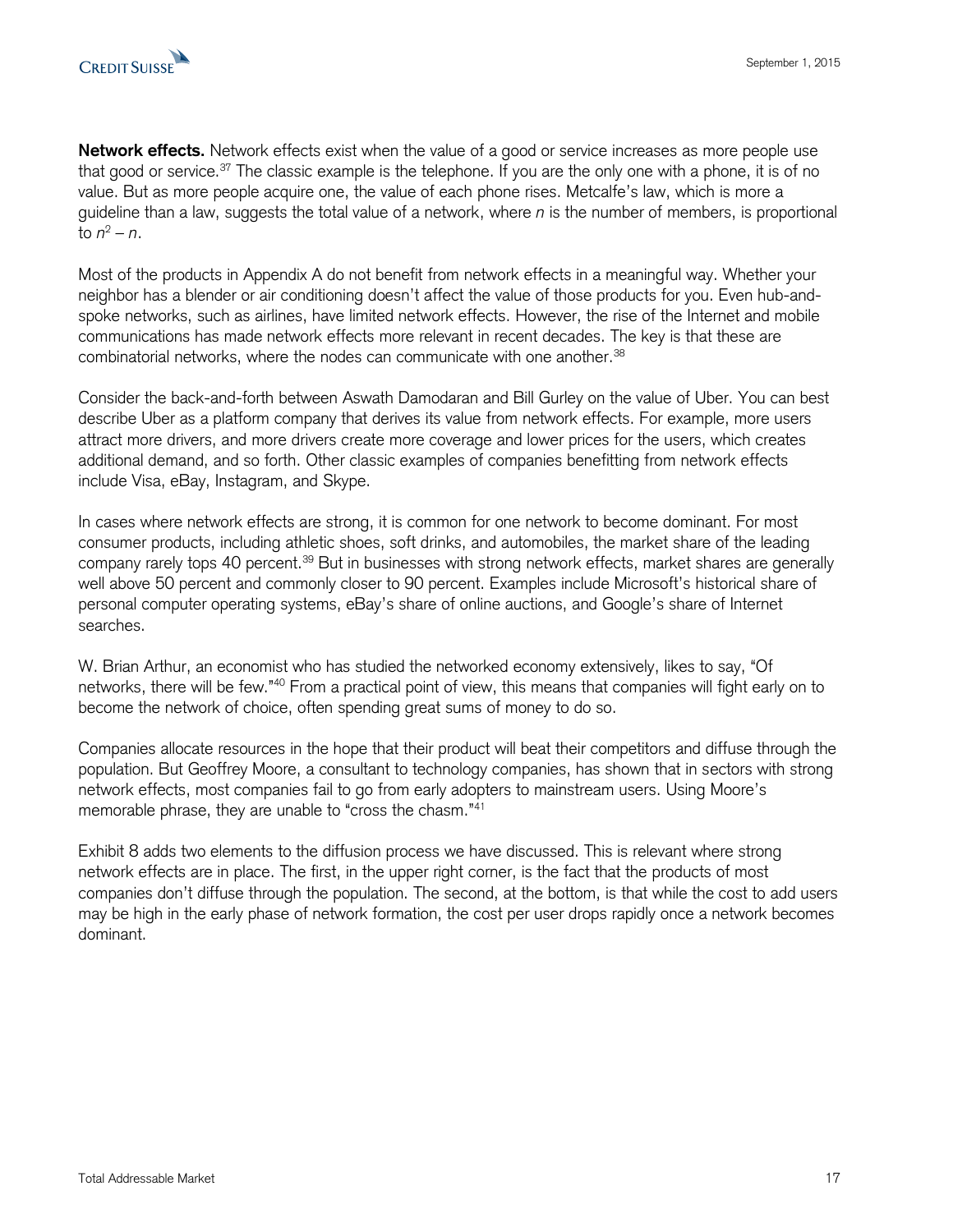



#### **Exhibit 8: Network Effects: The Cost to Acquire Users Drops for the Winner**

*Source: Credit Suisse.*

Why are Uber and its competitors, including Lyft, spending so aggressively today to attract users to their networks? Because these companies realize that one network is likely to emerge as dominant, which will allow for rapid growth and high returns on invested capital. This is what Brian Arthur calls the "*active* management of increasing returns."<sup>42</sup>

Central to the emergence of such an attractive business model is the fact that the winner benefits from economies of scale on both the supply and demand side. A company's ability to create value is the difference between its sales and costs, including the cost of capital. <sup>43</sup>As exhibit 9 shows, a company can increase value by reducing costs or raising prices. Research shows that differences in the prices customers are willing to pay better explains profit variability among competitors than differences in cost structures.<sup>44</sup>



#### **Exhibit 9: Cost and Differentiation**

*Source: Pankaj Ghemawat,* Strategy and the Business Landscape, Third Edition *(Upper Saddle River, NJ: Prentice Hall, 2010), 51.*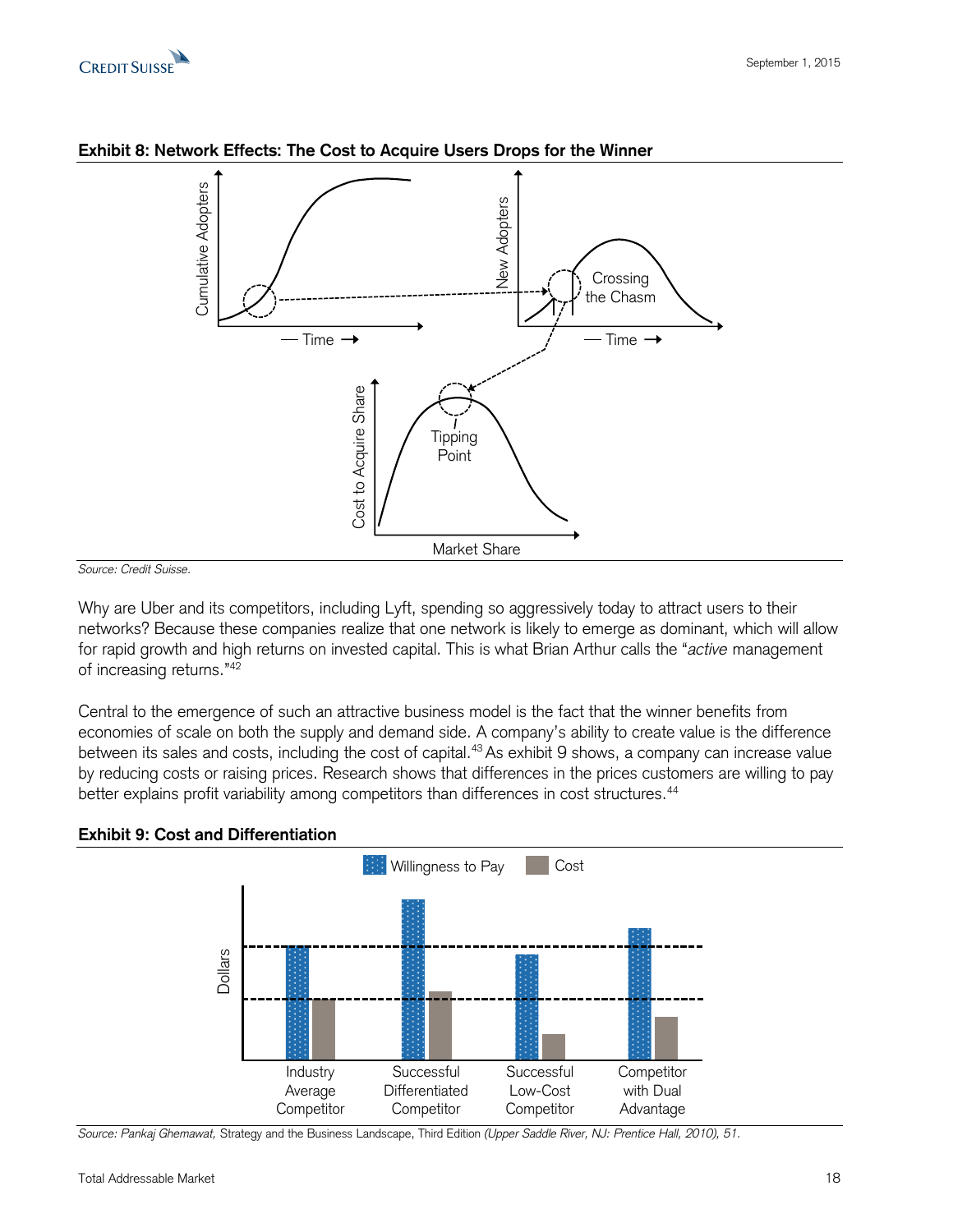

The concept of economies of scale has been around for a long time. The standard cost curve shows that as a manufacturing company increases output, its marginal and average unit costs decline up to a point. For these companies, the positive feedback is driven by increased sales. This is called supply-side scale because the more the company supplies, the lower is its cost per unit. This is classic increasing returns to scale.

This positive feedback tends to dissipate as the result of growing bureaucracy and complexity, or input scarcity. (See the left side of Exhibit 10.) This generally happens at a level well before dominance. As we have noted, market shares in the industrial world rarely top 40 percent.

For combinatorial networks, network effects are the primary source of positive feedback. Rather than being driven only by supply, network effects are driven by demand as well. Specifically, the value to the users increases sharply once a network passes critical mass. Regardless of the cost of the supplier, customers are willing to pay more for the good or service because the network is more valuable to them.

Companies that win network battles enjoy lower costs as the result of supply-side scale and increase the value to the users as the network grows. If the company chooses not to raise prices in line with the increased willingness to pay, the company creates large consumer surplus. These are the dual advantages in exhibit 9. Exhibit 10 shows how these drivers affect a company's total value created.

Take Google as an example. Charlie Munger, vice chairman of Berkshire Hathaway, said, "Google has a huge new moat. In fact I've probably never seen such a wide moat."<sup>45</sup> Google's market share of global internet searches is close to 70 percent on all devices, and is about 90 percent on mobile and tablet devices. The vast number of queries provides strong advertising revenue, which in turn allows the company to enjoy economies of scale. At the same time, the business can invest in search technology and hence add value for users.





*Source: Credit Suisse.*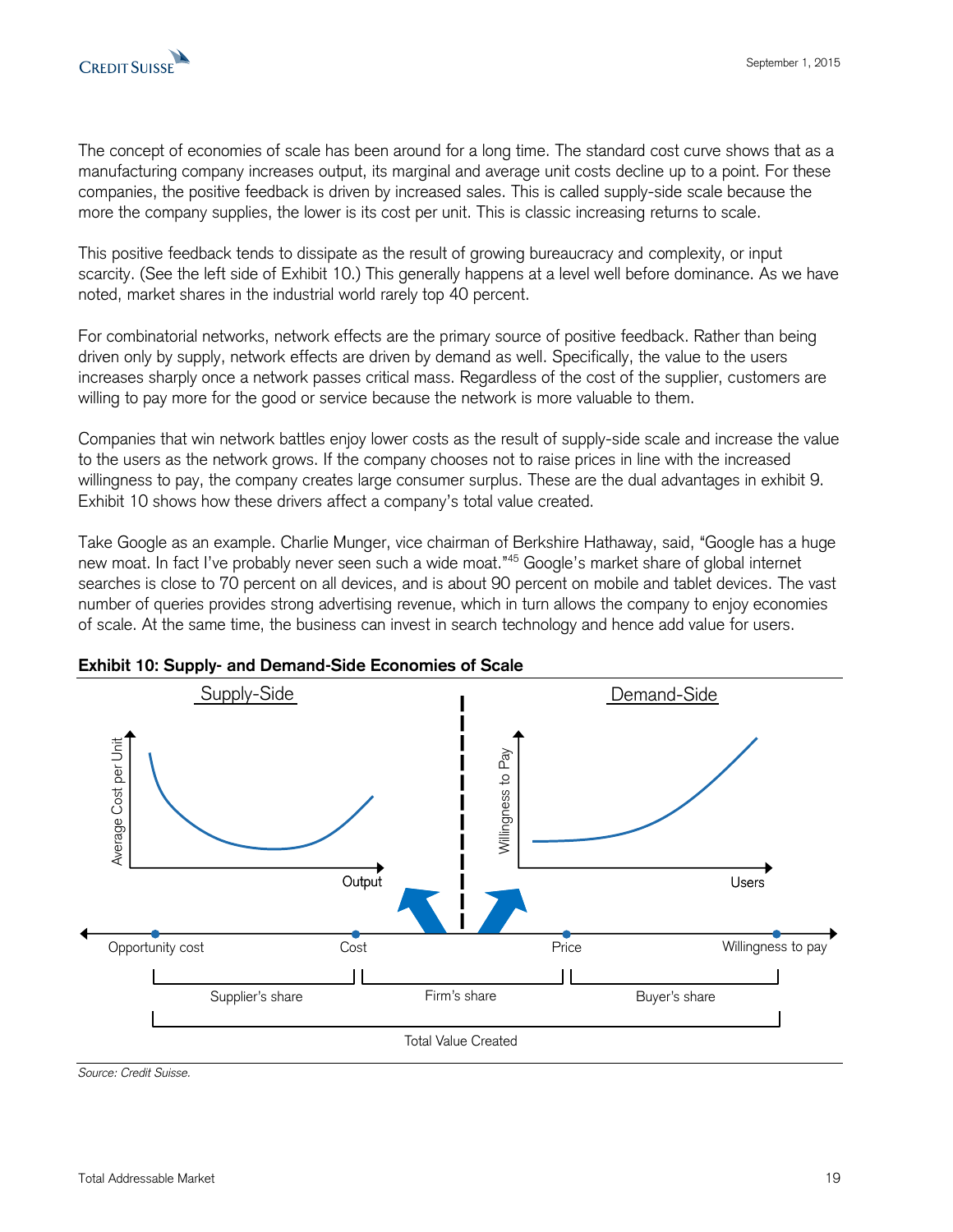The value of the networks that have been successful in recent years relies more on information than physical assets. This is significant for considering the nature of costs. Information goods generally have high upfront costs but very low incremental costs. Think of software. Writing code the first time is costly. But once finished, the cost of replicating and distributing the code is modest.

The combination of network effects and the cost characteristics of information goods can create a large amount of value in a relatively short period of time. A surge in sales, driven by network effects, along with low incremental costs can lead to substantial cash flow using only a modest amount of capital. A handful of network-based businesses have garnered valuations in the billions relatively quickly.

Networks based on information also benefit from classic economies of scale. The combination of network effects and low variable costs is what creates substantial positive leverage in operating profit margins. Exhibit 11 offers a simple example. Company A has low fixed costs but high variable costs. As sales volume grows, the operating profit margin rises, but the total gain is limited to 30 percentage points. Company B, has high fixed costs but enjoys substantially more leverage in operating profit margins, which improve by more than 50 percentage points.

| Company A                                                   |            |            |            |            |
|-------------------------------------------------------------|------------|------------|------------|------------|
| Cost structure: 25% fixed, 75% variable                     | Scenario 1 | Scenario 2 | Scenario 3 | Scenario 4 |
| Units                                                       | 500,000    | 1,000,000  | 1,500,000  | 2,000,000  |
| Sales (\$10.00 per unit)                                    | 5,000,000  | 10,000,000 | 15,000,000 | 20,000,000 |
| Fixed costs                                                 | 2,000,000  | 2,000,000  | 2,000,000  | 2,000,000  |
| Variable costs                                              | 3,000,000  | 6,000,000  | 9,000,000  | 12,000,000 |
| Total costs                                                 | 5,000,000  | 8,000,000  | 11,000,000 | 14,000,000 |
| Operating profit                                            | $\Omega$   | 2,000,000  | 4,000,000  | 6,000,000  |
| Operating profit margin                                     | 0.0%       | 20.0%      | 26.7%      | 30.0%      |
| <b>Company B</b><br>Cost structure: 75% fixed, 25% variable | Scenario 1 | Scenario 2 | Scenario 3 | Scenario 4 |
|                                                             |            |            |            |            |
| Units                                                       | 500,000    | 1,000,000  | 1,500,000  | 2,000,000  |
| Sales (\$10.00 per unit)                                    | 5,000,000  | 10,000,000 | 15,000,000 | 20,000,000 |
| Fixed costs                                                 | 3,500,000  | 3,500,000  | 3,500,000  | 3,500,000  |
| Variable costs                                              | 583,330    | 1,166,660  | 1,749,990  | 2,333,320  |
| Total costs                                                 | 4,083,330  | 4,666,660  | 5,249,990  | 5,833,320  |
| Operating profit                                            | 916,670    | 5,333,340  | 9,750,010  | 14,166,680 |
| Operating profit margin                                     | 18.3%      | 53.3%      | 65.0%      | 70.8%      |

#### **Exhibit 11: Cost Structure Composition and Operating Profit Scalability**

*Source: Credit Suisse.* 

*Note: Cost structure based on 1 million units.*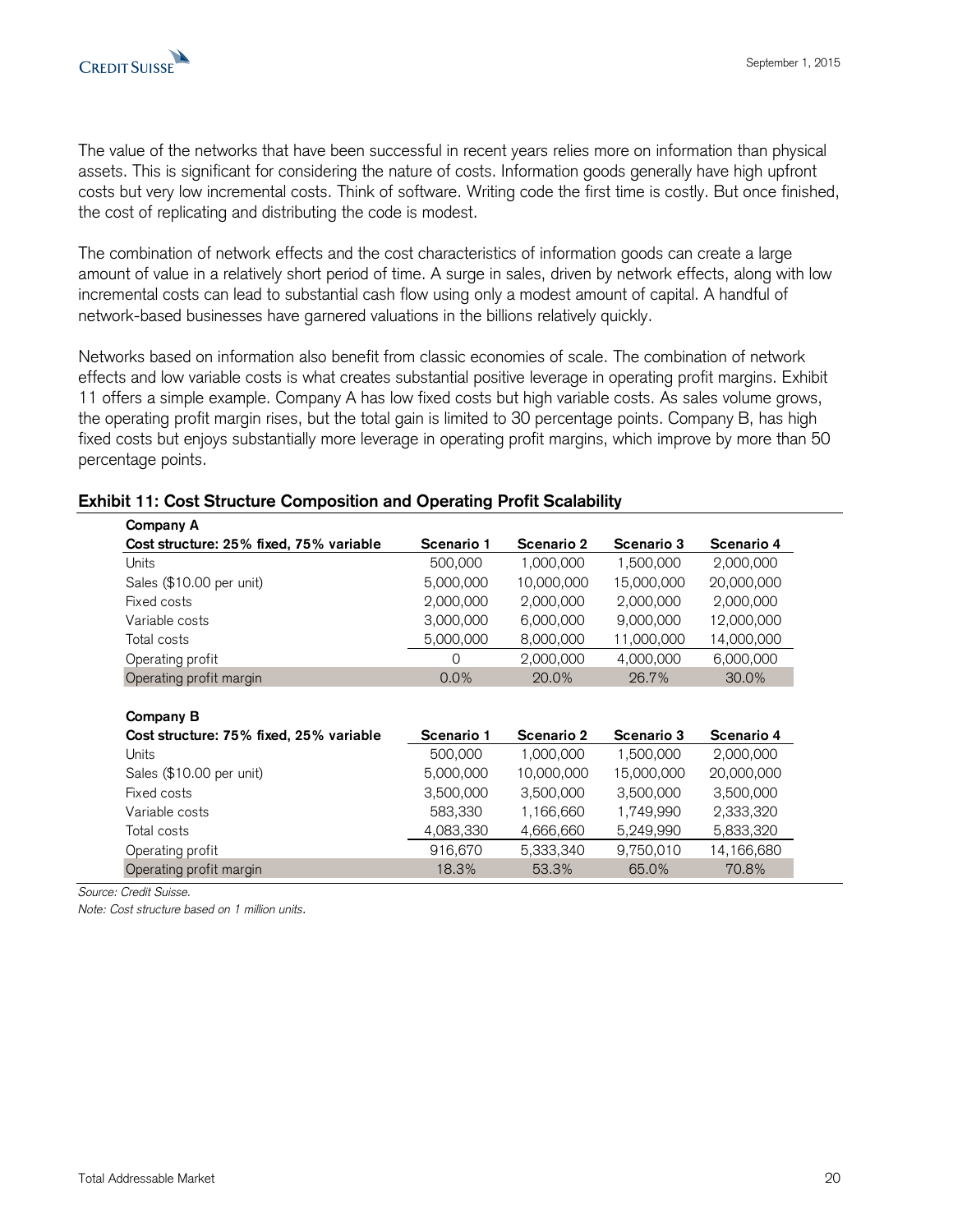

# **Base Rates as a Reality Check**

The third method in the triangulation process to estimate TAM is a careful consideration of base rates. The idea is to refer to what happened to other companies when they were in a situation similar to the one you are examining. No reference class is perfect, of course, but the base rate of performance can lend a vital point of view on the plausibility of a TAM estimate. Indeed, research shows that using base rates generally improves the accuracy of forecasts. 46

Here's an example of how the base rate approach can figure into your judgment of TAM. During a conference call in February 2015, Elon Musk, the chairman and chief executive officer (CEO) of Tesla Motors, suggested the company might be able to achieve a 50 percent compound annual growth rate of sales for the next decade off of a roughly \$6 billion revenue base in 2015.<sup>47</sup>

You can start checking the plausibility of that growth rate by considering the population, product, and conversion method. You would consider the size of the global automobile market, estimate the share for electric cars in ten years, project Tesla's market share, and make some assumptions about vehicle prices. You would go through a similar process for the company's battery business. In other words, you would do a reality check through a bottom-up analysis.

Next, you might consider the diffusion literature. The automobile industry has a rich history, including the rate at which innovations such as automatic transmissions, air conditioning, and radial tires have permeated the industry.<sup>48</sup> You might complement these analogies with transformations in other industries, including the migration from traditional handsets to smartphones.

The base rate method takes a totally different approach. It simply asks: "What happened to other companies when they were in a comparable position?" Exhibit 12 shows the distribution of 10-year sales growth rates for more than 1,200 instances of companies of a similar size as Tesla is now, measured by sales. The average growth rate, adjusted for inflation, is less than three percent, with a standard deviation below eight percent. Further, no companies achieved a compound annual growth rate (CAGR) in excess of 40 percent (and the difference between 40 and 50 percent is enormous over a decade). We have placed a star at the growth rate Musk mentions.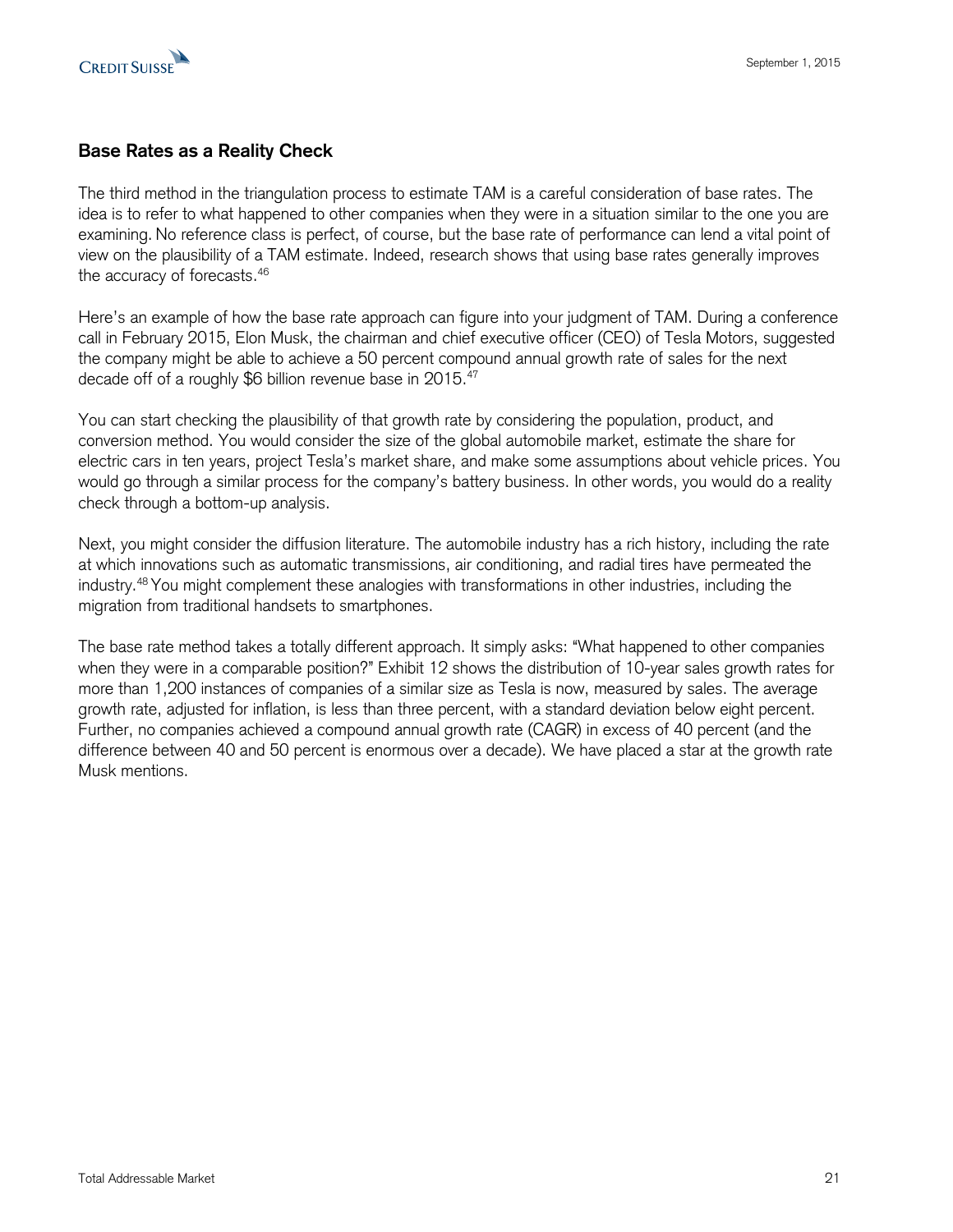



**Exhibit 12: 10-Year Growth Rates for Companies with \$6-13 Billion of Sales**

Even in cases where the first two approaches to estimating TAM would seem to justify rapid growth, you should temper the forecast against what experience shows is plausible. Might Tesla achieve this growth rate? Of course, it's possible. But what probability is reasonable to assign to such a scenario? A prudent investor would keep it very low. Such a growth rate is about six standard deviations away from the average, given the sample of recent history. Base rates provide a check on the output of the first two approaches to estimating TAM.

*Source: Michael J. Mauboussin and Dan Callahan, "The Base Rate Book – Sales Growth,"* Credit Suisse Global Financial Strategies*, May 4, 2015.*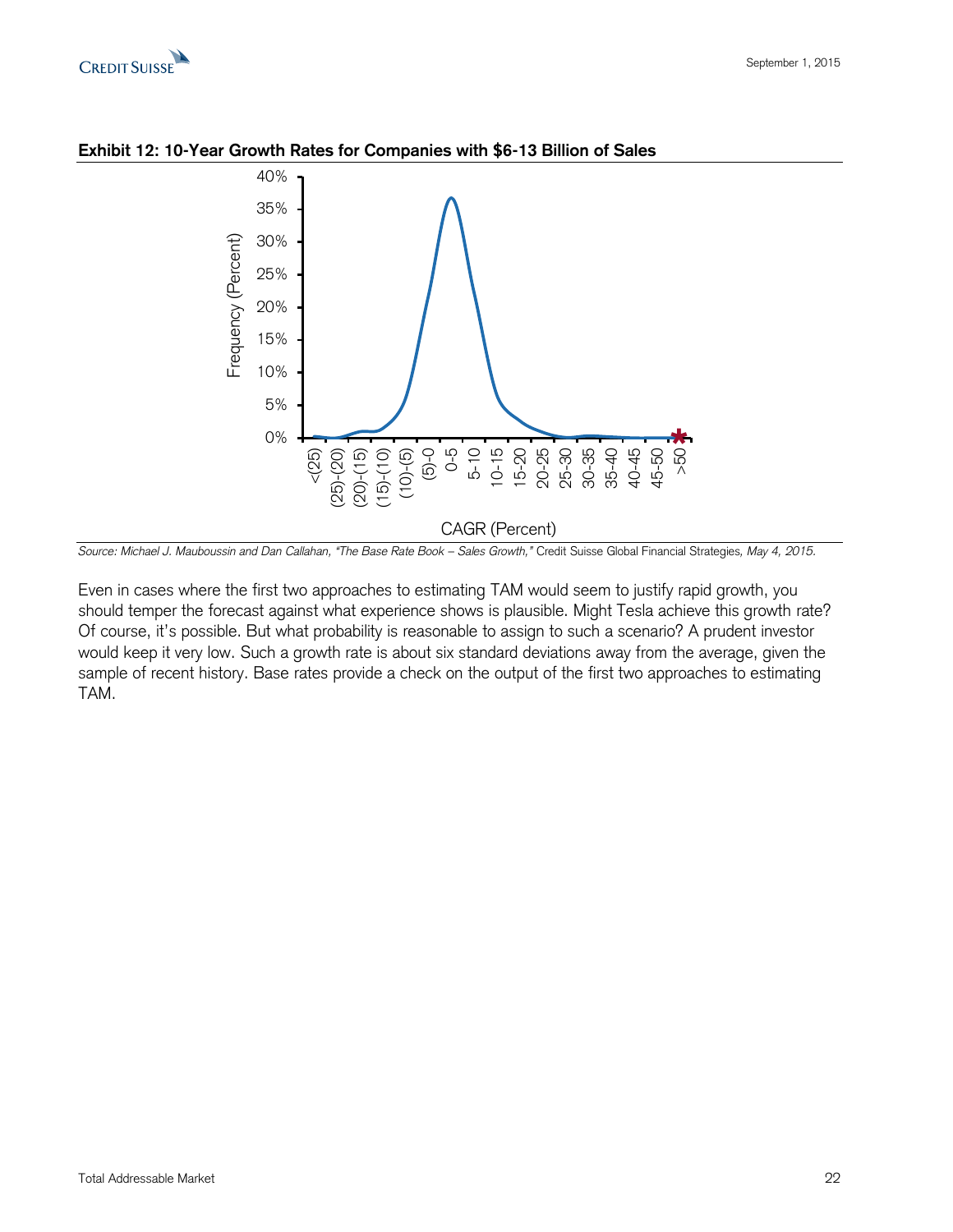

# **TAM and Ecosystems**

When Jack Welch retired as the CEO of General Electric (GE) in September 2001, the company had a lower share of its TAM than when he assumed the job 20 years before. Executives estimated that GE's share of its TAM in 2001 was less than 10 percent, half of what it was in the early 1980s.

GE's businesses performed well during Welch's tenure. The drop in share was the result of redefining the TAM to be much larger in 2001 than it was in 1981. The key to the expanded definition is the notion of "linking and leveraging," or "transferring a user base built up upon one node of the ecology (one product) to neighboring nodes or products."<sup>49</sup> The phrase the "internet of things" reflects this opportunity.<sup>50</sup>

Increasingly, companies seek to place their products or services at the heart of an ecosystem. Done successfully, this creates three specific benefits. First, it allows the company to take advantage of network effects. Second, it encourages customers to remain within the ecosystem, making the customer economics attractive.<sup>51</sup> Finally, it extends a company's period of competitive advantage.<sup>52</sup>

One way to assess a company's ability to link and leverage is to consider three distinct business categories: physical, service, and knowledge.<sup>53</sup> Although the activities of most companies fall into more than one category, our objective is to understand the economic characteristics of each and to consider how companies can expand across them. Here are the categories:

- **Physical.** Tangible assets, including manufacturing facilities, stores, and inventory, are the main source of cash flows for these businesses. Think of steel producers and retailers. Sales growth is tied closely to asset growth.
- **Service.** People are the main source of competitive advantage for service businesses. The essential element is that companies in this category deliver their services on a one-to-one basis. Examples include law firms, advertising agencies, and consulting firms. Sales growth is tied to the number of employees and productivity.
- **Knowledge.** Knowledge businesses also rely on people as the main source of competitive advantage. Unlike service businesses, however, these companies create intellectual content once and then reproduce it. Think of software or biotechnology companies. Because the cost of replication is often low, there is no direct link between sales and costs, which creates the potential for the business to scale rapidly.

It is important to consider carefully how these business categories differ in their economic characteristics (see Exhibit 13). Some salient considerations include the following:

- **Source of advantage.** While physical companies depend on tangible assets, both service and knowledge T. businesses rely on people. So, as a business extends beyond its reliance on physical assets, it must learn to manage physical and human capital. Further, employees who are integral to the process of value creation commonly want to share the upside of the value they create. So, appropriate compensation arrangements and mobile internal labor markets are essential elements in achieving success.
- **Investment trigger.** Physical and service businesses grow by adding capacity, whether through capital P. expenditures or new employees. For instance, a retail chain must build new stores to generate sales growth in excess of what the current stores can deliver. Or a law firm needs new lawyers to produce additional sales. Naturally, physical and service businesses seek to maximize productivity, but the nature of the businesses limits the ability to scale.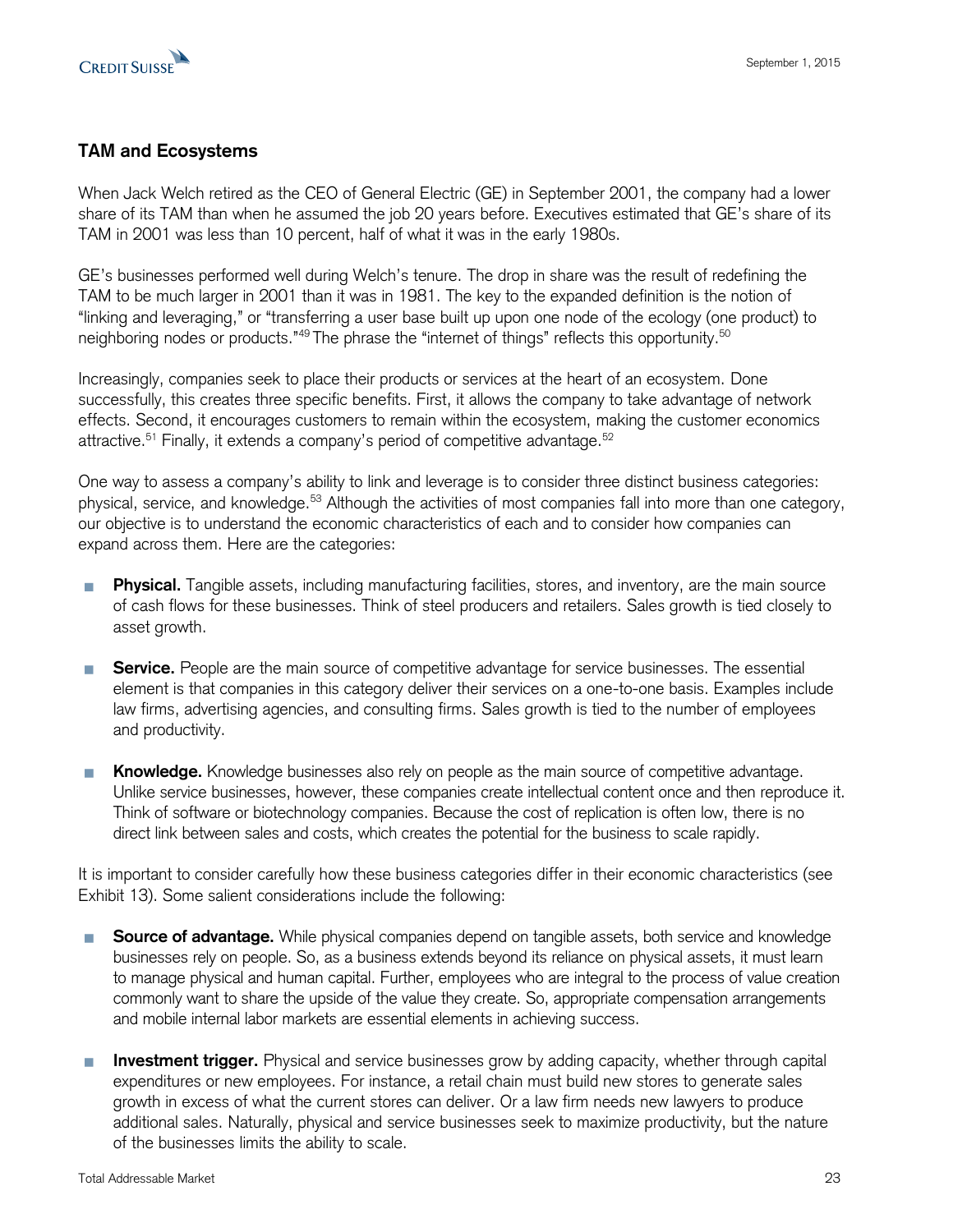

By contrast, knowledge businesses generally invest to deal with obsolescence. While there are generally few constraints on selling more of a current product, the rate of change for knowledge industries is typically high. This means that there is little or no residual value for an outdated knowledge good.

Software is a good example. A company that comes up with a popular product can fulfill demand cheaply and profitably, and enjoys substantial economies of scale. But the value of the old product plummets when a better one comes out. Companies with an established user base can migrate their customers from one of their products to the next, therefore mitigating the risk of obsolescence.

**Products and protecting capital.** Economists distinguish between rival and nonrival goods. A rival П good is one where one person's consumption reduces the consumption of others. Pens and shirts are rival goods, because only one person can use them at a time. In jurisdictions with strong property rights, rival goods are straightforward to protect. A nonrival good is one that many people can use at the same time. It is essentially a formula or recipe. Think of a song on iTunes. Nonrival goods are generally difficult to protect because they are relatively easy and cheap to replicate. So the creator of a nonrival good often has difficulty capturing the value that he or she produces. Again, the music industry is a good example.

#### **Exhibit 13: Characteristics of Various Business Categories**

|                     | <b>Physical</b> | <b>Services</b> | Knowledge    |
|---------------------|-----------------|-----------------|--------------|
| Source of advantage | Assets          | People          | People       |
| Investment trigger  | Capacity        | Capacity        | Obsolescence |
| Scalability         | Low             | Low             | High         |
| Products            | Rival           | Mixed           | Nonrival     |
| Protecting capital  | Easy            | Hard            | Hard         |
| Economies of scale  | Supply-side     | Supply-side     | Demand-side  |

*Source: Alfred Rappaport and Michael J. Mauboussin,* Expectations Investing: Reading Stock Prices for Better Returns *(Boston, MA: Harvard Business School Publishing, 2001), 139.*

One strategy companies have used to increase their TAM, especially those reliant on physical assets, is to extend into new business categories (see Exhibit 14). This is how GE's share of TAM dropped even as its business was growing. GE Healthcare, for instance, expanded beyond selling x-ray, computerized axial tomography, and magnetic resonance imaging machines by offering multi-vendor service and, ultimately, remote diagnostics.

Deere & Company is another case in point. Deere is known for its tractors, mowers, and combines with the signature green bodies and yellow wheels. That is the physical category. But the machines are getting much smarter. As one Deere executive noted, "Today's large John Deere tractors have more lines of software code than early space shuttles [and Deere's] GPS technology can guide a tractor and implement in the field with near-perfect precision."<sup>54</sup>

In recent years Deere has reached beyond the machines into the service and knowledge categories. The company launched MyJohnDeere.com to allow farmers to be more efficient. The site helps farmers manage their equipment (service) and provides information about irrigation systems, nutrient sources, weather conditions, crop prices, and commodity futures (knowledge).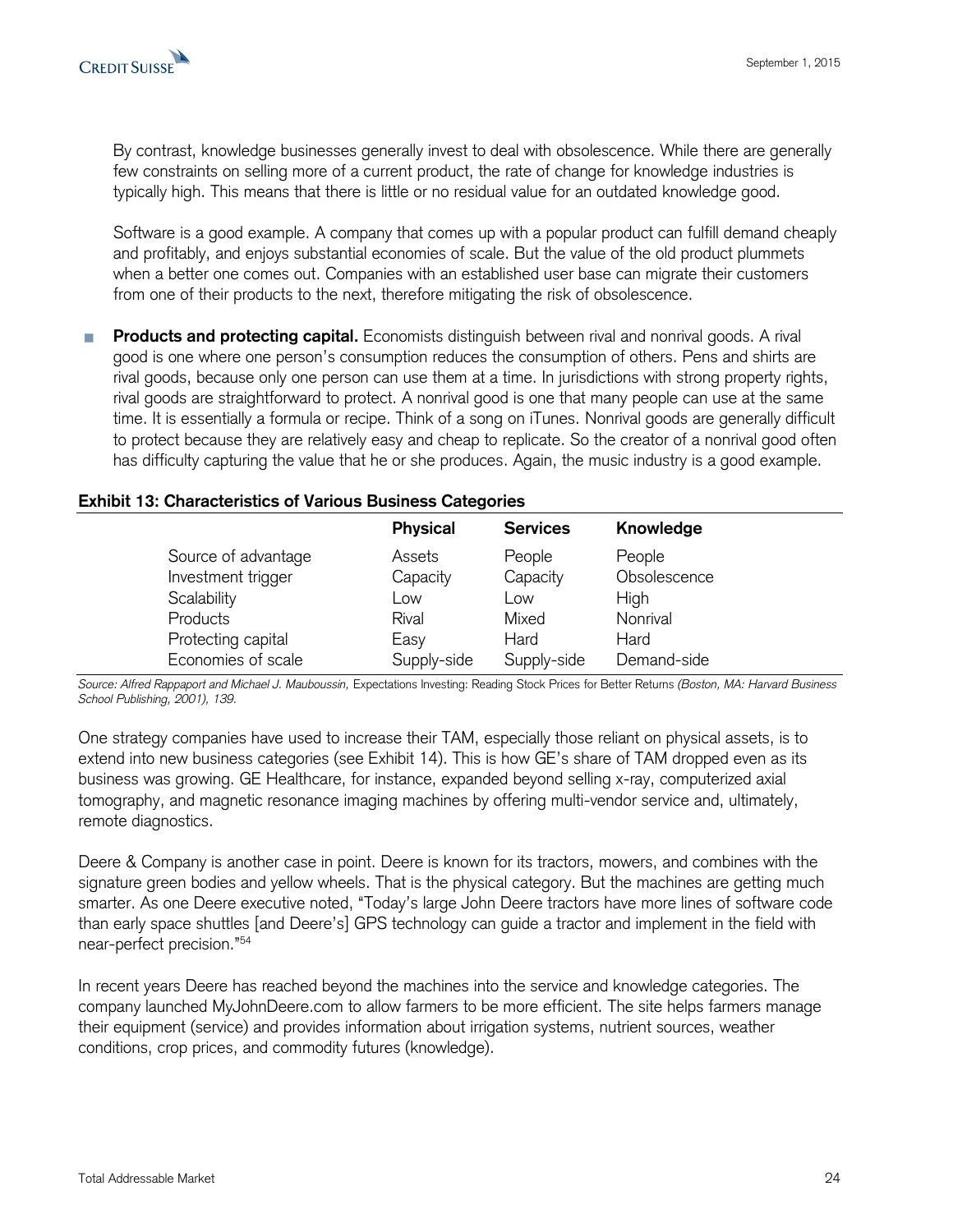

### **Exhibit 14: Business Category Evolution**



*Source: Credit Suisse.* 

Business category evolution not only has important implications for understanding TAM, it also presents a number of important strategic challenges for businesses.<sup>55</sup> These include trade-offs between open and closed systems, functionality in the product or in the cloud, determining which party owns the data, and whether or not to monetize data by selling to outside parties.

# **Summary**

Total addressable market is a vital indicator of a company's potential, as it measures how large a company can grow to be while still creating shareholder value. TAM is a concept that is commonly discussed by companies and investors but is rarely thoughtfully quantified.

We use the process of triangulation to estimate TAM, with methods that include a basic assessment of the population, product, and conversion, a diffusion model, and a check through the application of appropriate base rates. Indeed, approaching the problem from multiple points of view likely provides valuable context and prevents common errors.

Companies are increasingly seeking to build ecosystems around their goods or services, which if successful take advantage of network effects, improve customer retention, and extend the competitive advantage period. But it is important to bear in mind that few companies win the battle of networks. Most fail.

Business category evolution is one way to think about how companies can build ecosystems around existing products or services. For example, manufacturers of physical goods, such as Deere & Company, are extending into service and knowledge businesses. Or think of Google, primarily a knowledge business, purchasing Motorola Mobility, a physical business, to extend its ecosystem.

TAM is an area where overconfidence and optimism are rife. We have provided some analytical approaches to check these biases and to come up with a reasonable assessment of whether the market's expectations are reasonable.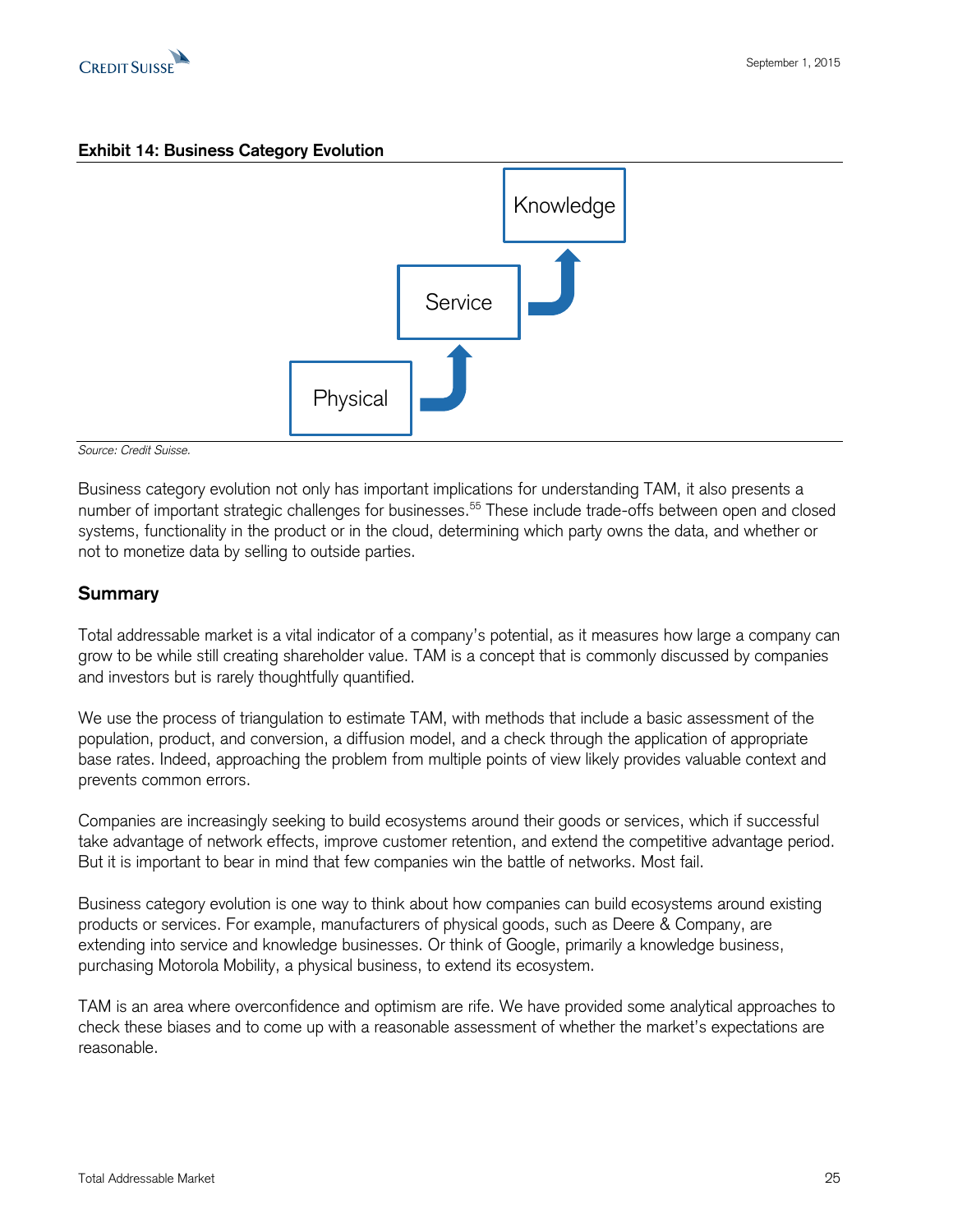



# **Checklist for Estimating a Total Addressable Market**

## **Categorizing New Products**

- Is the product technology new or current?  $\Box$
- $\Box$  Are the customers new or current?

## **Market Size**

| 0000000000 | Are the users and payers of the good or service the same?<br>How much money do the buyers have?<br>Are the resources of buyers growing or shrinking?<br>Are there physical limitations, such as how much one can eat or use a product, that can curb demand?<br>What is the elasticity of demand?<br>How cyclical is demand?<br>How do consumers allocate their time and money now and how might that change?<br>Are the suppliers and sellers of the good or service the same?<br>What is the business's production capacity?<br>Is there a reliable infrastructure to get the goods or services to market?                                        |
|------------|-----------------------------------------------------------------------------------------------------------------------------------------------------------------------------------------------------------------------------------------------------------------------------------------------------------------------------------------------------------------------------------------------------------------------------------------------------------------------------------------------------------------------------------------------------------------------------------------------------------------------------------------------------|
| 00000      | How broad is the geographical footprint?<br>Where is the industry in its life cycle? What does that imply about the growth rate and pricing flexibility?<br>Does manufacturing capacity match the rate of growth in demand?<br>Is the company using pricing as a lever to drive scale or to increase profitability?<br>Are there existing or potential economic or social regulations that could limit TAM?<br>What are management's incentives and are they aligned with shareholders?<br>Are there economies of scale? Local? National? International?<br>Are there two or more competitors, which could push each company into a separate niche? |
|            | <b>TAM and the Bass Model</b>                                                                                                                                                                                                                                                                                                                                                                                                                                                                                                                                                                                                                       |
|            | Which stage of the life cycle is the company's industry in?<br>What analogous products can inform your estimates for the Bass Model parameters?                                                                                                                                                                                                                                                                                                                                                                                                                                                                                                     |
|            | <b>Limitations of the Bass Model</b>                                                                                                                                                                                                                                                                                                                                                                                                                                                                                                                                                                                                                |
|            | When a consumer buys something once, how frequently does he or she replace it (repurchase rate)?<br>Has the company's good or service overshot the market? Might that happen soon?                                                                                                                                                                                                                                                                                                                                                                                                                                                                  |

- Does the company have a competitive advantage that will allow for value creation over time?
- Do network effects exist?

#### **Consider Base Rates**

 $\mathsf{I}$  $\perp$ 

- What happened to other companies when they were in a situation similar to the one you are examining?
- Are your TAM estimates plausible when considering these base rates?

# **TAM and Ecosystems**

| $\Box$ Does the company operate primarily a physical, service, or knowledge business? |
|---------------------------------------------------------------------------------------|
| $\Box$ What is the company's source of advantage?                                     |
| $\Box$ What are the investment triggers?                                              |
| Does the company sell rival or nonrival goods?                                        |
| $\Box$ Are there opportunities to extend into new business categories?                |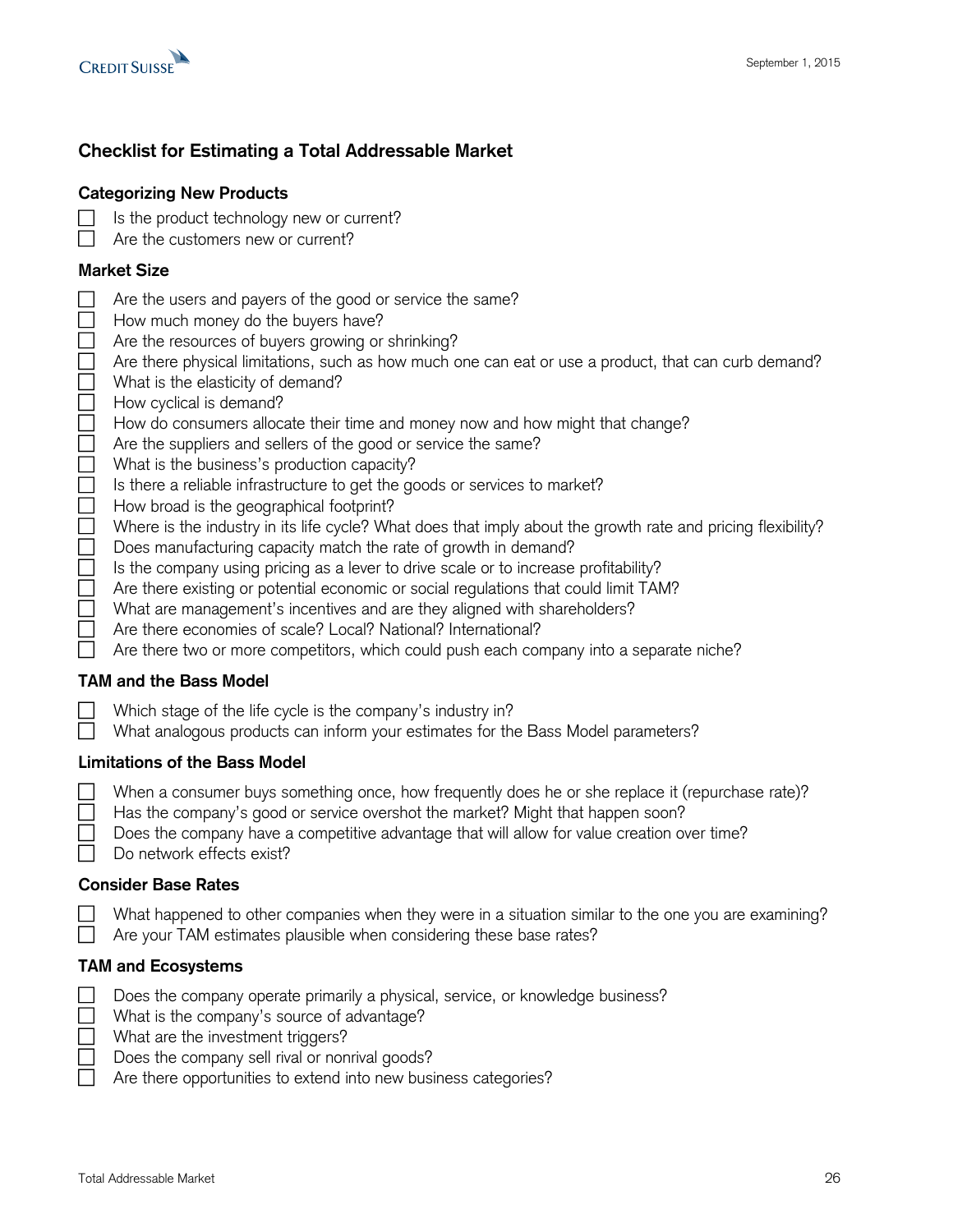

# **Appendix A: Sampling of Factors That Explain Historical Diffusion Processes**

# **Exhibit 15: Empirical Parameters for Bass Model**

| Product/Technology                           | Period of Analysis | р     | q     | m        |
|----------------------------------------------|--------------------|-------|-------|----------|
| Agricultural                                 |                    |       |       |          |
| Tractors (thousands of units)                | 1921-1964          | 0.000 | 0.134 | 5,201.0  |
| Hybrid corn                                  | 1927-1941          | 0.000 | 0.797 | 100.0    |
| Artificial insemination                      | 1943-1959          | 0.028 | 0.307 | 73.2     |
| Bale hay                                     | 1943-1959          | 0.013 | 0.455 | 92.2     |
| <b>Medical Equipment</b>                     |                    |       |       |          |
|                                              |                    | 0.000 | 0.534 | 85.8     |
| Ultrasound imaging                           | 1965-1978          |       |       |          |
| Mammography                                  | 1965-1978          | 0.000 | 0.729 | 57.1     |
| CT scanners (50-99 beds)                     | 1980-1993          | 0.044 | 0.350 | 57.9     |
| CT scanners (>100 beds)                      | 1974-1993          | 0.036 | 0.268 | 95.0     |
| <b>Production Technology</b>                 |                    |       |       |          |
| Oxygen steel furnace (USA)                   | 1955-1980          | 0.002 | 0.435 | 60.5     |
| Oxygen steel furnace (France)                | 1961-1980          | 0.008 | 0.279 | 88.4     |
| Oxygen steel furnace (Japan)                 | 1959-1975          | 0.049 | 0.333 | 81.3     |
| Steam (vs. sail) merchant ships (UK)         | 1815-1965          | 0.006 | 0.259 | 86.7     |
| Plastic milk containers (1 gallon)           | 1964-1987          | 0.020 | 0.255 | 100.0    |
| Plastic milk containers (half gallon)        | 1964-1987          | 0.000 | 0.234 | 28.8     |
| Stores with retail scanners (FRG, units)     | 1980-1993          | 0.001 | 0.605 | 16,702.0 |
|                                              |                    | 0.076 | 0.540 |          |
| Stores with retail scanners (Denmark, units) | 1986-1993          |       |       | 2,061.0  |
| <b>Electrical Appliances</b>                 |                    |       |       |          |
| Room air conditioner                         | 1950-1979          | 0.006 | 0.185 | 60.5     |
| Bed cover                                    | 1949-1979          | 0.008 | 0.130 | 72.2     |
| Blender                                      | 1949-1979          | 0.000 | 0.260 | 54.5     |
| Can opener                                   | 1961-1979          | 0.050 | 0.126 | 68.0     |
| Electric coffee maker                        | 1955-1979          | 0.042 | 0.103 | 100.0    |
| Clothes dryer                                | 1950-1979          | 0.009 | 0.143 | 70.1     |
| Clothes washer                               | 1923-1971          | 0.016 | 0.049 | 100.0    |
| Coffee maker ADC                             | 1974-1979          | 0.077 | 1.106 | 32.2     |
| Curling iron                                 | 1974-1979          | 0.101 | 0.762 | 29.9     |
| Dishwasher                                   | 1949-1979          | 0.000 | 0.213 | 47.7     |
|                                              |                    |       |       |          |
| Disposer                                     | 1950-1979          | 0.000 | 0.179 | 50.4     |
| Fondue                                       | 1972-1979          | 0.166 | 0.440 | 4.6      |
| Freezer                                      | 1949-1979          | 0.019 | 0.000 | 94.2     |
| Frypan                                       | 1957-1979          | 0.142 | 0.000 | 65.6     |
| Hair dryer                                   | 1972-1979          | 0.055 | 0.399 | 51.6     |
| Hot plates                                   | 1932-1979          | 0.056 | 0.000 | 26.3     |
| Microwave oven                               | 1972-1990          | 0.002 | 0.357 | 91.6     |
| Mixer                                        | 1949-1979          | 0.000 | 0.134 | 97.7     |
| Power leaf blower (gas or electric)          | 1986-1996          | 0.013 | 0.315 | 26.0     |
| Range                                        | 1925-1979          | 0.004 | 0.065 | 63.6     |
| Range, built-in                              | 1957-1979          | 0.048 | 0.086 | 21.7     |
|                                              |                    |       |       |          |
| Refrigerator                                 | 1926-1979          | 0.025 | 0.126 | 99.7     |
| Slow cooker                                  | 1974-1979          | 0.000 | 1.152 | 34.4     |
| Steam iron                                   | 1950-1979          | 0.031 | 0.128 | 100.0    |
| Toaster                                      | 1923-1979          | 0.038 | 0.000 | 100.0    |
| Consumer electronics                         |                    |       |       |          |
| Cable television                             | 1981-1994          | 0.100 | 0.060 | 68.0     |
| Calculators                                  | 1973-1979          | 0.143 | 0.520 | 100.0    |
| Camcorder                                    | 1986-1996          | 0.044 | 0.304 | 30.5     |
| CD player                                    | 1986-1996          | 0.055 | 0.378 | 29.6     |
| Cellular telephone                           | 1986-1996          | 0.008 | 0.421 | 45.1     |
| Cordless telephone                           | 1984-1996          | 0.004 | 0.338 | 67.6     |
|                                              |                    |       |       |          |
| Electric toothbrush                          | 1991-1996          | 0.110 | 0.548 | 14.8     |
| Home PC (millions of units)                  | 1982-1988          | 0.121 | 0.281 | 25.8     |
| Radio                                        | 1922-1934          | 0.027 | 0.435 | 100.0    |
| Telephone answering device                   | 1984-1996          | 0.025 | 0.406 | 69.6     |
| Television, black and white                  | 1949-1979          | 0.108 | 0.231 | 96.9     |
| Television, color                            | 1965-1979          | 0.059 | 0.146 | 100.0    |
| <b>VCR</b>                                   | 1981-1994          | 0.025 | 0.603 | 76.3     |
| Average                                      |                    | 0.037 | 0.327 |          |
| Median                                       |                    | 0.025 | 0.280 |          |
|                                              |                    |       |       |          |

*Source: Gary Lilien, Arvind Rangaswamy, and Christophe Van den Bulte, "Diffusion Models: Managerial Applications and Software,"* ISBM Report 7- 1999, *May 20, 1999.*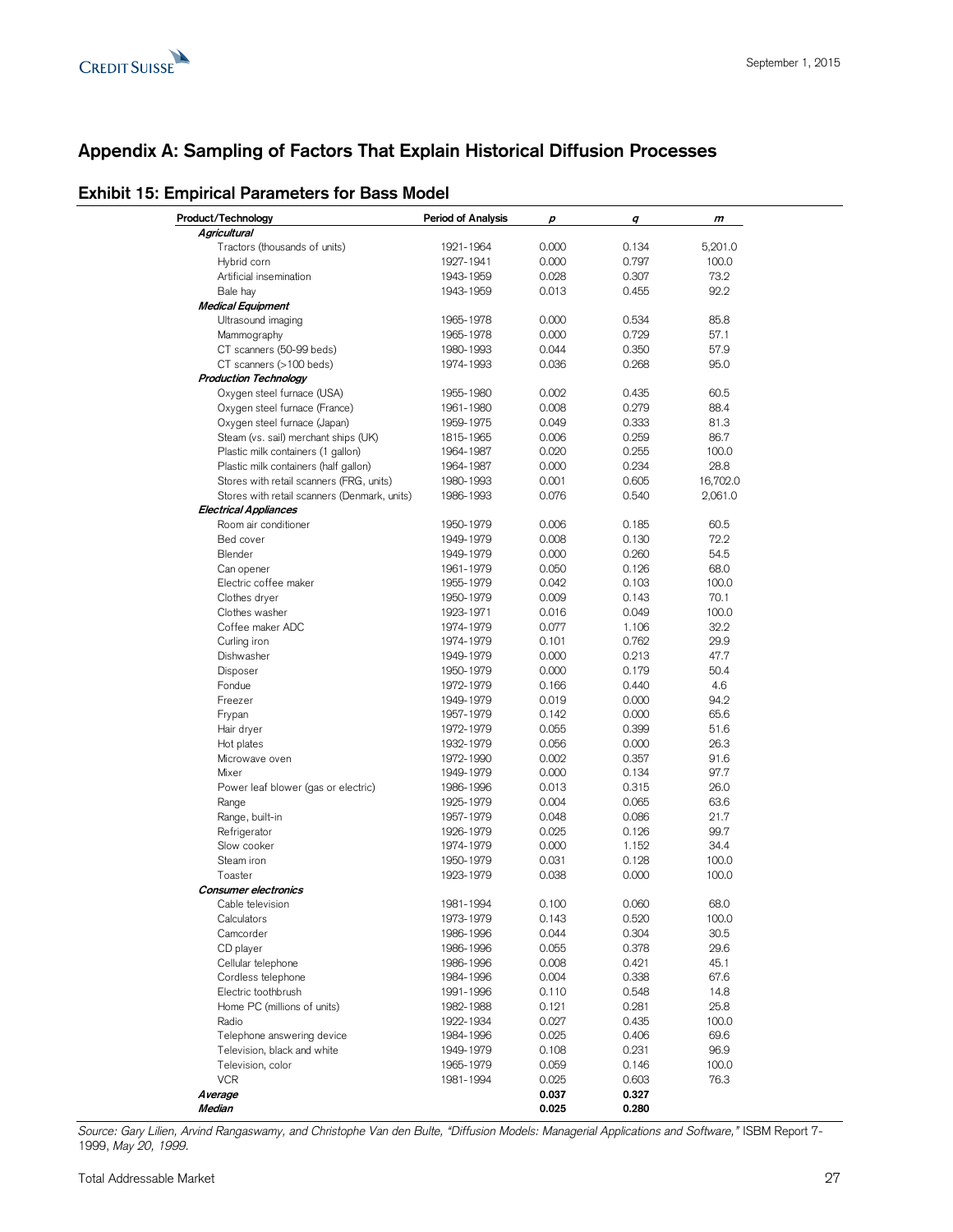

# **Appendix B: Satellite Radio Case Study**

We show how to use the Bass model to forecast total demand for an industry by sharing the key findings of a Harvard Business School case study. Professor Elie Ofek and Peter Wickersham, authors of the case, explain how to forecast demand for the U.S. satellite radio industry by coming up with appropriate approximations for the parameters of the Bass model. They estimate the size of the market, *m*, based on assumptions about radio and subscription prices, and then establish the coefficient of innovation (*p*) and coefficient of imitation (*q*) using judgments about satellite radio's degree of similarity to related products. We compare these forecasts in the case study to the actual demand for satellite radio in the industry's first 13 years.

**Estimating Market Size (m).** The first step is to estimate the total market size, or *m*. Some markets are easier to assess than others. An example of a straightforward estimate is a new drug therapy that targets a specific disease (consistent with Exhibit 2). You can confidently estimate the size of that market by figuring out how many people have the disease and how many are likely to be diagnosed. The potential demand for most products or services is not as clear, particularly for those based on new technologies.

A useful place to start is a survey that gauges consumer interest and the likelihood of purchase. Robert Acker, the director of strategic planning for XM Satellite Radio (XM) in the late 1990s, commissioned this market research for the U.S. satellite radio industry. The national telephone survey included more than 6,000 people. Acker designed the survey to provide useful information for XM's general strategy. For example, he sought input on how best to target customers and how to position the service to be attractive.

The survey also provided crucial insight into who might pay for the service and how much they might be willing to pay. XM had yet to determine its primary market, so Acker conducted the survey for radios in the car and at home. Ofek and Wickersham's case study focuses on the car radio, then seen as the most likely market to succeed.

Based on the survey results, Acker was able to make reasonable estimates for total demand based on the cost of the radio in the car and the monthly subscription fee. We summarize the results in exhibit 16. For example, the projected demand is about 49 million customers for a radio price of \$150 and a subscription price of \$5 per month. The wide range of outcomes shows the importance of sensitivity analysis. In the case, Ofek and Wickersham assume *m* is 30 million based on a radio price of around \$250 and a subscription price of about \$10.

## **Exhibit 16: Projected Demand at Different Price Levels for Car Radio and Subscription**

|                                                                                                                                                                                                            | Demand in millions |      | <b>Subscription Price</b> |      |      |      |  |  |  |  |  |
|------------------------------------------------------------------------------------------------------------------------------------------------------------------------------------------------------------|--------------------|------|---------------------------|------|------|------|--|--|--|--|--|
|                                                                                                                                                                                                            | <b>Radio Price</b> | \$2  | \$5                       | \$8  | \$10 | \$12 |  |  |  |  |  |
|                                                                                                                                                                                                            | \$100              | 77.8 | 68.3                      | 58.7 | 54.0 | 45.7 |  |  |  |  |  |
|                                                                                                                                                                                                            | \$150              | 53.0 | 49.1                      | 44.1 | 41.6 | 35.6 |  |  |  |  |  |
|                                                                                                                                                                                                            | \$200              | 42.8 | 40.5                      | 37.8 | 36.5 | 31.5 |  |  |  |  |  |
|                                                                                                                                                                                                            | \$250              | 32.6 | 31.8                      | 31.2 | 30.7 | 26.6 |  |  |  |  |  |
|                                                                                                                                                                                                            | \$300              | 29.1 | 28.9                      | 28.7 | 28.5 | 24.8 |  |  |  |  |  |
|                                                                                                                                                                                                            | \$400              | 27.7 | 27.6                      | 27.5 | 27.4 | 23.7 |  |  |  |  |  |
| Source: Elie Ofek, "Forecasting the Adoption of a New Product," Harvard Business School Case Study 9-505-062,                                                                                              |                    |      |                           |      |      |      |  |  |  |  |  |
| <b>Estimating p and q.</b> The next step is to estimate the coefficient of innovation (p) an<br>$(q)$ . One common approach is to identify similar products and assume that the param<br>for your product. |                    |      |                           |      |      |      |  |  |  |  |  |

*Source: Elie Ofek, "Forecasting the Adoption of a New Product,"* Harvard Business School Case Study 9-505-062*, December 12, 2013.*

**Estimating p and q.** The next step is to estimate the coefficient of innovation (p) and coefficient of imitation (*q*). One common approach is to identify similar products and assume that the parameters will be comparable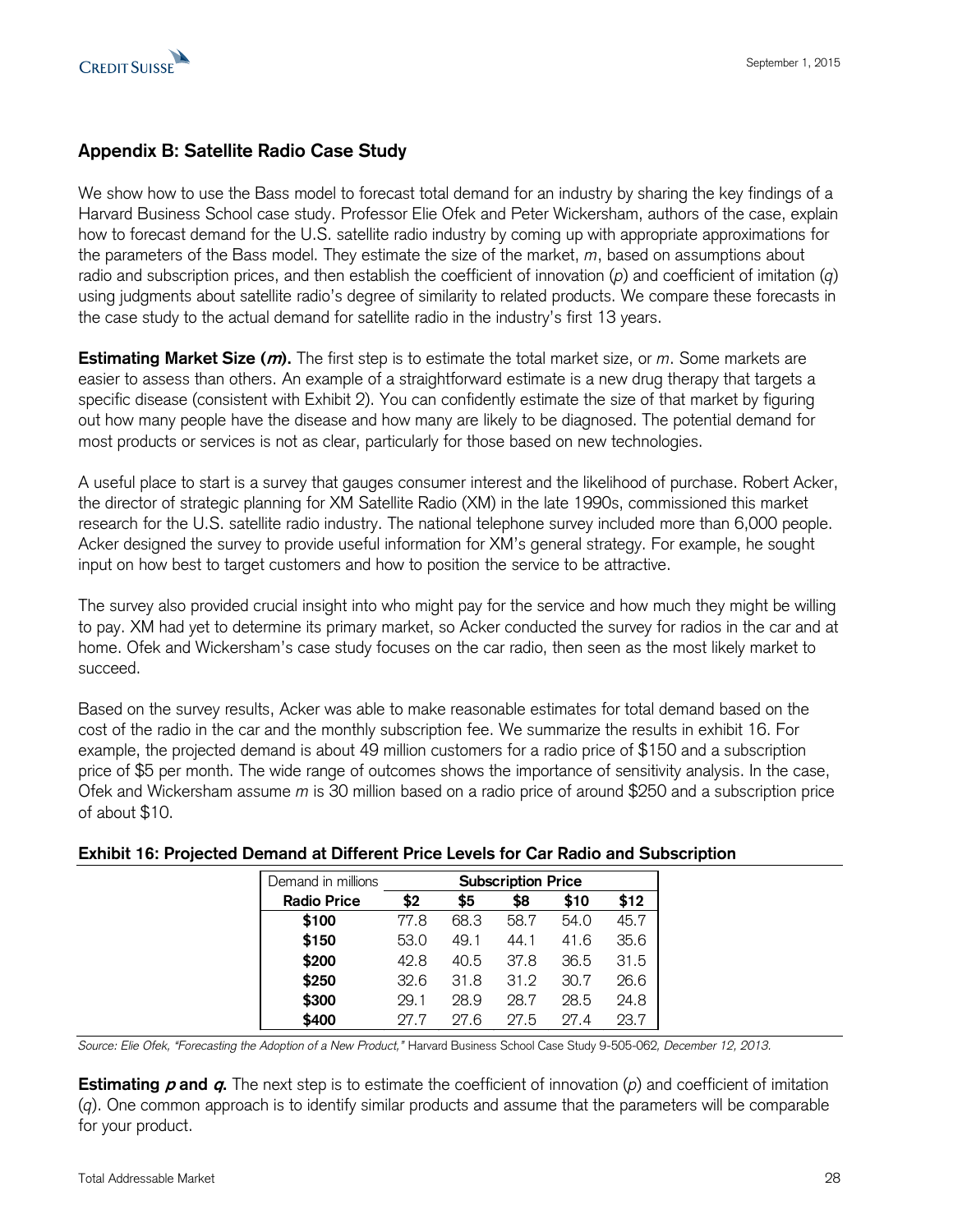As exhibit 5 shows, there are multiple characteristics you can use to assess comparability. Ofek and Wickersham advise that you should at a minimum choose analogies based on product and market characteristics. Additional elements to consider include the overall economic conditions, buyer behavior, marketing strategy, and characteristics of the innovation. If no product serves as a perfect analogy, it is useful to consider several similar products. This is the approach the authors follow for satellite radio, and they ultimately settle on three products: the portable CD player, the automobile radio, and the cellular phone.

The next step is to search for the published estimates of the parameters for the analogous products. Appendix A provides estimates for a wide range of products, and you can find additional figures in other studies.

In the case study, Ofek and Wickersham weight the importance of market structure and product characteristics to come up with estimates for *p* and *q*. Specifically, they weight product characteristics 60 percent and market structure 40 percent. This weighting assumes that physical features and content (product) are more important than a revenue model based on subscription (market). Exhibit 17 summarizes the assumptions of the authors.

| Product               | Market Structure<br>(Similarity to<br>Satellite Radio) | Weiaht | Weighted<br>Value | Product<br>Characteristics<br>(Similarity to<br>Satellite Radio) | Weiaht | Weighted   Weighted   Contri-<br>Value | Score | bution I      | D   | Weighted<br>D |       | Weighted<br>q |
|-----------------------|--------------------------------------------------------|--------|-------------------|------------------------------------------------------------------|--------|----------------------------------------|-------|---------------|-----|---------------|-------|---------------|
| Portable CD Player    | 4 out of 10                                            | 0.4    | . 6               | 7 out of 10                                                      | 0.6    | 4.2                                    | 5.8   | 31.9% 0.006   |     | 0.002         | 0.660 | 0.210         |
| Automobile Radio      | 8 out of 10                                            | 0.4    | 3.2               | 9 out of 10                                                      | 0.6    | 5.4                                    | 8.6   | 47.3% 0.016   |     | 0.008         | 0.410 | 0.194         |
| <b>Cellular Phone</b> | 8 out of 10                                            | 0.4    | 3.2               | out of 10                                                        | 0.6    | 0.6                                    | 3.8   | 20.9%   0.008 |     | 0.002         | 0.421 | 0.088         |
|                       |                                                        |        |                   |                                                                  |        | Sum                                    | 18.2  |               | Sum | 0.011         | Sum   | 0.492         |

## **Exhibit 17: Bass Model Forecast of Total Demand for Satellite Radio**

*Source: Elie Ofek, "Forecasting the Adoption of a New Product,"* Harvard Business School Case Study 9-505-062*, December 12, 2013; Credit Suisse.*

To clarify the approach, let's use the example of the portable CD player. Ofek and Wickersham believe that based on market structure, the CD player has a similarity score of 4 out of 10. This means the weighted value is 1.6 (4.0 \* 0.4). The score of similarity on product characteristics is 7 out of 10 for a weighted value of 4.2 (7.0 \* 0.6). Combining the market structure and product characteristics gives the CD player a total weighted score of 5.8.

The authors follow the same approach for the other two products, and come to a total weighted score for all three products of 18.2. The weighted contribution of the CD player is 31.9 percent (5.8/18.2). So, the weighted *p* for the CD player is 0.002 (0.006\*0.319), and its weighted *q* is 0.210 (0.660 \* 0.319). The sum of the weighted results for all three products provides the estimated parameters for satellite radio of 0.011 for *p* and 0.492 for *q*.

We can plug our estimates of *m*, *p*, and *q* into the Bass model to get a forecast of total demand over time (see Exhibit 18). Because the coefficient of innovation, *p*, is much lower than the coefficient of imitation, *q*, the model suggests a slow rate of adoption at first followed by a rapid rise once the industry realizes critical mass. After a few years, imitators overwhelmingly drive adoption (see Exhibit 19).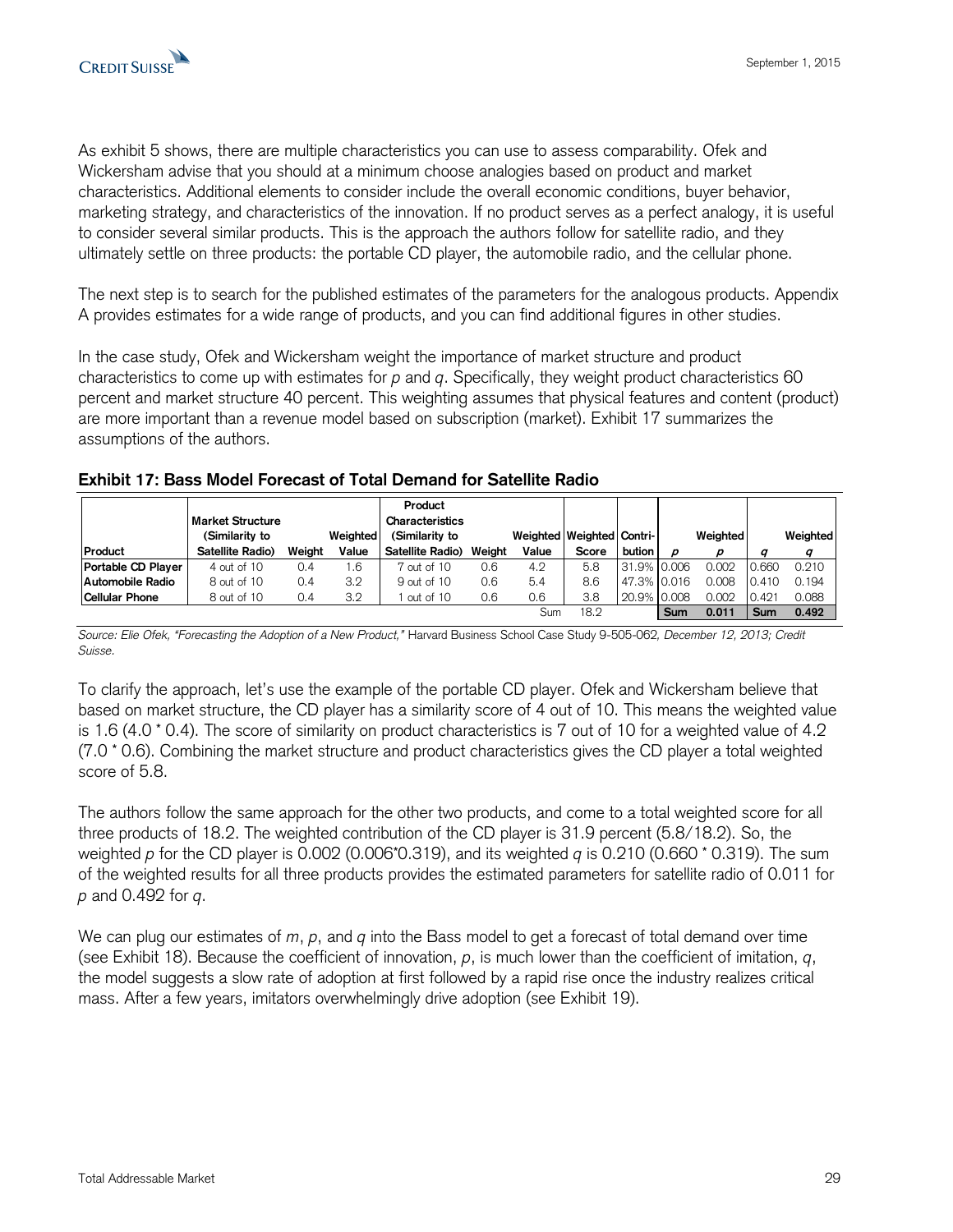



**Exhibit 18: A Bass Model Forecast of Total Demand for Satellite Radio**

*Source: Elie Ofek, "Forecasting the Adoption of a New Product,"* Harvard Business School Case Study 9-505-062*, December 12, 2013; Credit Suisse.*





*Source: Elie Ofek, "Forecasting the Adoption of a New Product,"* Harvard Business School Case Study 9-505-062*, December 12, 2013; Credit Suisse.*

We can compare this forecast to the actual results by combining the subscriber bases of the two U.S. satellite radio companies, Sirius Satellite Radio and XM Satellite Radio. We have 13 years of data, as XM launched its service in late 2001 and Sirius in early 2002. They were separate companies until they merged in 2008.

The Bass model forecast was off the mark for the initial trajectory of demand, but proved remarkably prescient in its long-term forecast of users. In the most recent year (through the third quarter of 2014), the forecast differed from the actual results by only 1.1 million users, or about 4 percent (see Exhibit 20).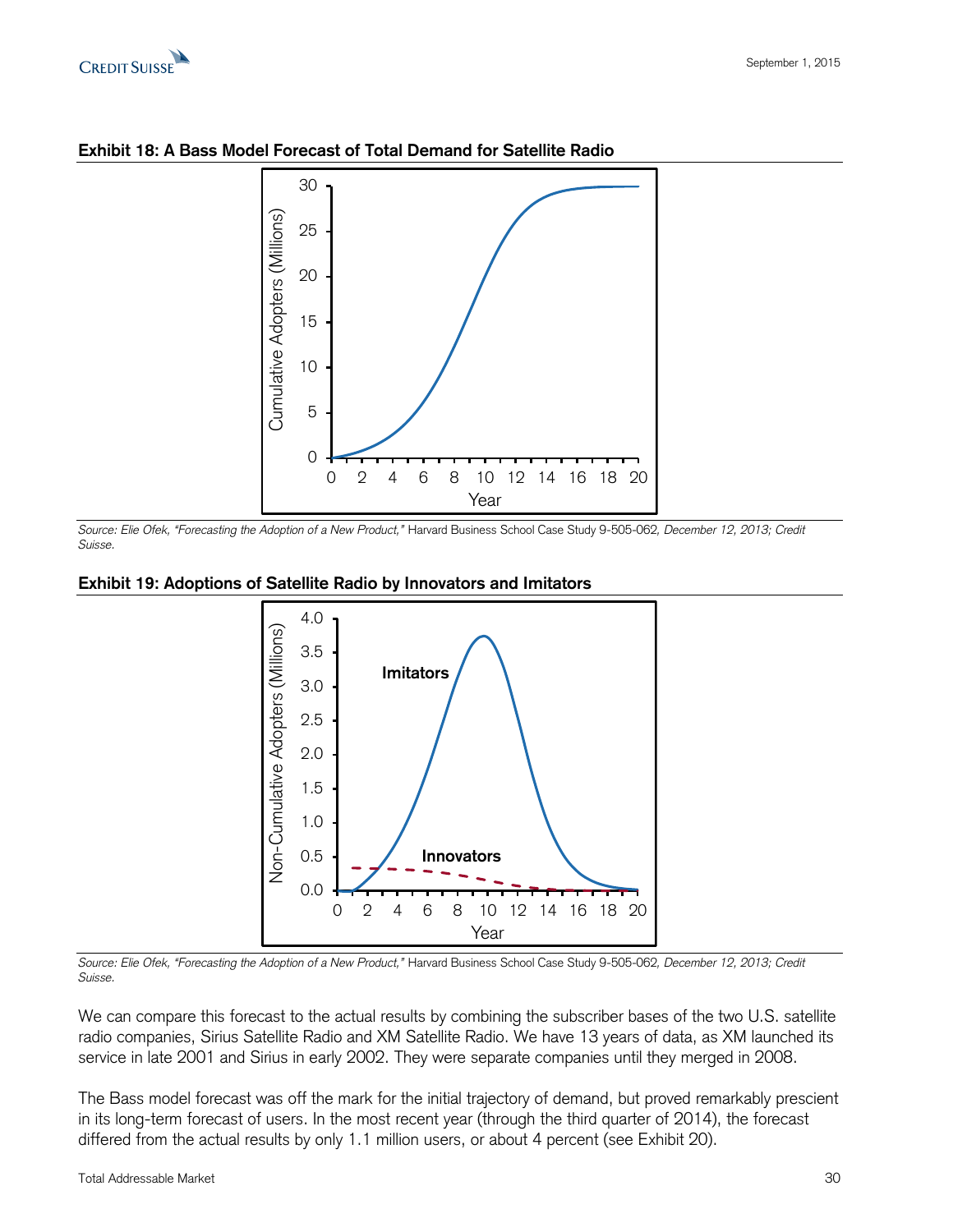

The parameters also allow us to estimate the peak sales:

Size of peak sales = 
$$
m \left[ \frac{(p+q)^2}{4q} \right]
$$
 = 30  $\left[ \frac{(0.011 + 0.492)^2}{4^*0.492} \right]$  = 3.9 million

This forecast, too, was very accurate, predicting peak annual subscriber growth of 3.9 million, consistent with the actual outcome you can see in exhibit 19.



#### **Exhibit 20: Demand for Satellite Radio—Bass Model Forecast versus Actual**

*Source: Company reports; Elie Ofek, "Forecasting the Adoption of a New Product,"* Harvard Business School Case Study 9-505-062*, December 12, 2013; Credit Suisse.*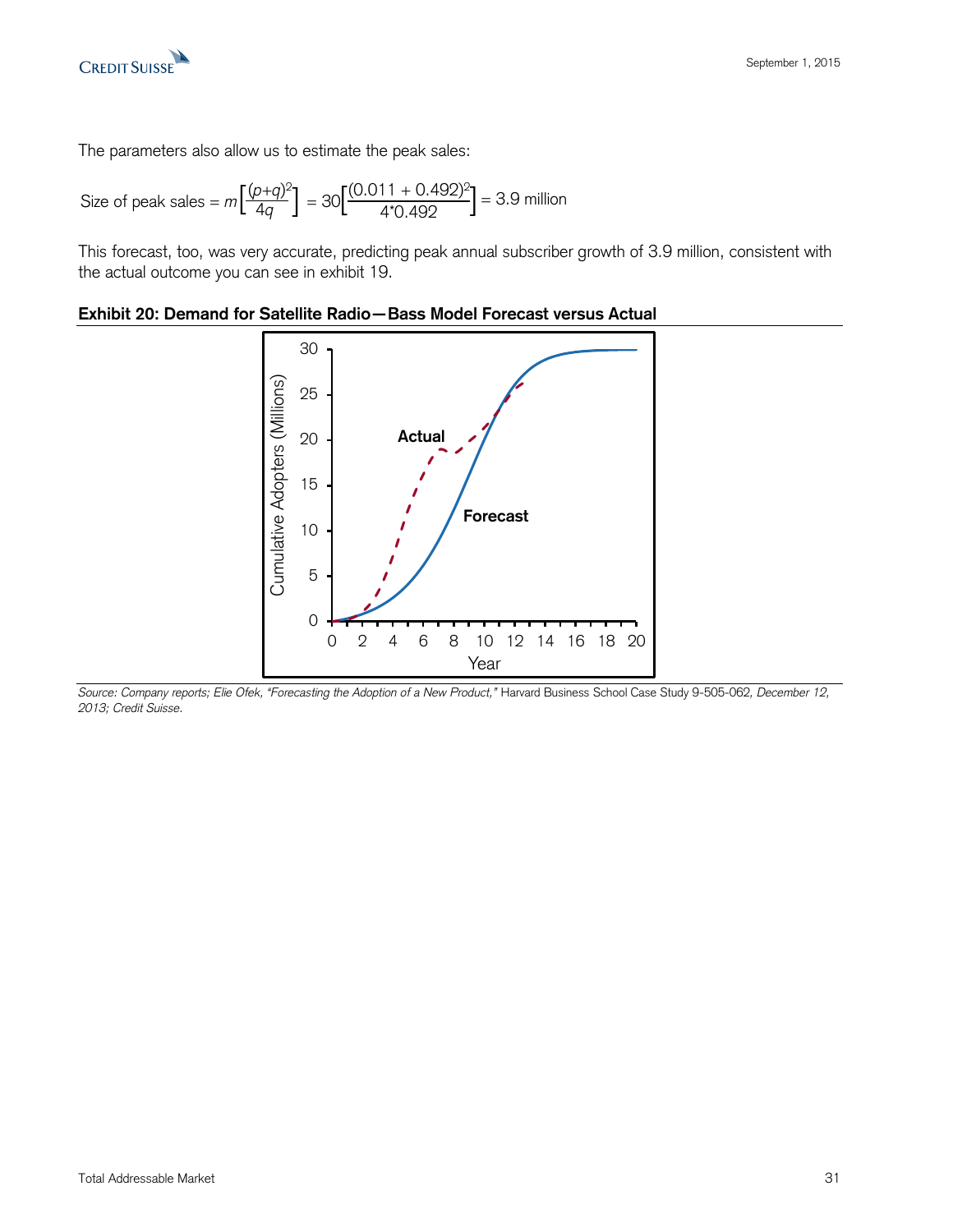# **Appendix C: Diffusion and the Replacement Cycle \***

In this appendix, we demonstrate the significance of the replacement cycle in understanding demand for an industry. When forecasting demand for a product or service, analysts tend to focus primarily on the rate of new adopters, or penetration. But the rate of new adopters is not the only thing that determines unit volumes over time.

The rate at which customers replace their products, or the replacement cycle, can be just as meaningful as the rate of adoption. If the replacement cycle is shortening, customers are replacing their products faster. If it is lengthening, customers are taking more time between purchase and replacement. For most products, a time comes when replacement units are a majority of the total. And because products diffuse faster today, the replacement cycle quickly becomes an important consideration.

When replacements become a large portion of total demand, an interesting and counterintuitive thing can happen. If consumers expand the time between when they purchase and replace their products, total demand can decline even if there is continued growth in population and penetration. You still have plenty of customers making their first purchase, but this new demand is more than offset by a large existing base of users who are waiting longer between upgrades.

To understand when to prioritize new users and when to focus on the replacement cycle, it's useful to consider a simple three-stage model of the life of a product or service. The first stage is all about growth in new users. The second stage is transitional and marks when replacements exceed new users for the first time. Here the analysis requires a balance between new users and replacement demand. The length and change in the replacement cycle become essential inputs into a demand model. The third stage is maturity. The market is fully penetrated and the replacement cycle defines demand.

To set the stage for our analysis, we begin by illustrating the typical pattern of diffusion for an innovation. The pattern of cumulative users follows an S-curve (see Exhibit 21). While the S-curve shows cumulative product adoption, the plot of new adopters follows a normal distribution (see Exhibit 22).



# **Exhibit 21: Generic S-Curve**

*Source: Credit Suisse.*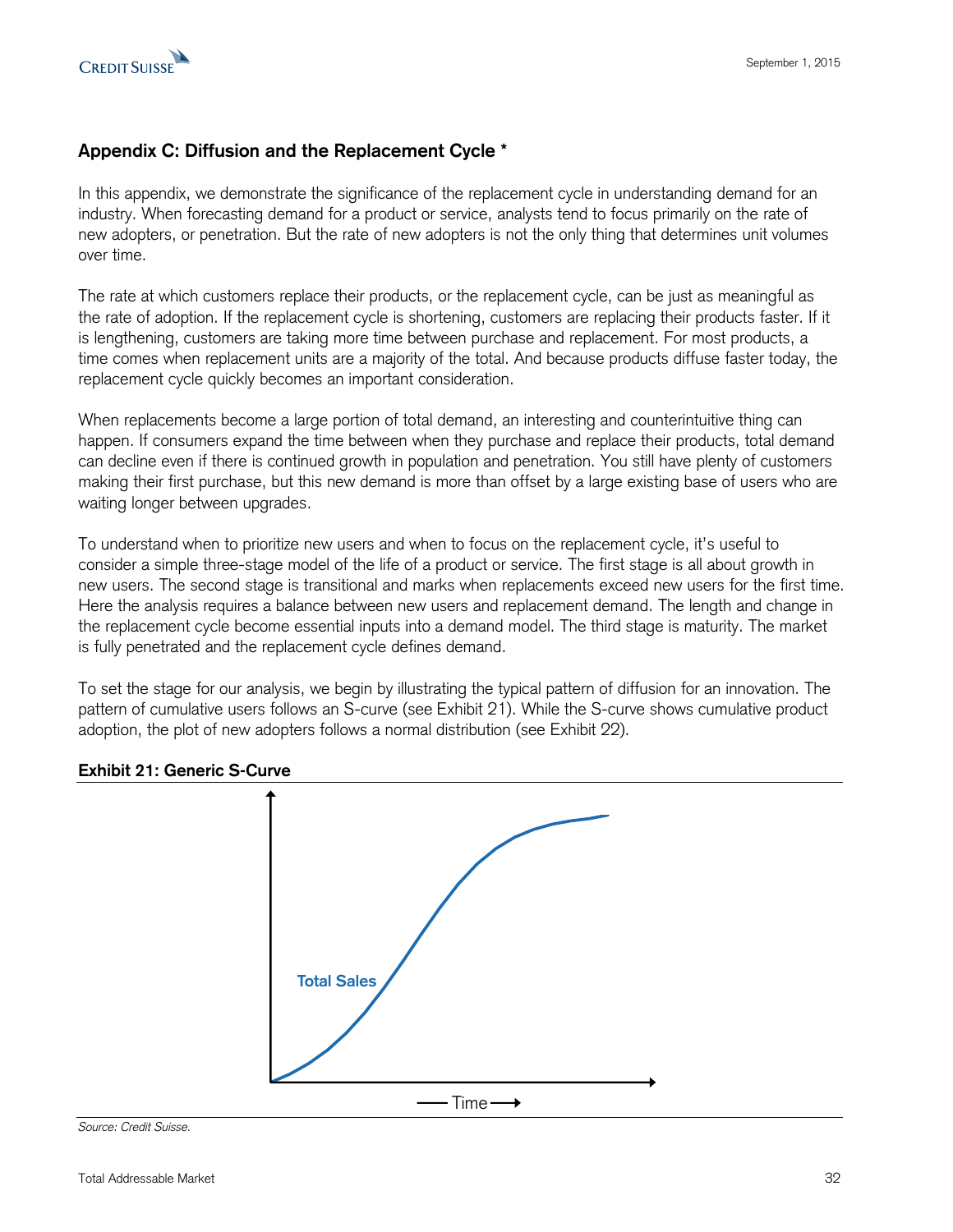

**Exhibit 22: Cumulative and New Users**



*Source: Credit Suisse.* 

We now turn to replacement sales. It often doesn't take long for replacements to account for the majority of total unit sales (see Exhibit 23). Replacements become a majority of the total within five to seven years for many products and are the majority of demand for almost all industries within a dozen years. So, in a relatively short period of time, replacement cycles become the most important leading indicator of value.





*Source: Credit Suisse.*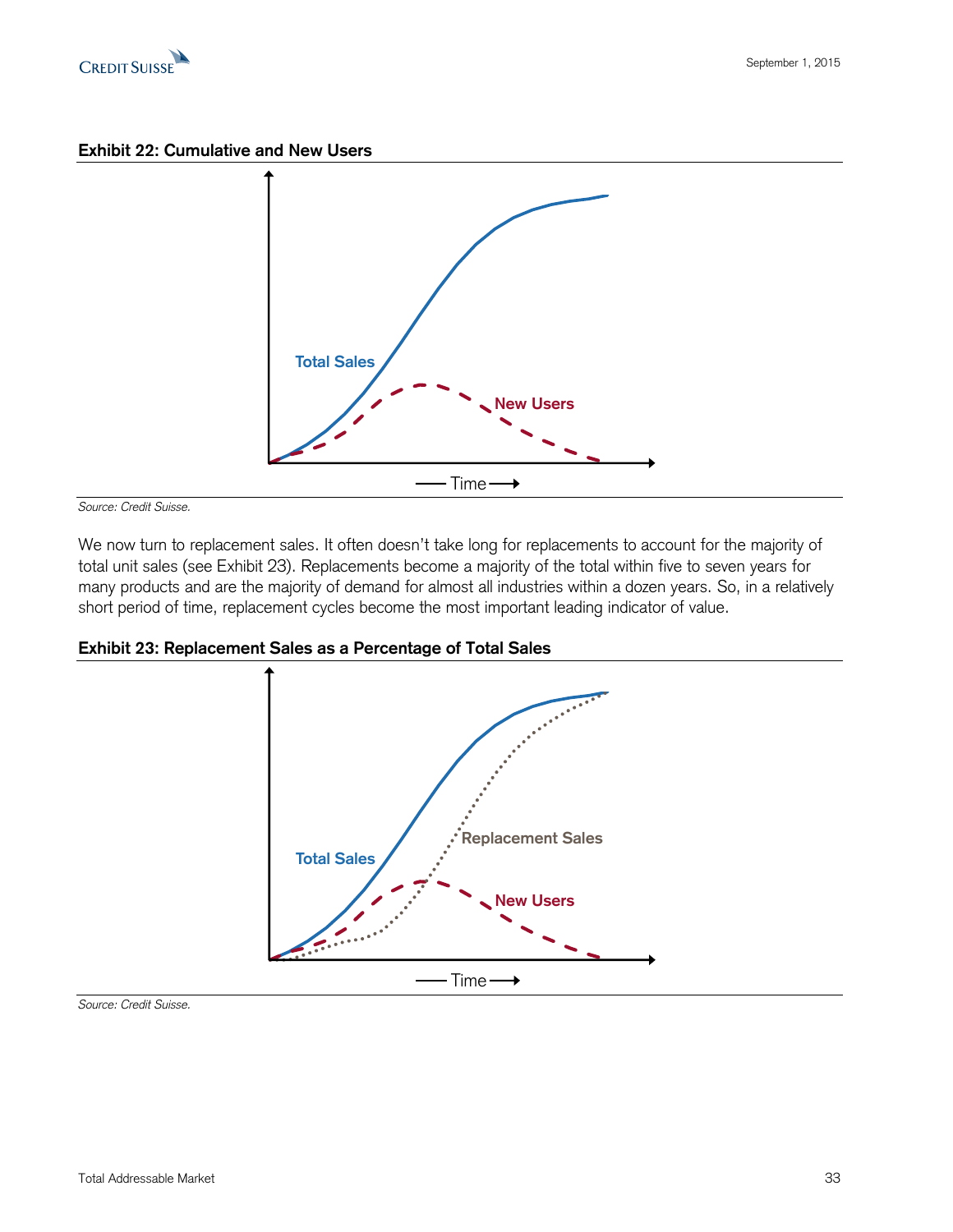

# **The Three Stages**

Our next step is to break a product's life into three stages (see Exhibit 24):

- **Stage I—Penetration.** Here, the priority is to gain widespread acceptance and increase penetration of **I** the new product or service. Replacement sales exist at this stage but their contribution is negligible. 3D printers are in this stage today.
- **Stage II—Transition.** In this stage, replacement demand exceeds demand from new users for the first **I** time. Your analysis should shift from determining the rate of new user growth to assessing the length and potential change of the replacement cycle. Smartphones are in this stage today.
- **Stage III—Maturity.** With the market fully penetrated, unit sales are comprised nearly solely by P. replacement demand. Personal computers and laptops are in this stage today.

## **Exhibit 24: Three Stages of a Product's Life**



*Source: Credit Suisse*.

This progression from Stage 1 to Stage 3 suggests three important considerations. The first is the drivers of the replacement cycle. The second is whether or not the needs of customers change as a product matures (they do). The final, and arguably most critical, issue is how a shift in the replacement cycle affects total demand. Here, it is possible for the decline in demand for replacement sales as the result of an expanding replacement cycle to exceed the contribution of sales from new users.

A simple example demonstrates the large impact of a change in the replacement cycle. Exhibit 25 shows two scenarios. They are exactly the same except that Scenario 1 assumes the replacement cycle remains at 3 years through all 15 years, while Scenario 2 assumes that the replacement cycle expands from 3 to 4 years following the fifth year.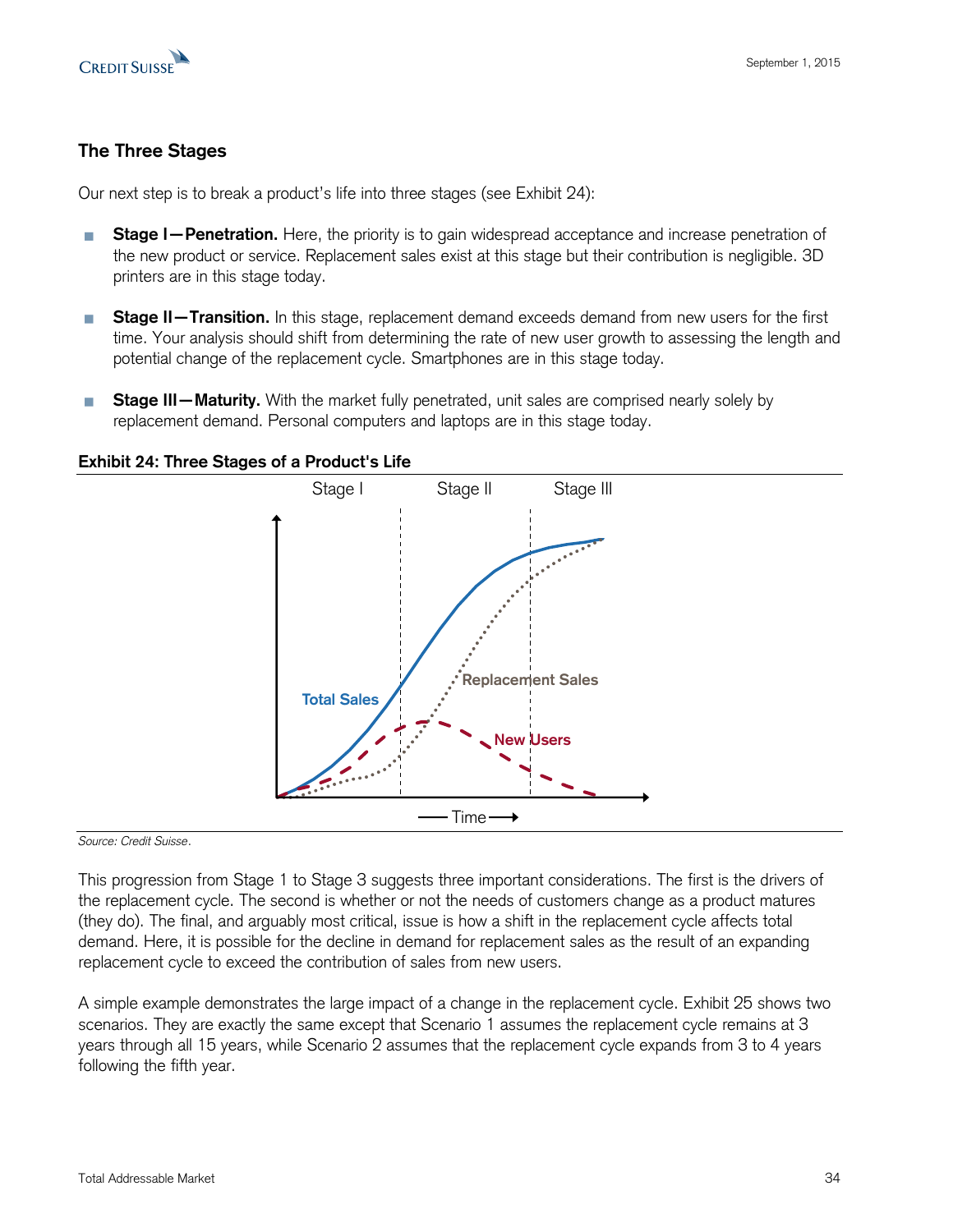



#### **Exhibit 25: The Impact of a Lengthening Replacement Cycle**

*Source: Credit Suisse.*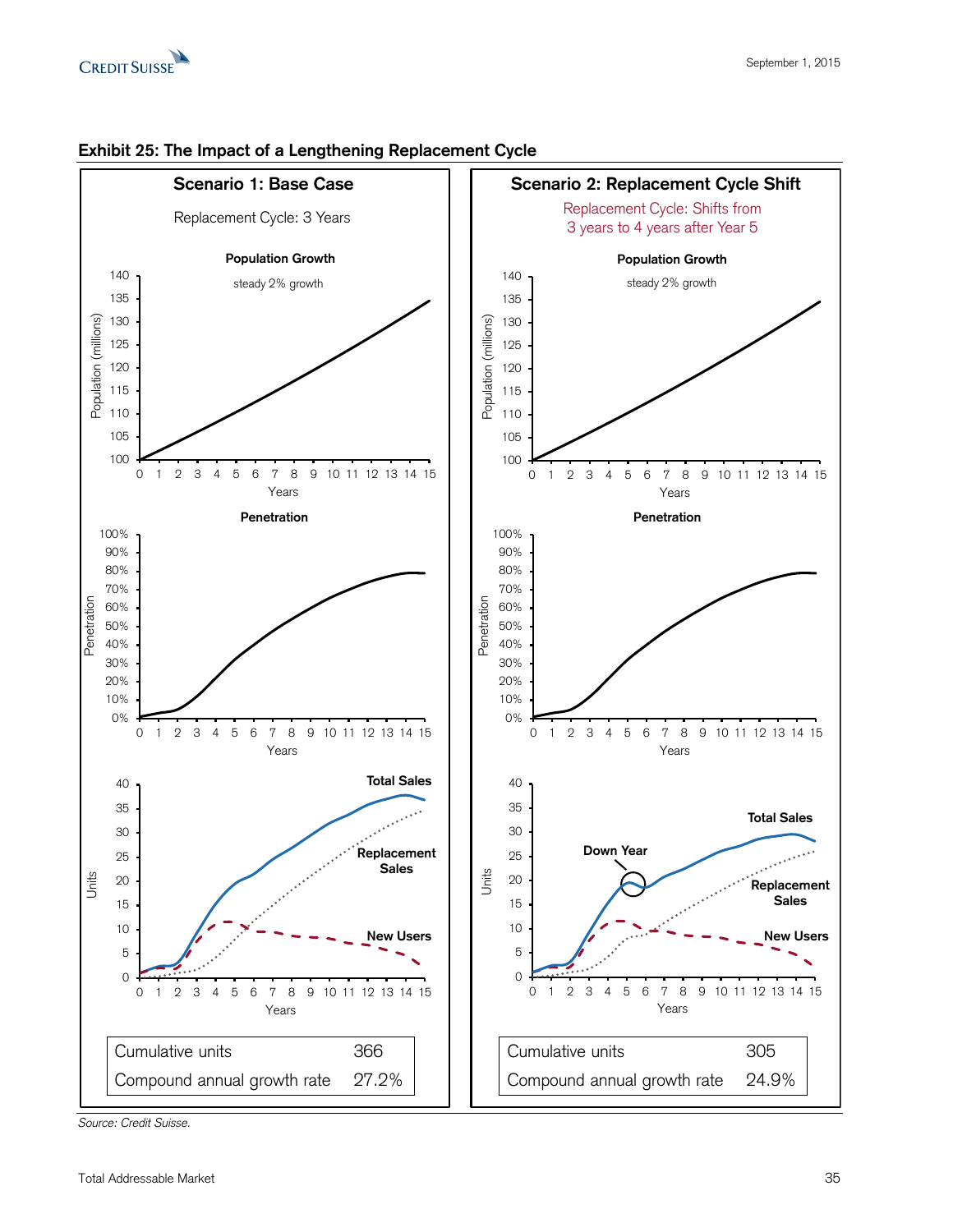The example provides two key lessons. First, in Scenario 2 we see that total unit sales decline in year 6 despite continued growth in population and penetration. (Exhibits 26 and 27 show the data behind these charts.) Second, the seemingly modest shift from a three- to a four-year replacement cycle results in a material drop in long-term demand. Cumulative total unit sales decline by 17 percent versus the steady 3-year replacement cycle case, and the 15-year compound annual growth rate is 230 basis points lower.

This analysis of replacement cycles shows that a product can experience negative unit growth even when penetration is rising. This conclusion, while counterintuitive, reflects the fact that as an industry matures it becomes increasingly dependent on repeat purchases by its existing user base.

(\*) = The idea behind this analysis came from Jay Freedman, founder and managing partner of Crystal Rock Capital Management, LLC. This appendix borrows heavily from Michael J. Mauboussin, Jay Freedman, Alexander Schay, and Christian Pitt, "Diffusion Confusion: The Rising Role of the Replacement Cycle," *Credit Suisse First Boston Equity Research*, August 1, 2001.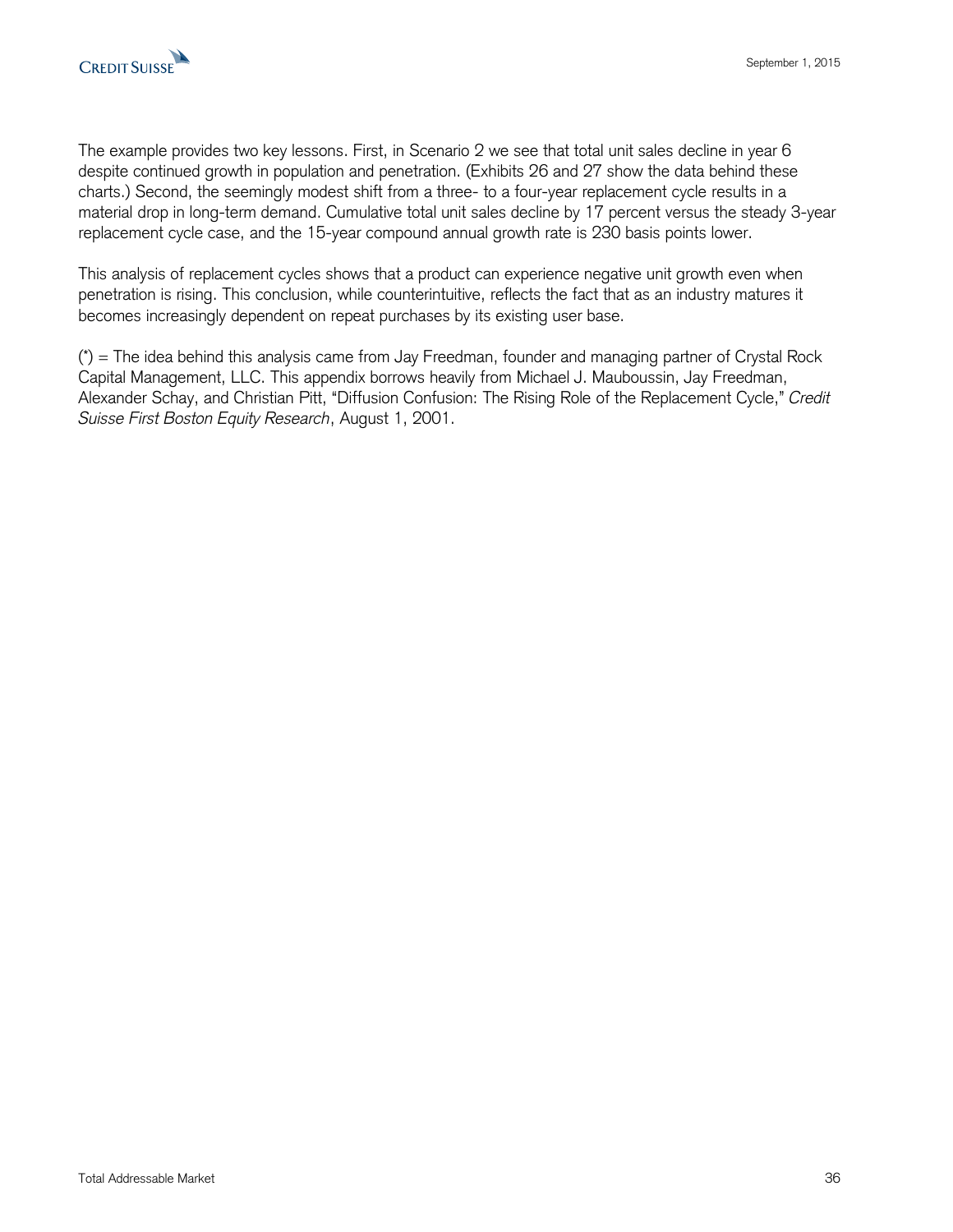

# **Exhibit 26: Base Case: Replacement Cycle Remains at Three Years**

| Population Growth<br>Price Depreciation<br>Replacement Cycle (yrs.)<br>Replacement Cycle (yrs.) | 2%<br>7%<br>3<br>3  | First 5 years<br>After 5th year |                       |                      |                              |                                      |                                              |                                                      |                                                              |                                                                      |                                                                              |                                                                                      |                                                                                              |                                                                                                      |                                                                                                              |                                                                                                                      |
|-------------------------------------------------------------------------------------------------|---------------------|---------------------------------|-----------------------|----------------------|------------------------------|--------------------------------------|----------------------------------------------|------------------------------------------------------|--------------------------------------------------------------|----------------------------------------------------------------------|------------------------------------------------------------------------------|--------------------------------------------------------------------------------------|----------------------------------------------------------------------------------------------|------------------------------------------------------------------------------------------------------|--------------------------------------------------------------------------------------------------------------|----------------------------------------------------------------------------------------------------------------------|
| Year                                                                                            | 0                   | $\mathbf{1}$                    | $\mathbf{2}$          | 3                    | 4                            | 5                                    | 6                                            | $\overline{7}$                                       | 8                                                            | 9                                                                    | 10                                                                           | 11                                                                                   | 12                                                                                           | 13                                                                                                   | 14                                                                                                           | 15                                                                                                                   |
| Population                                                                                      | 100.0<br>0          | 102.0<br>$\mathbf{1}$           | 104.0<br>$\mathbf{2}$ | 106.1<br>3           | 108.2<br>4                   | 110.4<br>5                           | 112.6<br>6                                   | 114.9<br>7                                           | 117.2<br>8                                                   | 119.5<br>9                                                           | 121.9<br>10                                                                  | 124.3<br>11                                                                          | 126.8<br>12                                                                                  | 129.4<br>13                                                                                          | 131.9<br>14                                                                                                  | 134.6<br>15                                                                                                          |
| <b>Total Penetration</b><br>Cumulative penetration units                                        | 1%<br>1.0           | 3%<br>3.1                       | 5%<br>5.2             | 12%<br>12.7          | 22%<br>23.8                  | 32%<br>35.3                          | 40%<br>45.0                                  | 48%<br>54.6                                          | 54%<br>63.3                                                  | 60%<br>71.7                                                          | 66%<br>79.8                                                                  | 70%<br>87.0                                                                          | 74%<br>93.8                                                                                  | 77%<br>99.6                                                                                          | 79%<br>104.2                                                                                                 | 79%<br>106.3                                                                                                         |
| New Sales                                                                                       | 1.0                 | 2.1                             | 2.1                   | 7.5                  | 11.1                         | 11.5                                 | 9.7                                          | 9.5                                                  | 8.7                                                          | 8.4                                                                  | 8.1                                                                          | 7.2                                                                                  | 6.8                                                                                          | 5.8                                                                                                  | 4.6                                                                                                          | 2.1                                                                                                                  |
| Replacement sales                                                                               |                     | 0.33                            | 0.33<br>0.69          | 0.33<br>0.69<br>0.71 | 0.33<br>0.69<br>0.71<br>2.51 | 0.33<br>0.69<br>0.71<br>2.51<br>3.69 | 0.33<br>0.69<br>0.71<br>2.51<br>3.69<br>3.84 | 0.33<br>0.69<br>0.71<br>2.51<br>3.69<br>3.84<br>3.24 | 0.33<br>0.69<br>0.71<br>2.51<br>3.69<br>3.84<br>3.24<br>3.17 | 0.33<br>0.69<br>0.71<br>2.51<br>3.69<br>3.84<br>3.24<br>3.17<br>2.90 | 0.33<br>0.69<br>0.71<br>2.51<br>3.69<br>3.84<br>3.24<br>3.17<br>2.90<br>2.81 | 0.33<br>0.69<br>0.71<br>2.51<br>3.69<br>3.84<br>3.24<br>3.17<br>2.90<br>2.81<br>2.71 | 0.33<br>0.69<br>0.71<br>2.51<br>3.69<br>3.84<br>3.24<br>3.17<br>2.90<br>2.81<br>2.71<br>2.40 | 0.33<br>0.69<br>0.71<br>2.51<br>3.69<br>3.84<br>3.24<br>3.17<br>2.90<br>2.81<br>2.71<br>2.40<br>2.27 | 0.33<br>0.69<br>0.71<br>2.51<br>3.69<br>3.84<br>3.24<br>3.17<br>2.90<br>2.81<br>2.71<br>2.40<br>2.27<br>1.92 | 0.33<br>0.69<br>0.71<br>2.51<br>3.69<br>3.84<br>3.24<br>3.17<br>2.90<br>2.81<br>2.71<br>2.40<br>2.27<br>1.92<br>1.54 |
| Replacement sales                                                                               | 0.0                 | 0.3                             | 1.0                   | 1.7                  | 4.2                          | 7.9                                  | 11.8                                         | 15.0                                                 | 18.2                                                         | 21.1                                                                 | 23.9                                                                         | 26.6                                                                                 | 29.0                                                                                         | 31.3                                                                                                 | 33.2                                                                                                         | 34.7                                                                                                                 |
| Percent from penetration<br>Percent from replacement                                            | 100%<br>0%          | 86%<br>14%                      | 68%<br>32%            | 81%<br>19%           | 72%<br>28%                   | 59%<br>41%                           | 45%<br>55%                                   | 39%<br>61%                                           | 32%<br>68%                                                   | 29%<br>71%                                                           | 25%<br>75%                                                                   | 21%<br>79%                                                                           | 19%<br>81%                                                                                   | 16%<br>84%                                                                                           | 12%<br>88%                                                                                                   | 6%<br>94%                                                                                                            |
| <b>TOTAL UNIT VOLUME</b><br><b>PRICE</b><br><b>MARKET SIZE</b>                                  | 1.0<br>100.0<br>1.0 | 2.4<br>93.0<br>2.2              | 3.2<br>86.5<br>2.7    | 9.3<br>80.4<br>7.5   | 15.3<br>74.8<br>11.5         | 19.5<br>69.6<br>13.5                 | 21.5<br>64.7<br>13.9                         | 24.5<br>60.2<br>14.8                                 | 26.9<br>56.0<br>15.0                                         | 29.5<br>52.0<br>15.4                                                 | 32.0<br>48.4<br>15.5                                                         | 33.8<br>45.0<br>15.2                                                                 | 35.8<br>41.9<br>15.0                                                                         | 37.0<br>38.9<br>14.4                                                                                 | 37.8<br>36.2<br>13.7                                                                                         | 36.8<br>33.7<br>12.4                                                                                                 |
| Unit volume growth                                                                              |                     | 139%                            | 32%                   | 193%                 | 65%                          | 27%                                  | 10%                                          | 14%                                                  | 10%                                                          | 10%                                                                  | 9%                                                                           | 6%                                                                                   | 6%                                                                                           | 3%                                                                                                   | 2%                                                                                                           | $-3%$                                                                                                                |
| Market size growth                                                                              |                     | 123%                            | 23%                   | 173%                 | 54%                          | 18%                                  | 3%                                           | 6%                                                   | 2%                                                           | 2%                                                                   | 1%                                                                           | $-2%$                                                                                | $-1%$                                                                                        | $-4%$                                                                                                | $-5%$                                                                                                        | $-9%$                                                                                                                |

*Source: Credit Suisse.*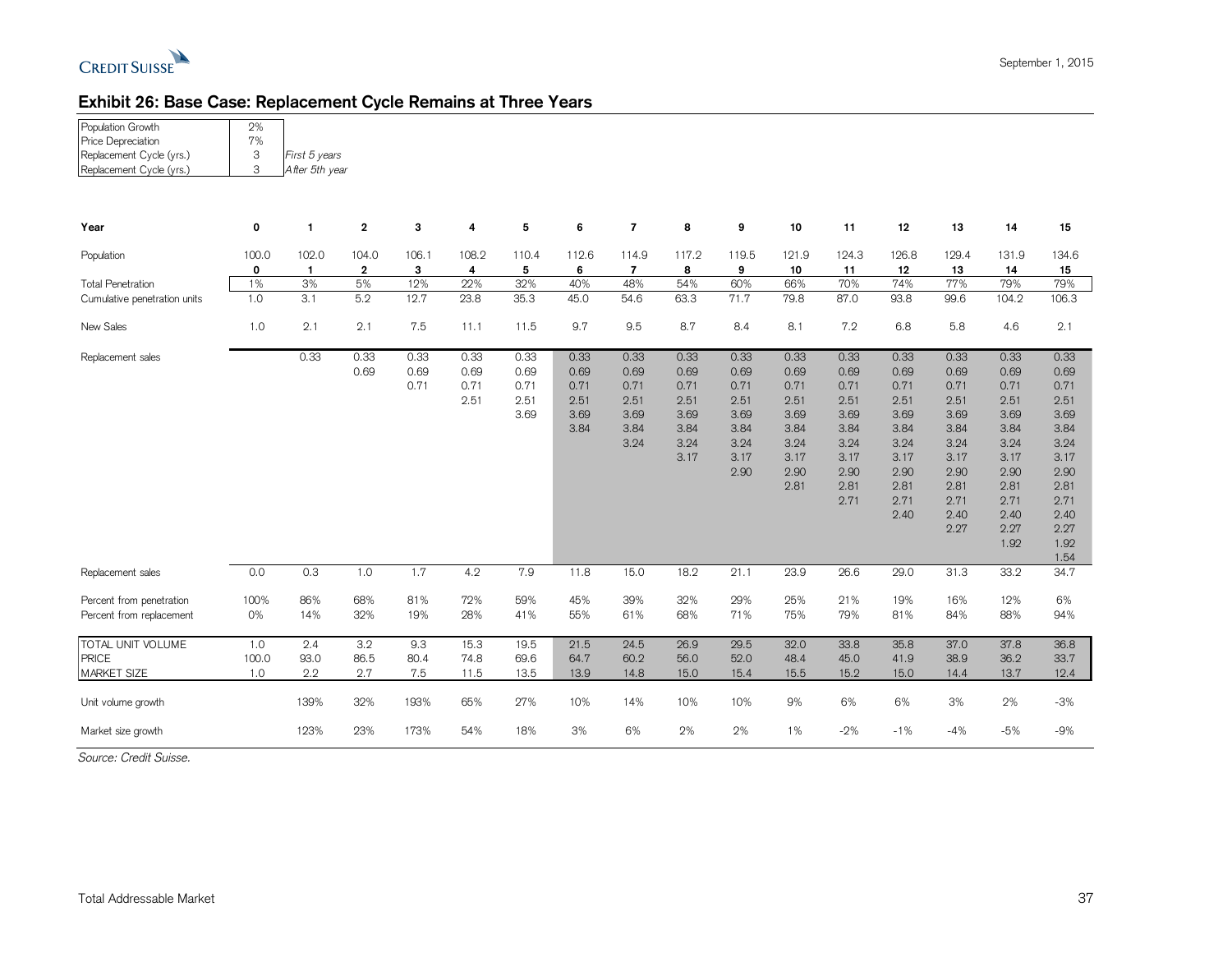

| Population Growth                               | 2% |               |   |   |   |  |
|-------------------------------------------------|----|---------------|---|---|---|--|
| Price Depreciation                              | 7% |               |   |   |   |  |
| Replacement Cycle (yrs.)                        | 3  | First 5 years |   |   |   |  |
| After 5th year<br>Replacement Cycle (yrs.)<br>4 |    |               |   |   |   |  |
|                                                 |    |               |   |   |   |  |
| Year                                            | 0  |               | 2 | 3 | 4 |  |

| Year                         | 0                                  | -1           | $\overline{\mathbf{2}}$ | 3     | 4     | 5     | 6      | $\overline{7}$ | 8     | 9     | 10    | 11    | 12    | 13    | 14    | 15     |
|------------------------------|------------------------------------|--------------|-------------------------|-------|-------|-------|--------|----------------|-------|-------|-------|-------|-------|-------|-------|--------|
| Population                   | 100.0                              | 102.0        | 104.0                   | 106.1 | 108.2 | 110.4 | 112.6  | 114.9          | 117.2 | 119.5 | 121.9 | 124.3 | 126.8 | 129.4 | 131.9 | 134.6  |
|                              | 0                                  | $\mathbf{1}$ | $\overline{2}$          | 3     | 4     | 5     | 6      | $\overline{7}$ | 8     | 9     | 10    | 11    | 12    | 13    | 14    | 15     |
| <b>Total Penetration</b>     | 1%                                 | 3%           | 5%                      | 12%   | 22%   | 32%   | 40%    | 48%            | 54%   | 60%   | 66%   | 70%   | 74%   | 77%   | 79%   | 79%    |
| Cumulative penetration units | 1.0                                | 3.1          | 5.2                     | 12.7  | 23.8  | 35.3  | 45.0   | 54.6           | 63.3  | 71.7  | 79.8  | 87.0  | 93.8  | 99.6  | 104.2 | 106.3  |
| New Sales                    | 1.0                                | 2.1          | 2.1                     | 7.5   | 11.1  | 11.5  | 9.7    | 9.5            | 8.7   | 8.4   | 8.1   | 7.2   | 6.8   | 5.8   | 4.6   | 2.1    |
|                              | *SHIFT to 4 year replacement cycle |              |                         |       |       |       |        |                |       |       |       |       |       |       |       |        |
| Replacement sales            |                                    | 0.33         | 0.33                    | 0.33  | 0.33  | 0.33  | 0.25   | 0.25           | 0.25  | 0.25  | 0.25  | 0.25  | 0.25  | 0.25  | 0.25  | 0.25   |
|                              |                                    |              | 0.69                    | 0.69  | 0.69  | 0.69  | 0.52   | 0.52           | 0.52  | 0.52  | 0.52  | 0.52  | 0.52  | 0.52  | 0.52  | 0.52   |
|                              |                                    |              |                         | 0.71  | 0.71  | 0.71  | 0.54   | 0.54           | 0.54  | 0.54  | 0.54  | 0.54  | 0.54  | 0.54  | 0.54  | 0.54   |
|                              |                                    |              |                         |       | 2.51  | 2.51  | 1.88   | 1.88           | 1.88  | 1.88  | 1.88  | 1.88  | 1.88  | 1.88  | 1.88  | 1.88   |
|                              |                                    |              |                         |       |       | 3.69  | 2.77   | 2.77           | 2.77  | 2.77  | 2.77  | 2.77  | 2.77  | 2.77  | 2.77  | 2.77   |
|                              |                                    |              |                         |       |       |       | 2.88   | 2.88           | 2.88  | 2.88  | 2.88  | 2.88  | 2.88  | 2.88  | 2.88  | 2.88   |
|                              |                                    |              |                         |       |       |       |        | 2.43           | 2.43  | 2.43  | 2.43  | 2.43  | 2.43  | 2.43  | 2.43  | 2.43   |
|                              |                                    |              |                         |       |       |       |        |                | 2.38  | 2.38  | 2.38  | 2.38  | 2.38  | 2.38  | 2.38  | 2.38   |
|                              |                                    |              |                         |       |       |       |        |                |       | 2.18  | 2.18  | 2.18  | 2.18  | 2.18  | 2.18  | 2.18   |
|                              |                                    |              |                         |       |       |       |        |                |       |       | 2.11  | 2.11  | 2.11  | 2.11  | 2.11  | 2.11   |
|                              |                                    |              |                         |       |       |       |        |                |       |       |       | 2.03  | 2.03  | 2.03  | 2.03  | 2.03   |
|                              |                                    |              |                         |       |       |       |        |                |       |       |       |       | 1.80  | 1.80  | 1.80  | 1.80   |
|                              |                                    |              |                         |       |       |       |        |                |       |       |       |       |       | 1.70  | 1.70  | 1.70   |
|                              |                                    |              |                         |       |       |       |        |                |       |       |       |       |       |       | 1.44  | 1.44   |
|                              |                                    |              |                         |       |       |       |        |                |       |       |       |       |       |       |       | 1.16   |
| Replacement sales            | 0.0                                | 0.3          | 1.0                     | 1.7   | 4.2   | 7.9   | 8.8    | 11.3           | 13.6  | 15.8  | 17.9  | 20.0  | 21.8  | 23.5  | 24.9  | 26.1   |
| Percent from penetration     | 100%                               | 86%          | 68%                     | 81%   | 72%   | 59%   | 52%    | 46%            | 39%   | 35%   | 31%   | 26%   | 24%   | 20%   | 16%   | 7%     |
| Percent from replacement     | 0%                                 | 14%          | 32%                     | 19%   | 28%   | 41%   | 48%    | 54%            | 61%   | 65%   | 69%   | 74%   | 76%   | 80%   | 84%   | 93%    |
| TOTAL UNIT VOLUME            | 1.0                                | 2.4          | 3.2                     | 9.3   | 15.3  | 19.5  | 18.5   | 20.8           | 22.3  | 24.3  | 26.1  | 27.2  | 28.6  | 29.2  | 29.5  | 28.1   |
| <b>PRICE</b>                 | 100.0                              | 93.0         | 86.5                    | 80.4  | 74.8  | 69.6  | 64.7   | 60.2           | 56.0  | 52.0  | 48.4  | 45.0  | 41.9  | 38.9  | 36.2  | 33.7   |
| <b>MARKET SIZE</b>           | 1.0                                | 2.2          | 2.7                     | 7.5   | 11.5  | 13.5  | 12.0   | 12.5           | 12.5  | 12.6  | 12.6  | 12.2  | 12.0  | 11.4  | 10.7  | 9.5    |
| Unit volume growth           |                                    | 139%         | 32%                     | 193%  | 65%   | 27%   | $-5%$  | 12%            | 8%    | 9%    | 7%    | 4%    | 5%    | 2%    | 1%    | $-5%$  |
| Market size growth           |                                    | 123%         | 23%                     | 173%  | 54%   | 18%   | $-11%$ | 4%             | 0%    | 1%    | 0%    | $-3%$ | $-2%$ | $-5%$ | $-6%$ | $-11%$ |

*Source: Credit Suisse.*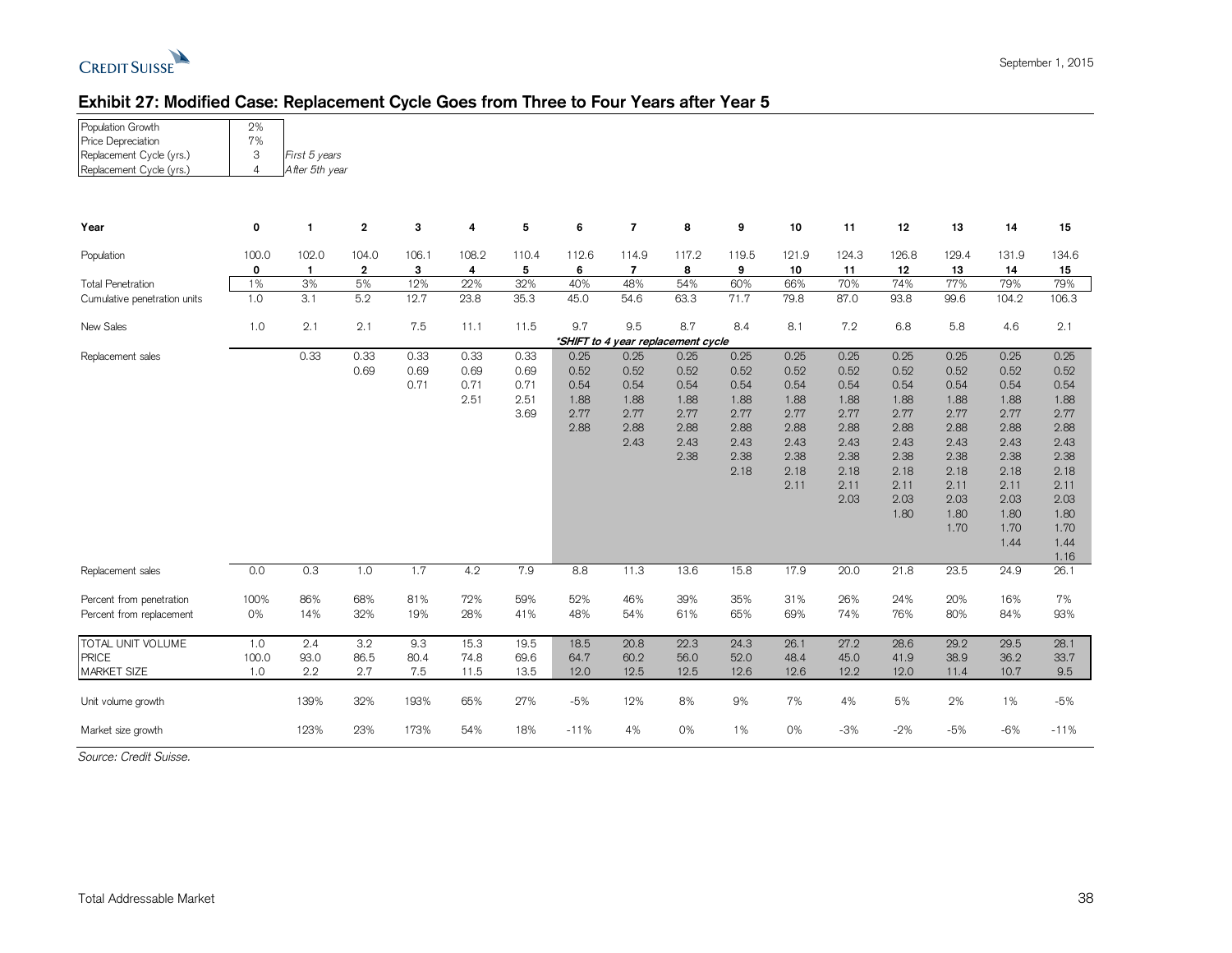

# **Endnotes**

<sup>1</sup>Michael J. Mauboussin and Dan Callahan, "Measuring the Moat: Assessing the Magnitude and Sustainability of Value Creation," *Credit Suisse Global Financial Strategies*, July 22, 2013.

<sup>2</sup>Aswath Damodaran, "Uber Isn't Worth \$17 Billion," *FiveThirtyEight*, June 18, 2014. Also, Evelyn M. Rusli and Kirsten Grind, "Wellington and Fidelity Expected to Lead Uber Investment," *Wall Street Journal*, June 3, 2014.

<sup>3</sup>Douglas MacMillan and Telis Demos, "Uber Valued at More Than \$50 Billion," *Wall Street Journal*, July 31, 2015.

<sup>4</sup>Bill Gurley, "How to Miss By a Mile: An Alternative Look at Uber's Potential Market Size," *Above the Crowd*, July 11, 2014.

<sup>5</sup>Kenneth B. Kahn, *New Product Forecasting: An Applied Approach* (Armonk, NY: M.E. Sharpe, 2006), 5- 18.

<sup>6</sup>J. Scott Armstrong and Kesten C. Green, "Competitor-oriented Objectives: The Myth of Market Share," *International Journal of Business*, Vol. 12, No. 1, Winter 2007, 115-134.

<sup>7</sup>Robert Strohmeyer, "The 7 Worst Tech Predictions of All Time," *PCWorld*, December 31, 2008. See [http://www.techhive.com/article/155984/worst\\_tech\\_predictions.html.](http://www.techhive.com/article/155984/worst_tech_predictions.html)

<sup>8</sup> Arthur G. Cook, *Forecasting for the Pharmaceutical Industry: Models for New Product and In-Market Forecasting and How to Use Them* (Burlington, VT: Gower Publishing Company, 2006). Also, Lisa McIntyre, "Forecasting New Product Revenues," *L.E.K. Executive Insights*, Vol. 4, No. 2, March 1, 2001.

<sup>9</sup> Ryan Jaslow, "High Cholesterol Treatment Guidelines Push High-Dose Statins Over Lower Dose, Combo Treatments," *CBS News*, November 13, 2013. Also, "13 million more Americans would take statins if new guidelines followed: Study," *AP*, March 19, 2014.

<sup>10</sup> Terry A. Jacobson, M.D., "Noncompliance With Lipid-Lowering Therapy: Why We Should Strive to Improve Compliance," *Medscape Multispecialty.*

<sup>11</sup>Myoung Cha, Bassel Rifai and Pasha Sarraf, "Pharmaceutical Forecasting: Throwing Darts?" *Nature Reviews Drug Discovery*, Vol. 12, No. 10, October 2013, 737-738.

 $12$ There's an old joke along these lines. A fisherman walks into a store looking for lures. The store has a huge collection with a variety of shapes, sizes, and colors. The fisherman carefully examines the selection and finally asks the clerk, "Do fish really bite these things?" The clerk answers, "I don't know, I don't sell them to fish." <sup>13</sup> Mauboussin and Callahan, "Measuring the Moat."

<sup>14</sup> Andrew Ross Sorkin, "BlackRock's Chief, Laurence Fink, Urges Other C.E.O.s to Stop Being So Nice to Investors," *New York Times DealBook*, April 13, 2015.

<sup>15</sup> Bruce Greenwald and Judd Kahn, "All Strategy Is Local," *Harvard Business Review*, September 2005, 94- 104.

<sup>16</sup> Frank M. Bass, "A New Product Growth for Model Consumer Durables," *Management Science*, Vol. 15, No. 5, January 1969, 215-227. Note that the original title has a typographical error. Later, Bass commented on the error as follows, "Perhaps the first thing to notice about the paper that has come to be known as the "Bass Model" (Bass 1969) is the title. It contains a typo. The paper was published with the title: 'A New Product Growth for Model Consumer Durables.' The correct title should be: 'A New Product Growth Model for Consumer Durables.' I suppose that I was so excited about having the paper accepted for publication that I failed to carefully proofread the galley proofs." See Frank M. Bass, "Comments on 'A New Product Growth for Model Consumer Durables'," *Management Science*, Vol. 50, No. 12 Supplement, December 2004, 1833- 1840.

<sup>17</sup> Everett M. Rogers, *Diffusion of Innovations, Fifth Edition* (New York: Free Press, 1985).

<sup>18</sup> Christophe Van den Bulte, "Want to Know How Diffusion Speed Varies Across Countries and Products? Try Using a Bass Model," *PDMA Visions*, Vol. 26, No. 4, October 2002, 12-15.

<sup>19</sup> Gary Lilien, Arvind Rangaswamy, and Christophe Van den Bulte, "Diffusion Models: Managerial Applications and Software," *ISBM Report 7-1999*, May 20, 1999.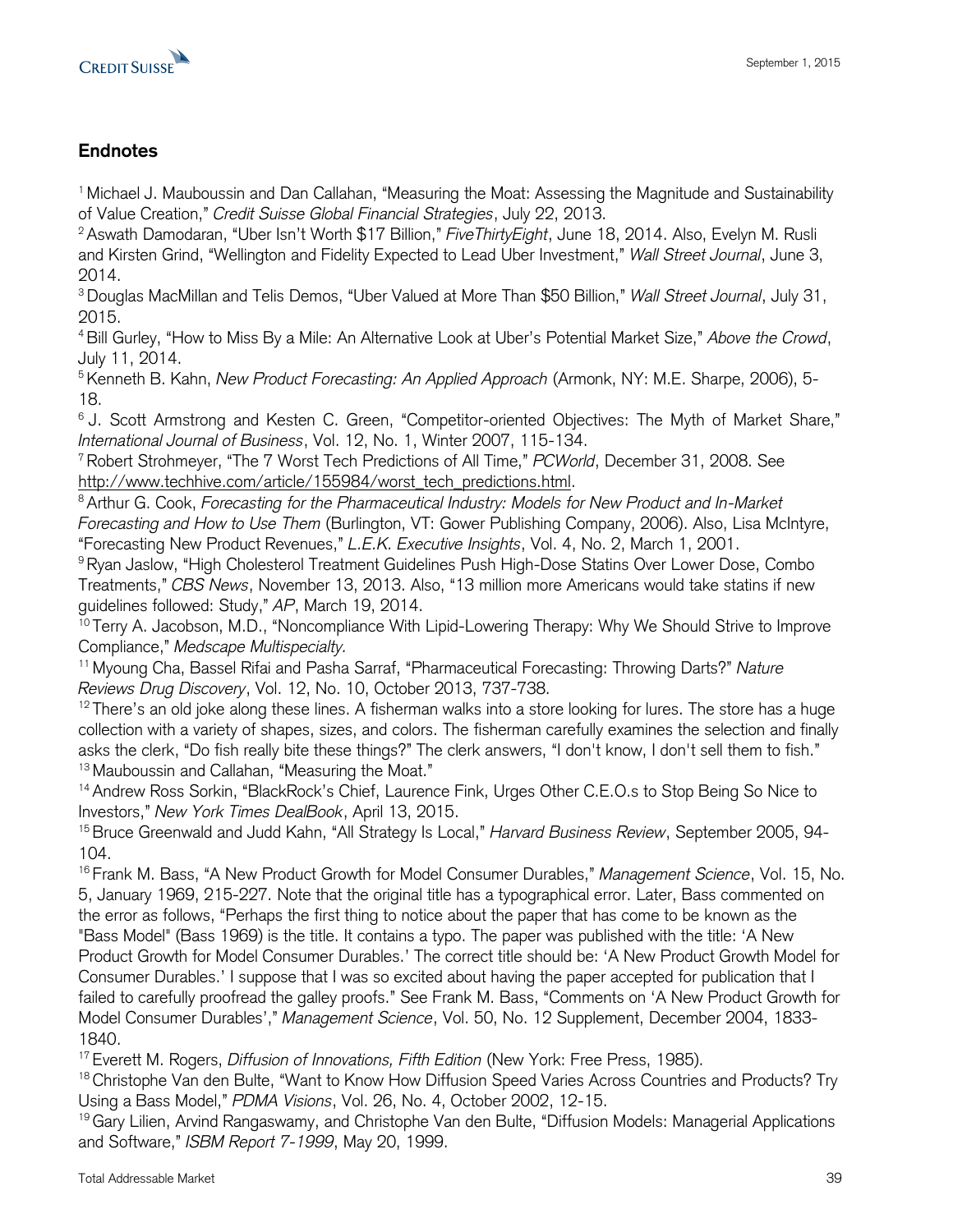

<sup>20</sup> Also, see Geoffrey A. Moore, *Crossing the Chasm: Marketing and Selling High-Tech Products to Mainstream Customers* (New York: HarperBusiness, 1991).

<sup>21</sup> Frank M. Bass, Kent Gordon, Teresa L. Ferguson, and Mary Lou Githens, "DIRECTV: Forecasting Diffusion of a New Technology Prior to Product Launch," *Interfaces*, Vol. 31, No. 3, May-June 2001, S82-S93. <sup>22</sup> Richard A. Michelfelder and Maureen Morrin, "Overview of New Product Diffusion Sales Forecasting Methods," Appendix F in Gordon V. Smith and Russell L. Parr, *Intellectual Property: Valuation, Exploitation, and Infringement Damages, Fourth Edition* (Hoboken, NJ: John Wiley & Sons, 2005), 817-827.

<sup>23</sup> Vijay Mahajan, Eitan Muller, and Frank M. Bass, "New Product Diffusion Models in Marketing: A Review and Directions for Research," *Journal of Marketing*, Vol. 54, No. 1, January 1990, 1-26.

<sup>24</sup> Frank M. Bass, "Diffusion Theory in Marketing: A Historical Perspective," *Presentation*, 1999. See [http://www.iprcorp.com/assets/CMAGFiles/bass.pdf.](http://www.iprcorp.com/assets/CMAGFiles/bass.pdf)

<sup>25</sup> Steven Klepper and Elizabeth Graddy, "The Evolution of New Industries and the Determinants of Market Structure," *RAND Journal of Economics*, Spring 1990, 27-44. Also, James M. Utterback, *Mastering the Dynamics of Innovation: How Companies Can Seize Opportunities in the Face of Technological Change* (Boston, MA: Harvard Business School Press, 1994).

<sup>26</sup> Robert J. Thomas, "Estimating Market Growth for New Products: An Analogical Diffusion Model Approach," *Journal of Product Innovation Management*, Vol. 2, No. 1, March 1985, 45-55.

<sup>27</sup> Dan Lovallo, Carmina Clarke, and Colin Camerer, "Robust Analogizing and the Outside View: Two Empirical Tests of Case-Based Decision Making," *Strategic Management Journal,* Vol. 33, No. 5, May 2012, 496-512. <sup>28</sup>Elie Ofek, "Forecasting the Adoption of a New Product," *Harvard Business School Case Study 9-505-062*, December 12, 2013; David B. Godes and Elie Ofek, "XM Satellite Radio (A)," *Harvard Business School Case Study 9-504-009*, March 1, 2004.

<sup>29</sup>Christophe Van den Bulte, "New Product Diffusion Acceleration: Measurement and Analysis," *Marketing Science*, Vol. 19, No. 4, Fall 2000, 366-380.

<sup>30</sup>Adam Thierer and Grant Eskelsen, "Media Metrics: The True State of the Modern Media Marketplace," *The Progress & Freedom Foundation*, Summer 2008, 18.

<sup>31</sup>Seth Fiegerman, "Facebook to Buy WhatsApp for \$16 Billion," *Mashable,* February 19, 2014. See [http://mashable.com/2014/02/19/facebook-whatsapp/.](http://mashable.com/2014/02/19/facebook-whatsapp/)

<sup>32</sup> Brett R. Gordon, "A Dynamic Model of Consumer Replacement Cycles in the PC Processor Industry," *Marketing Science*, Vol. 28, No. 5, September-October 2009, 846-867.

33 It can be useful to distinguish between "operating leverage" and "economies of scale." Operating leverage is relevant when a company has large preproduction costs. These costs dampen profitability at low levels of sales but operating profit margins increase as sales grow. "Economies of scale" exist when a company can pursue activities as it gets larger. So operating leverage depends both on preproduction costs and sales, whereas economies of scale are driven primarily by sales. See Alfred Rappaport and Michael J. Mauboussin, *Expectations Investing: Reading Stock Prices for Better Returns* (Boston, MA: Harvard Business School Press, 2001), 42-44.

<sup>34</sup> Greenwald and Kahn.

<sup>35</sup> Bruce Greenwald and Judd Kahn, *Competition Demystified: A Radically Simplified Approach to Business Strategy* (New York: Portfolio, 2005), 77-99.

<sup>36</sup> Clayton M. Christensen, *The Innovator's Dilemma: When New Technologies Cause Great Companies to Fail* (Boston, MA: Harvard Business School Press, 1997). Also, Clayton M. Christensen, Erik A. Roth, and Scott D. Anthony, *Seeing What's Next: Using Theories of Innovation to Predict Industry Change* (Boston, MA: Harvard Business School Press, 2004), 161-165.

<sup>37</sup>Carl Shapiro and Hal R. Varian, *Information Rules: A Strategic Guide to the Network Economy* (Boston, MA: Harvard Business School Press, 1999),173-225.

<sup>38</sup>For a more complete taxonomy of networks, see Michael J. Mauboussin, "Exploring Network Economics," *Mauboussin on Strategy*, October 11, 2004.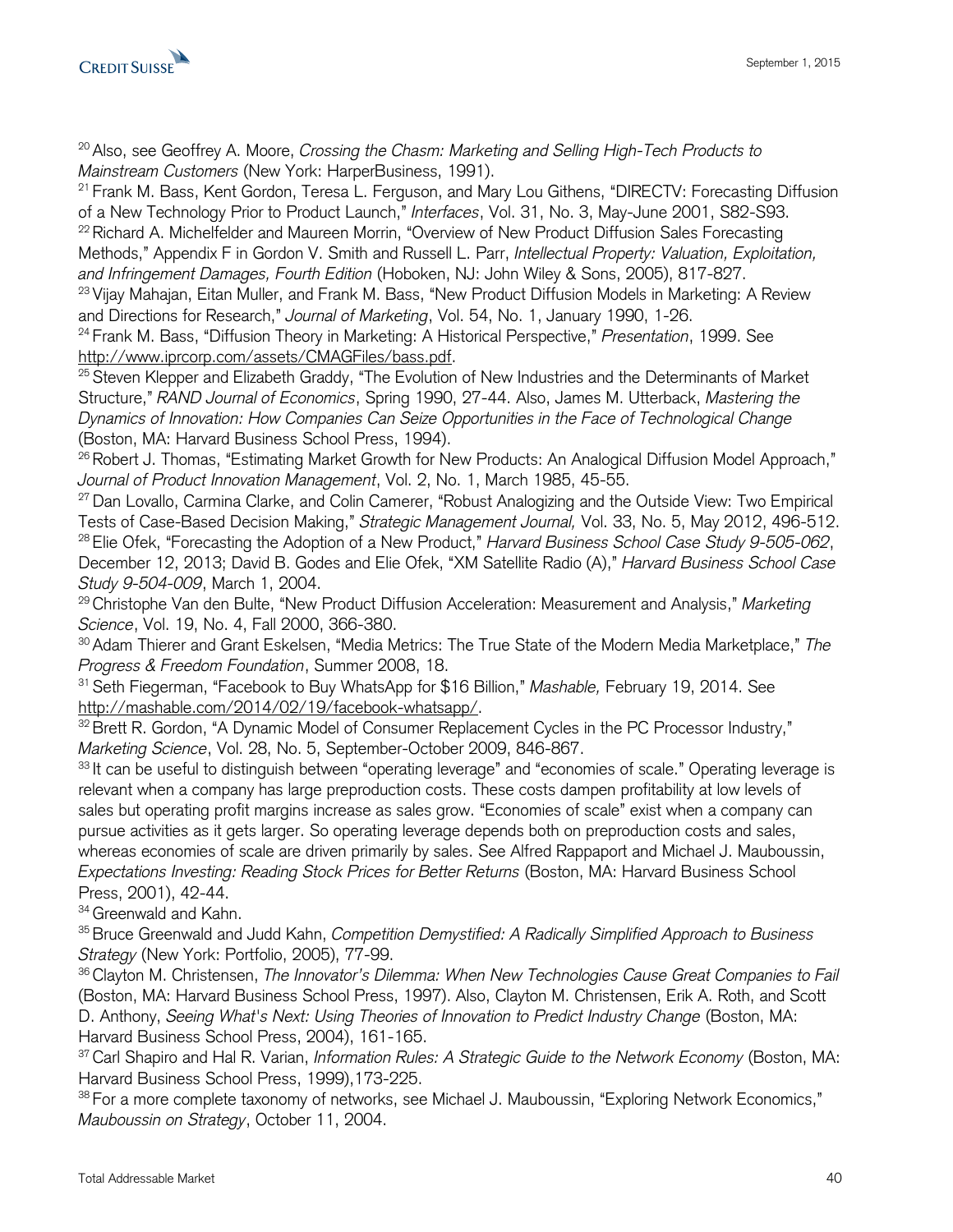

39 Frank M. Bass, "A Dynamic Model of Market Share and Sales Behavior," in Stephen A. Greyser, ed., *Toward Scientific Marketing (Proceedings of the Winter Conference of the American Marketing Association, December 27-28, 1963)* (Chicago, IL: American Marketing Association, 1964), 263-276.

<sup>40</sup>W. Brian Arthur, "Myths and Realities of the High-Tech Economy," *Credit Suisse First Boston Thought Leader Forum*, September 10, 2000.

<sup>41</sup> Moore, 1991.

42 W. Brian Arthur, "Increasing Returns and the New World of Business," *Harvard Business Review*, July-August 1996, 100-109.

<sup>43</sup>Adam M. Brandenburger and Harborne W. Stuart, Jr., "Value-Based Business Strategy," *Journal of Economics & Management Strategy*, Vol. 5, No. 1, Spring 1996, 5-24.

<sup>44</sup>Richard E. Caves and Pankaj Ghemawat, "Identifying Mobility Barriers," *Strategic Management Journal*, Vol. 13, No. 1, January 1992, 1-12.

<sup>45</sup>Alistair Barr, "Buffett, Munger Praise Google's 'Moat'," *MarketWatch*, May 3, 2009.

<sup>46</sup>Daniel Kahneman, *Thinking, Fast and Slow* (New York: Farrar, Straus and Giroux, 2011), 245-254. Also, Michael J. Mauboussin and Dan Callahan, "The Base Rate Book – Sales Growth: Integrating the Past to Better Anticipate the Future," *Credit Suisse Global Financial Strategies*, May 4, 2015.

<sup>47</sup>Tesla Motors, Inc. Q4 2014 Earnings Call, February 11, 2015. See FactSet: callstreet Transcript, page 7. The conference call transcript actually says "30 percent" but if you work out Musk's math, the only way to get to a market capitalization basically "the same as Apple's is today" is to assume a 50 percent growth rate.

<sup>48</sup> Horace Dediu, "Is Tesla Disruptive?" *Asymco.com*, May 28, 2015.

<sup>49</sup> Arthur, "Increasing Returns and the New World of Business."

<sup>50</sup> Michael E. Porter and James E. Heppelmann, "How Smart, Connected Products Are Transforming Competition," *Harvard Business Review*, November 2014, 67-89.

<sup>51</sup> Frederick F. Reichheld, *The Loyalty Effect*: *The Hidden Force Behind Growth Profits and Lasting Value* (Boston, MA: Harvard Business School Press, 1996),

<sup>52</sup> Mauboussin and Callahan, "Measuring the Moat."

<sup>53</sup> Rappaport and Mauboussin, *Expectations Investing*, 136-140.

<sup>54</sup> Brian Tomlin, Aran Brosnan, and George Craft, "Deere & Company: The Global Operating Model and the Worldwide Harvesting Cab Initiative," *Tuck School of Business Case Study*, 2012.

<sup>55</sup> Porter and Heppelmann, "How Smart, Connected Products Are Transforming Competition."